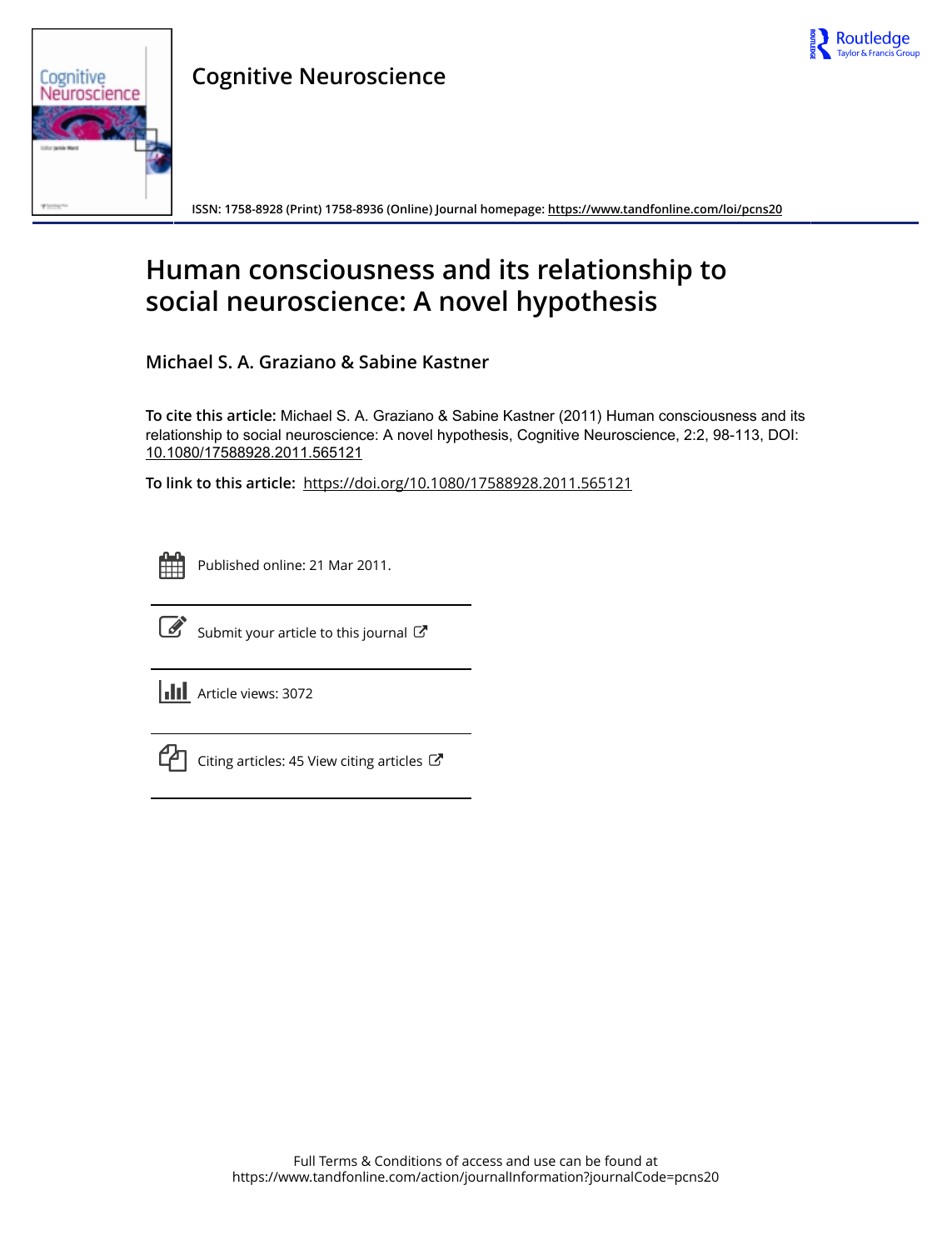# Discussion Paper

# Human consciousness and its relationship to social neuroscience: A novel hypothesis

### Michael S. A. Graziano and Sabine Kastner

Department of Psychology, Princeton University, Princeton, NJ, USA

A common modern view of consciousness is that it is an emergent property of the brain, perhaps caused by neuronal complexity, and perhaps with no adaptive value. Exactly what emerges, how it emerges, and from what specific neuronal process, are in debate. One possible explanation of consciousness, proposed here, is that it is a construct of the social perceptual machinery. Humans have specialized neuronal machinery that allows them to be socially intelligent. The primary role of this machinery is to construct models of other people's minds thereby gaining some ability to predict the behavior of other individuals. In the present hypothesis, awareness is a perceptual reconstruction of attentional state; and the machinery that computes information about other people's awareness is the same machinery that computes information about our own awareness. The present paper brings together a variety of lines of evidence, including experiments on the neural basis of social perception, on hemispatial neglect, on the out-of-body experience, on mirror neurons, and on the mechanisms of decision-making, to explore the possibility that awareness is a construct of the social machinery in the brain.

Keywords: Awareness; Neural correlates of consciousness; Social neuroscience; Hemispatial neglect; Attention; Out of body.

Men ought to know that from the brain, and from the brain only, arise our pleasures, joys, laughter and jests, as well as our sorrows, pains, griefs and tears. Through it, in particular, we think, see, hear, and distinguish the ugly from the beautiful, the bad from the good, the pleasant from the unpleasant.

Hippocrates, fifth century BC.

A common neuroscientific assumption about human consciousness is that it is an emergent property of information processing in the brain. Information is passed through neuronal networks, and by an unknown process consciousness of that information ensues. In such a view, a distinction is drawn between the information represented in the brain, which can be studied

physiologically, and the still unexplained property of being conscious of that information. In the present paper, a novel hypothesis is proposed that differs from these common intuitive notions. The hypothesis is summarized in the following five points.

First, when a person asserts, "I am conscious of X," whatever X may be, whether a color, a tactile sensation, a thought, or an emotion, the assertion depends on some system in the brain that must have computed the information; otherwise, the information would be unavailable for report. Not only the information represented by X, visual information or auditory information, for example, but also the essence of consciousness itself, the inner feeling attached to X, must be information, or we

Correspondence should be addressed to: Michael Graziano, Department of Psychology, Green Hall, Princeton University, Princeton, NJ 08544, USA. E-mail: [graziano@princeton.edu](mailto:graziano@princeton.edu)

Our thanks to the many colleagues who took the time to read drafts and provide invaluable feedback.

<sup>© 2011</sup> Psychology Press, an imprint of the Taylor & Francis Group, an Informa business [www.psypress.com/cognitiveneuroscience](http://www.psypress.com/cognitiveneuroscience)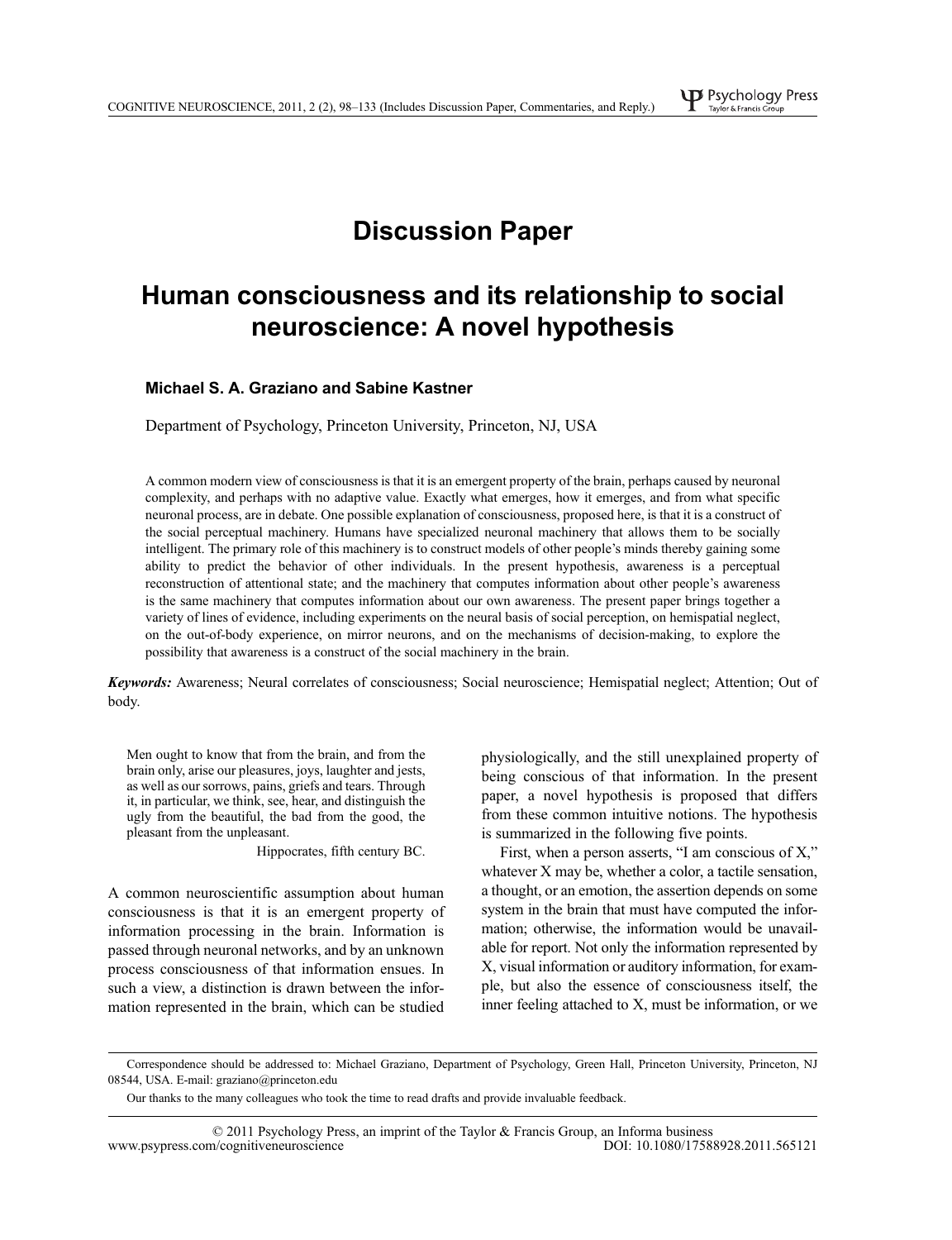would be unable to say that we have it. In this hypothesis, consciousness is not an emergent property, or a metaphysical emanation, but is itself information computed by an expert system. This first point raises the question of why the brain would contain an expert system that computes consciousness. The question is addressed in the following points.

Second, people routinely compute the state of awareness of other people. A fundamental part of social intelligence is the ability to compute information of the type, "Bill is aware of X." In the present proposal, the awareness we attribute to another person is our reconstruction of that person's attention. This social capability to reconstruct other people's attentional state is probably dependent on a specific network of brain areas that evolved to process social information, though the exact neural instantiation of social intelligence is still in debate.

Third, in the present hypothesis, the same machinery that computes socially relevant information of the type, "Bill is aware of X," also computes information of the type, "I am aware of X." When we introspect about our own awareness, or make decisions about the presence or absence of our own awareness of this or that item, we rely on the same circuitry whose expertise is to compute information about other people's awareness.

Fourth, awareness is best described as a perceptual model. It is not merely a cognitive or semantic proposition about ourselves that we can verbalize. Instead, it is a rich informational model that includes, among other computed properties, a spatial structure. A commonly overlooked or entirely ignored component of social perception is spatial localization. Social perception is not merely about constructing a model of the thoughts and emotions of another person, but also about binding those mental attributes to a location. We do not merely reconstruct that Bill believes this, feels that, and is aware of the other, but we perceive those mental attributes as localized within and emanating from Bill. In the present hypothesis, through the use of the social perceptual machinery, we assign the property of awareness to a location within ourselves.

Fifth, because we have more complete and more continuous data on ourselves, the perceptual model of our own awareness is more detailed and closer to detection threshold than our perceptual models of other people's awareness.

The purpose of the present paper is to elaborate on the hypothesis summarized above and to review some existing evidence that is consistent with the hypothesis. None of the evidence discussed in this article is conclusive. Arguably, little conclusive evidence yet exists in the study of consciousness. Yet the evidence suggests some plausibility to the present hypothesis that consciousness is a perception and that the perceptual model is constructed by social circuitry.

The paper is organized in the following manner. First the hypothesis is outlined in greater detail (Awareness as a product of social perception). Second, a summary of recent work on the neuronal basis of social perception is provided (Machinery for social perception and cognition). A series of sections then describes results from a variety of areas of study, including hemispatial neglect, cortical attentional processing, aspects of self-perception including the out-ofbody illusion, mirror neurons as a possible mechanism of social perception, and decision-making as a means of answering questions about one's own awareness. In each case, the evidence is interpreted in light of the present hypothesis. One possible advantage of the present hypothesis is that it may provide a general theoretical basis on which to understand and fit together a great range of otherwise disparate and incompatible data sets.

### AWARENESS AS A PRODUCT OF SOCIAL PERCEPTION

The hypothesis that consciousness is closely related to social ability has been suggested previously in many forms (e.g., Baumeister & Masicampo, 2010; Carruthers, 2009; Frith, 1995; Gazzaniga, 1970; Humphrey, 1983; Nisbett & Wilson, 1977). Humans have neuronal machinery that apparently contributes to constructing models of other people's minds (e.g., Brunet, Sarfati, Hardy-Baylé, & Decety, 2000; Ciaramidaro et al., 2007; Gallagher et al., 2000; Samson, Apperly, Chiavarino, & Humphreys, 2004; Saxe & Kanwisher, 2003; Saxe & Wexler, 2005). This circuitry may also contribute to building a model of one's own mind (e.g., Frith, 2002; Ochsner et al., 2004; Saxe et al., 2006; Vogeley et al., 2001, 2004). The ability to compute explicit, reportable information about our own emotions, thoughts, goals, and beliefs by applying the machinery of social cognition to ourselves can potentially explain self-knowledge.

It has been pointed out, however, that self-knowledge does not easily explain consciousness (Crick & Koch, 1990). Granted that we have self-knowledge, and that we construct a narrative to explain our own behavior, how exactly do we become conscious of that information, and how does consciousness extend to other information domains such as colors, sounds, and tactile sensations? Constructing models of one's own mental processes could be categorized as "access consciousness" as opposed to "phenomenal consciousness"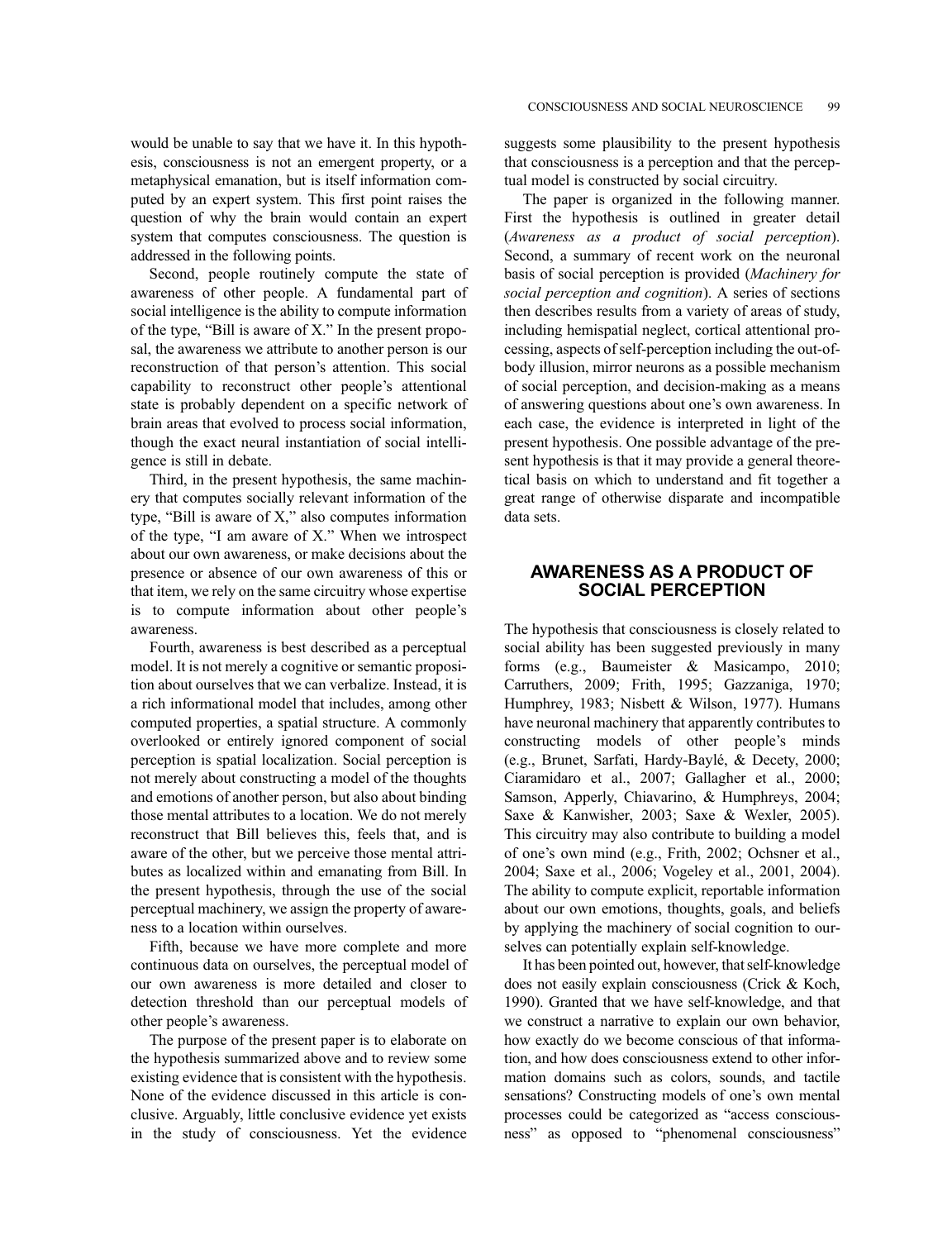(Block, 1996). It could be considered a part of the "easy problem" of consciousness, determining the information of which we are aware, rather than the "hard problem" of determining how we become aware of it (Chalmers, 1995).

Social approaches to consciousness are not alone in these difficulties. Other theories of consciousness suffer from similar limitations. One major area of thought on consciousness focuses on the massive, brain-wide integration of information. For example, in his global workspace theory, Baars was one of the first to posit a unified, brain-wide pool of information that forms the contents of consciousness (Baars, 1983; Newman & Baars, 1993). A possible mechanism for binding information across brain regions, through the synchronized activity of neurons, was proposed by Singer and colleagues (Engel, König, Gray, & Singer, 1990; Engel & Singer, 2001). Shortly after the first report from Singer and colleagues, Crick and Koch (1990) suggested that when information is bound together across regions of the cortex through the synchronized activity of neurons, it enters consciousness. Many others have since proposed theories of consciousness that include or elaborate on the basic hypothesis that consciousness depends on the binding of information (e.g., Grossberg, 1999; Lamme, 2006; Tononi, 2008; Tononi & Edelman, 1998). All of these approaches recognize that the content of consciousness includes a great complexity of interlinked information. But none of the approaches explain how it is that we become aware of that information. What exactly is the inner essence, the feeling of consciousness, that seems to be attached to the information?

Here we propose that the machinery for social perception provides that feeling of consciousness (Graziano, 2010). The proposal does not necessarily contradict previous accounts. It could be viewed as a way of linking social theories of consciousness with theories in which consciousness depends on informational binding. If consciousness is associated with a global workspace, or a bound set of information that spans many cortical areas, as so many others have suggested, then in the present proposal the awareness ingredient added to that global information set is provided by the machinery for social perception. In particular, awareness is proposed to be a rich descriptive model of the process of attention.

The proposal begins with the relationship between awareness and attention. The distinction between awareness and attention has been studied before (e.g., Dehaene, Changeux, Naccache, Sackur, & Sergent, 2006; Jiang, Costello, Fang, Huang, & He, 2006; Kentridge, Heywood, & Weiskrantz, 2004; Koch

& Tsuchiya, 2007; Lamme, 2004; Naccache, Blandin, & Dehaene, 2002). The two almost always covary, but under some circumstances it is possible to attend to a stimulus and at the same time be unaware of the stimulus (Jiang et al., 2006; Kentridge et al., 2004; Naccache et al., 2002). Awareness, therefore, is not the same thing as attention, but, puzzlingly, the two seem redundant much of the time. Here we propose an explanation for the puzzling relationship between the two: Awareness is a perceptual model of attention. Like most informational models in the brain, it is not a literal transcription of the thing it represents. It is a caricature. It exaggerates useful, need-to-know information. Its purpose is not to provide the brain with a scientifically accurate account of attention, but to provide useful information that can help guide behavior. In the following paragraphs, we discuss first the social perception of someone else's attentional state, and then the perception of one's own attentional state.

Arguably, one of the most basic tasks in social perception is to perceive the focus of somebody else's attention. The behavior of an individual is driven mainly by the items currently in that individual's focus of attention. Hence, computing that someone is attending to this visual stimulus, that sound, this idea, and that emotion, provides critical information for behavioral prediction. The importance of computing someone else's state of attention has been emphasized by others, and forms the basis for a body of work on what is sometimes called "social attention" (e.g., Birmingham & Kingstone, 2009; Friesen & Kingstone, 1998; Frischen, Bayliss, & Tipper, 2007; Nummenmaa & Calder, 2008; Samson, Apperly, Braithwaite, Andrews, & Bodley Scott, 2010). One of the visual cues used to perceive someone else's attentional state is the direction of gaze. Neurons that represent the direction of someone else's gaze have been reported in cortical regions thought to contribute to social perception including, in particular, the superior temporal sulcus (STS) area of monkeys and humans (Calder et al., 2002; Hoffman & Haxby, 2000; Perrett et al., 1985; Puce, Allison, Bentin, Gore, & McCarthy, 1998; Wicker, Michel, Henaff, & Decety, 1998). Gaze is, of course, not the only cue. A variety of other cues, such as facial expression, body posture, and vocalization, presumably also contribute to perceiving the focus of somebody else's attention.

In the hypothesis proposed here, when we construct a perceptual model of someone else's focus of attention, that informational model describes awareness originating in that person and directed at a particular item. In this hypothesis, the brain explicitly computes an awareness construct, and awareness is the perceptual reconstruction of attention. Figure 1 provides an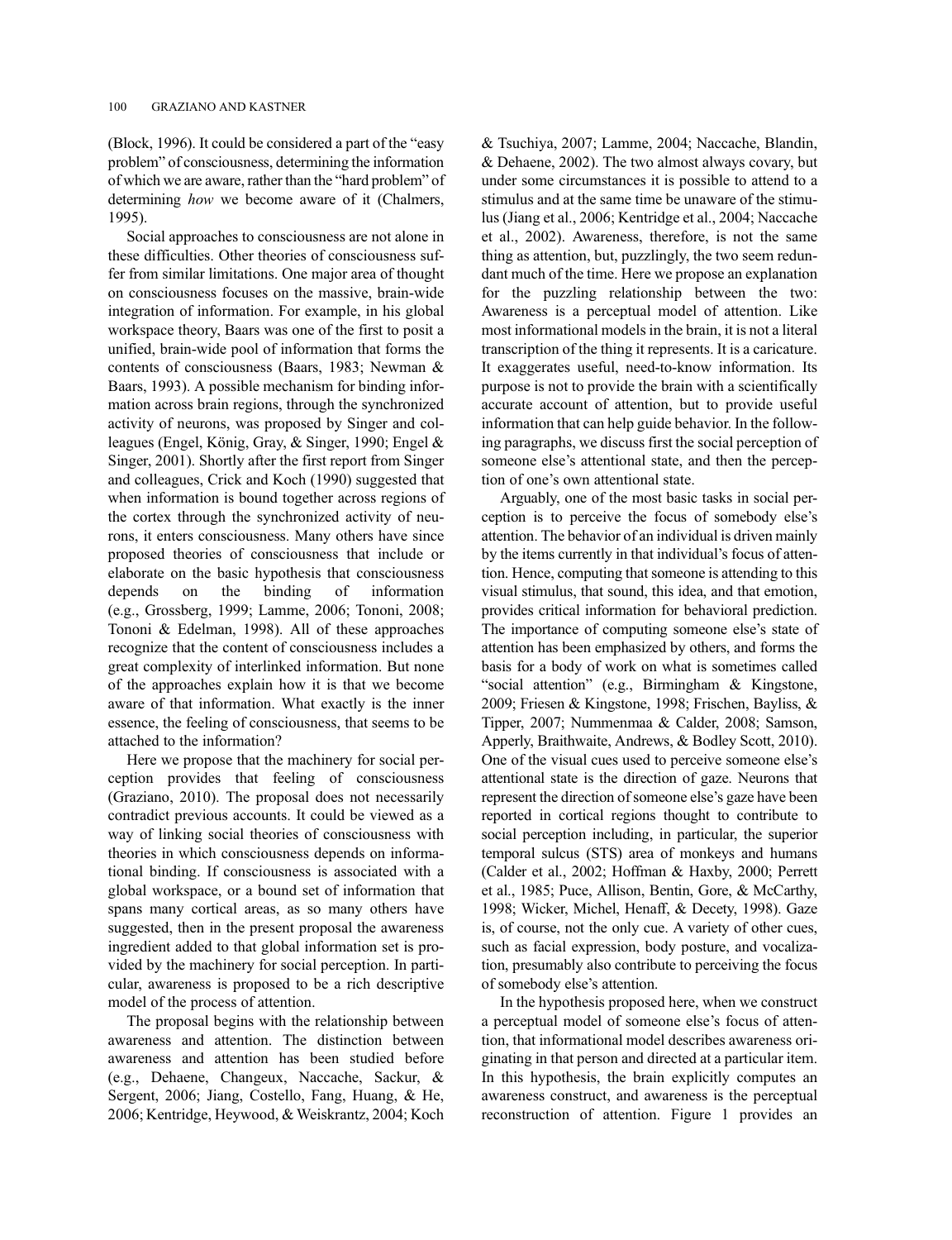

Figure 1. Awareness as a social perceptual model of attention. Bill has his visual attention on the cup. Abel, observing Bill, constructs a model of Bill's mental state, using specialized neuronal machinery for social perception. Part of that model is the proposition that Bill is aware of the cup. In this formulation, awareness is a perceptual property that is constructed to represent the attentional state of a brain. We perceive awareness in other people. We can use the same neuronal machinery of social perception to perceive awareness in ourselves.

example to better explain this proposed relationship between awareness and attention.

In Figure 1, Abel looks at Bill and Bill looks at the coffee cup. First consider Bill, whose visual attention is focused on the cup. It is now possible to provide a fairly detailed account of visual attention, which has been described as a process by which one stimulus representation wins a neuronal competition among other representations (for review, see Beck & Kastner, 2009; Desimone & Duncan, 1995). The competition can be influenced by a variety of signals. For example, bottom-up signals, such as the brightness or the sudden onset of a stimulus, may cause its representation to win the competition and gain signal strength at the expense of other representations. Likewise, top-down signals that emphasize regions of space or that emphasize certain shapes or colors may be able to bias the competition in favor of one or another stimulus representation. Once a stimulus representation has won the competition, and its signal strength is boosted, that stimulus is more likely to drive the behavior of the animal. This self-organizing process is constantly shifting as one or another representation temporarily wins the competition. In Figure 1, Bill's visual system builds a perceptual model of the coffee cup that wins the attentional competition.

Now consider Abel, whose machinery for social perception constructs a model of Bill's mind. This model includes, among other properties, the following three pieces of information. First, awareness is present. Second, the awareness emanates from Bill. Third, the awareness is directed in a spatially specific manner at the location of the cup. These properties—the property of awareness and the two spatial locations to which it is referred—are perceptual constructs in Abel's brain.

#### CONSCIOUSNESS AND SOCIAL NEUROSCIENCE 101

In this formulation, Bill's visual attention is an event to be perceived, and awareness is the perceptual counterpart to it constructed by Abel's social machinery. Note the distinction between the reality (Bill's attentional process) and the perceptual representation of the reality (Abel's perception that Bill is aware). The reality is quite complex. It includes the physics of light entering the eye, the body orientation and gaze direction of Bill, and a large set of unseen neuronal processes in Bill's brain. The perceptual representation of that reality is much simpler, containing an amorphous, somewhat ethereal property of awareness that can be spatially localized at least vaguely to Bill and that, in violation of the physics of optics, emanates from Bill toward the object of his awareness. (For a discussion of the widespread human perception that vision involves something coming out of the eyes, see Cottrell & Winer, 1994; Gross, 1999.) The perceptual model is simple, easy, implausible from the point of view of physics, but useful for keeping track of Bill's state and therefore for helping to predict Bill's behavior. As in all perception, the perception of awareness is useful rather than accurate.

Consider now the modified situation in which Abel and Bill are the same person. A person is never outside a social context because he is always with himself and can always use his considerable social machinery to perceive, analyze, and answer questions about himself. Abel/Bill focuses visual attention on the coffee cup. Abel/Bill also constructs a model of the attentional process. The model includes the following information: awareness is present; the awareness emanates from me; the awareness is directed at the cup. If asked, "Are you aware of the cup?" Abel/Bill can cognitively scan the contents of this model and on that basis answer, "Yes."

If asked, "What exactly do you mean by awareness of the cup?" Abel/Bill can again scan the informational model, abstract properties from it, and report something like, "My awareness is a feeling, a vividness, a mental seizing of the stimulus. My awareness feels like it is located inside me. In a sense it is me. It is my mind apprehending something." These summaries reflect the brain's model of the process of attention.

Awareness, in this account, is one's social intelligence perceiving one's focus of attention. It is a second-order representation of attention. In that sense, the hypothesis may seem similar to proposals involving metacognition (e.g., Carruthers, 2009; Pasquali, Timmermans, & Cleeremans, 2010; Rosenthal, 2000). Metacognition generally refers to semantic knowledge about one's mental processes, or so-called "thinking about thinking." The proposal here, however, is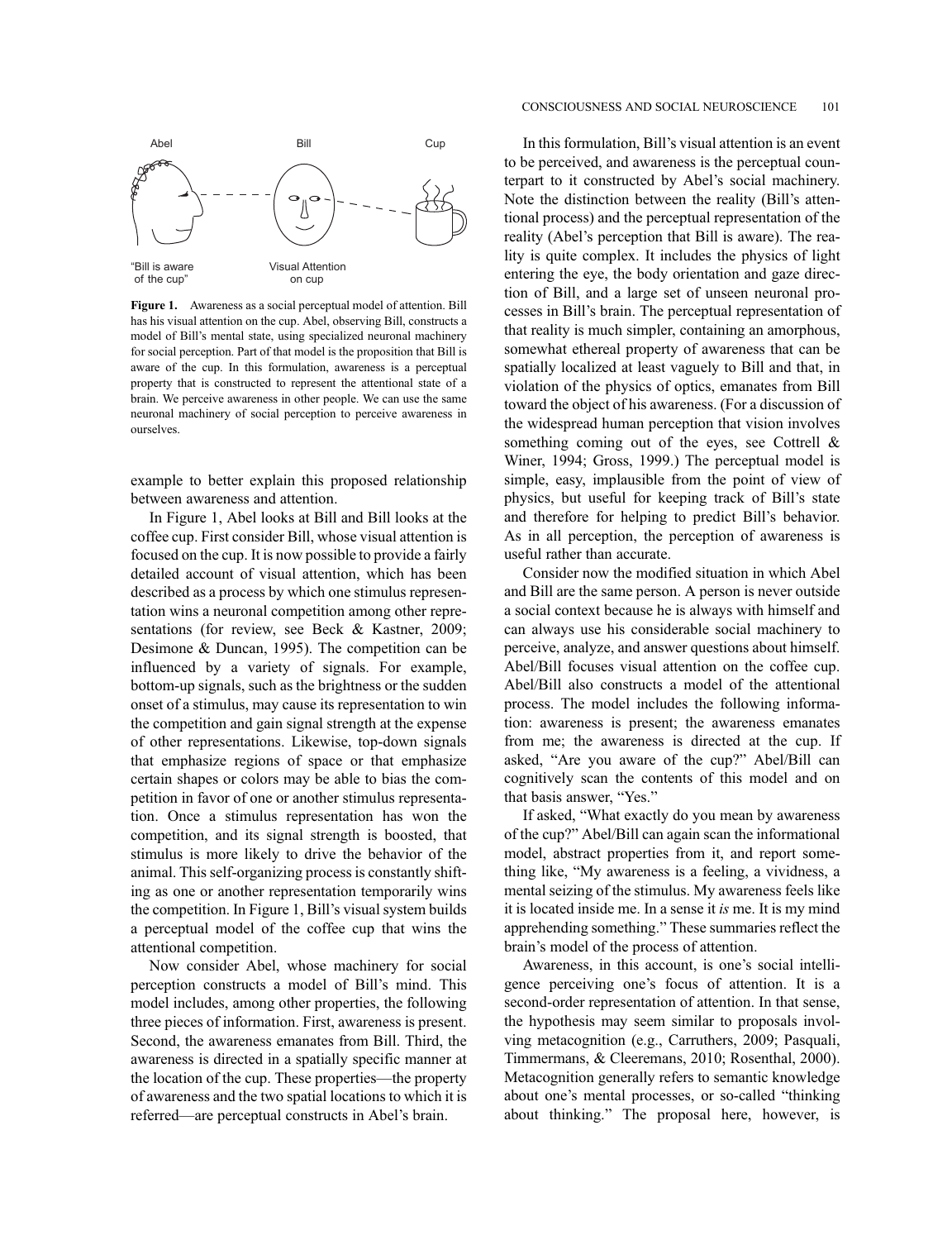different. While people clearly have semantic knowledge about their attentional state, what is proposed here is specifically the presence of a rich, descriptive, perceptual model of attentional state that, like most perception, is computed involuntarily and is continuously updated. When we gain cognitive access to that perceptual model and summarize it in words, we report it as awareness. Block (1996) distinguished between phenomenal consciousness (the property of consciousness itself) and access consciousness (cognitive access to the property of consciousness). In the present theory, the perceptual representation of attentional state is akin to phenomenal consciousness. The cognitive access to that representation, which allows us abstract semantic knowledge and to report on it, is akin to access consciousness.

In the present hypothesis, we propose a similarity between perceiving someone else's awareness and perceiving one's own awareness. Both are proposed to be social perceptions dependent on the same neuronal mechanisms. Yet, do we really perceive someone else's awareness in the same sense that we perceive our own, or do we merely acknowledge in an abstract or cognitive sense that the other person is likely to be aware? In a face-to-face conversation with another person, so many perceptions and cognitive models are present regarding tone of voice, facial expression, gesture, and the semantic meaning of the other person's words, that it is difficult to isolate the specific perceptual experience of the other person's awareness. Yet, there is one circumstance in which extraneous perceptions are minimized and the perception of someone else's awareness is relatively isolated and therefore more obvious. This circumstance is illustrated in Figure 2. Everyone is familiar with the spooky sensation that someone is staring at you from behind (Coover, 1913; Titchner, 1898). Presumably built on lower level sensory cues such as subtle shadows or sounds, the perception of a mind that is located behind you and that is aware of you is a type of social perception and a particularly pure case of the perception of awareness. Other aspects of social perception are



Figure 2. The perceptual illusion that somebody behind you is staring at you.

stripped away. The perceptual illusion includes a blend of three components: the perception that awareness is present, the perception that the awareness emanates from a place roughly localized behind you, and the perception that the awareness is directed at a specific object (you). This illusion helps to demonstrate that awareness is not only something that a brain perceives to be originating from itself––I am aware of this or that––but something that a brain can perceive as originating from another source. In the present argument, awareness is a perceptual property that can be attributed to someone else's mind or to one's own mind.

The present hypothesis emerges from the realization that social perception is not merely about reconstructing someone else's thoughts, beliefs, or emotions, but also about determining the state of someone else's attention. Information about someone else's attention is useful in predicting the likely moment-by-moment behavior of the person. The social machinery computes that Bill is aware of this, that, and the other. Therefore social perception, when applied to oneself, provides not only a description of one's own inner thoughts, beliefs, and feelings, but also a description of one's awareness of items in the outside environment. It is for this reason that awareness, awareness of anything, awareness of a color, or a sound, or a smell, not just self-awareness, can be understood as a social computation.

The examples given above focus on visual attention and visual awareness. The concept, however, is general. In the example in Figure 1, Bill could just as well attend to a coffee cup, a sound, a feeling, a thought, a movement intention, or many other cognitive, emotional, and sensory events. In the present hypothesis, awareness is the perceptual reconstruction of attention, and therefore anything that can be the subject of attention can also be the subject of awareness.

### MACHINERY FOR SOCIAL PERCEPTION AND COGNITION

Arguably, social neuroscience began with the discovery by Gross and colleagues of hand and face cells in the inferior temporal cortex of monkeys (Desimone, Albright, Gross, & Bruce, 1984; Gross, Bender, & Rocha-Miranda, 1969). Further work indicated that a neighboring cortical area, the superior temporal polysensory (STP) area, contains a high percentage of neurons tuned to socially relevant visual stimuli including faces, biological motion of bodies and limbs, and gaze direction (Barraclough, Xiao, Oram, & Perrett, 2006; Bruce, Desimone, & Gross, 1981; Jellema & Perrett,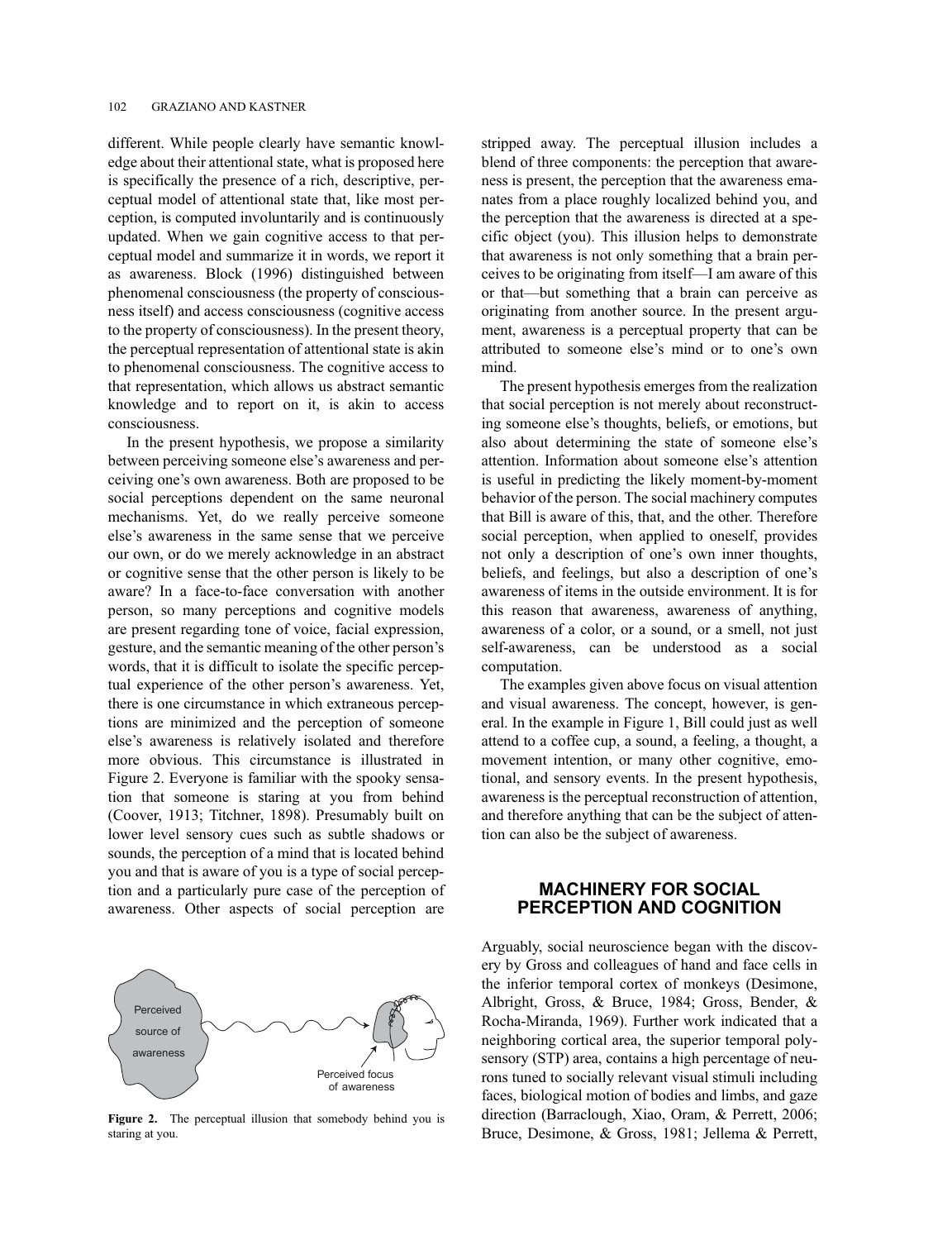2003, 2006; Perrett et al., 1985). In humans, through the use of functional magnetic resonance imaging (fMRI), a region that responds more strongly to the sight of faces than to other objects was identified in the fusiform gyrus (Kanwisher, McDermott, & Chun, 1997). Areas in the human STS were found to become active during the perception of gaze direction and of biological motion such as facial movements and reaching (Grossman et al., 2000; Pelphrey, Morris, Michelich, Allison, & McCarthy, 2005; Puce et al., 1998; Thompson, Hardee, Panayiotou, Crewther, & Puce, 2007; Vaina, Solomon, Chowdhury, Sinha, & Belliveau; Wicker et al., 1988). This evidence from monkeys and humans suggests that the primate visual system contains a cluster of cortical areas that specializes in processing the sensory cues related to faces and gestures that are relevant to social intelligence.

Other studies in social neuroscience have investigated a more cognitive aspect of social intelligence sometimes termed "theory of mind" (Frith & Frith, 2003; Premack & Woodruff, 1978). Tasks that require the construction of models of the contents of other people's minds have been reported to engage a range of cortical areas, including the STS, the temporoparietal junction (TPJ), and the medial prefrontal cortex (MPFC), with a greater but not exclusive activation in the right hemisphere (Brunet et al., 2000; Ciaramidaro et al., 2007; Fletcher et al., 1995; Gallagher et al., 2000; Goel, Grafman, Sadato, & Hallett, 1995; Saxe & Kanwisher, 2003; Saxe & Wexler, 2005; Vogeley et al., 2001).

The relative roles of these areas in social perception and cognition are still in debate. It has been suggested that the TPJ is selectively recruited during theory-ofmind tasks, especially during tasks that require constructing a model of someone else's beliefs (Saxe & Kanwisher, 2003; Saxe & Wexler, 2005). Damage to the TPJ is associated with impairment in theory-ofmind reasoning (Apperly, Samson, Chiavarino, & Humphreys, 2004; Samson et al., 2004; Weed, McGregor, Feldbaek Nielsen, Roepstorff, & Frith, 2010).

The STS, adjacent to the TPJ, has been argued to play a role in perceiving someone else's movement intentions (Blakemore et al., 2003; Pelphrey, Morris, & McCarthy, 2004; Wyk, Hudac, Carter, Sobel, & Pelphrey, 2009). Not only is the STS active during the passive viewing of biological motion, as noted above, but the activity distinguishes between goal-directed actions, such as reaching to grasp an object, and non-goal-directed actions, such as arm movements that do not terminate in a grasp (Pelphrey et al., 2004). Even when a subject views simple geometric shapes that move on a computer screen, movements that are perceived as intentional activate the STS whereas movements that appear mechanical do not (Blakemore et al., 2003).

The role of the MPFC is not yet clear. It is consistently recruited in social perception tasks and theoryof-mind tasks (Brunet et al., 2000; Fletcher et al., 1995; Frith, 2002; Gallagher et al., 2000; Goel et al., 1995; Passingham, Bengtsson, & Lau, 2010; Vogeley et al., 2001), but lesions to it do not cause a clear deficit in theory-of-mind reasoning (Bird, Castelli, Malik, Frith, & Husain, 2004). Some speculations about the role of the MPFC in social cognition are discussed in subsequent sections.

Taken together, these studies suggest that a network of cortical areas, mainly but not exclusively in the right hemisphere, collectively build models of other minds. Different areas within this cluster may emphasize different aspects of the model, though it seems likely that the areas interact in a cooperative fashion.

The view that social perception and cognition are emphasized in a set of cortical areas dedicated to social processing is not universally accepted. At least two main rival views exist. One view is that the right TPJ and STS play a more general role related to attentional processing rather than a specific role related to social cognition (e.g., Astafiev, Shulman, & Corbetta, 2006; Corbetta, Kincade, Ollinger, McAvoy, & Shulman, 2000; Mitchell, 2008; Shulman et al., 2010). A second alternative view is that social perception is mediated at least partly by mirror neurons in the motor system that compute one's own actions and also simulate the observed actions of others (e.g., Rizzolatti & Sinigaglia, 2010). Both of these alternative views are discussed in subsequent sections. Much of the discussion below, however, is based on the hypothesized role of the right TPJ and STS in social perception and social cognition.

### PREDICTION 1: DAMAGE TO THE MACHINERY FOR SOCIAL PERCEPTION SHOULD CAUSE A DEFICIT IN AWARENESS

If the present proposal is correct, if awareness is a construct of the machinery for social perception, then damage to the right TPJ and STS, the brain areas most associated with constructing perceptual models of other minds, should sometimes cause a deficit in one's own awareness. These cortical regions are heterogeneous. Even if we assume their role in social cognition, different sub-areas probably emphasize different functions. As discussed in the next section, the sub-regions of TPJ involved in attention may be partially distinct from sub-regions involved in theory of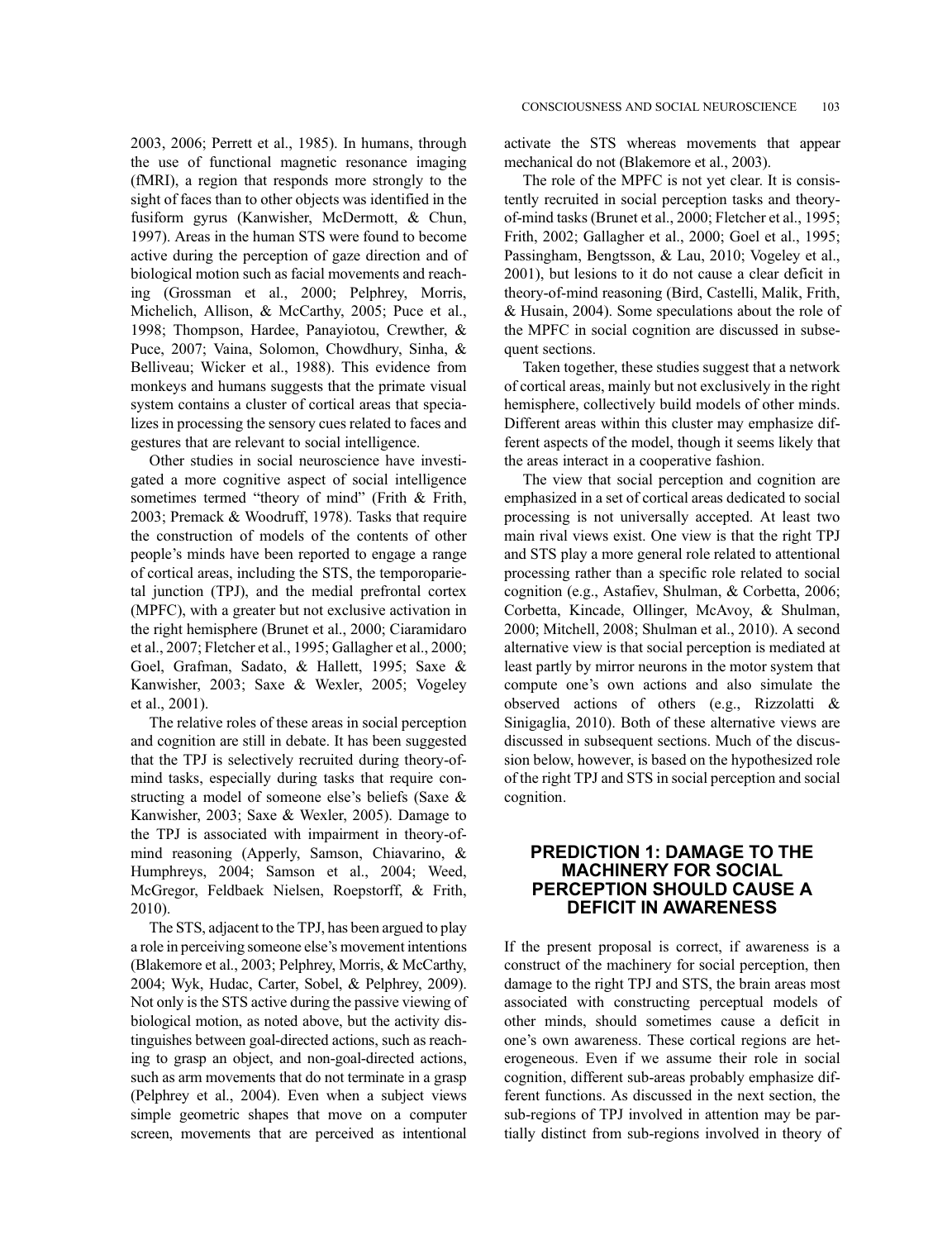mind (Scholz, Triantafyllou, Whitfield-Gabrieli, Brown, & Saxe, 2009). Therefore, even in the present hypothesis, a lesion to the TPJ and STS should not always affect all aspects of social cognition equally. A range of symptoms might result. The present hypothesis does, however, make a clear prediction: Damage to the right TPJ and STS should often be associated with a deficit in consciousness.

The clinical syndrome that comes closest to an awareness deficit is hemispatial neglect, the loss of processing of stimuli usually on the left side of space after damage to the right hemisphere of the brain (Brain, 1941; Critchley, 1953). Patients classically fail to report, react to, or notice anything on the left half of space, whether visual, auditory, tactile, or memory. The left half of space, and any concept that it ever existed, are erased from the patient's awareness.

It is now generally accepted that there is no single neglect syndrome. A range of lesion sites can result in neglect, and different neglect patients can have somewhat different mixtures of symptoms (Halligan, Fink, Marshall, & Vallar, 2003; Halligan & Marshall, 1992; Vallar, 2001). It is therefore not correct to attribute neglect to a single brain area or mechanism. It has been reported, however, that a strong form of neglect, the almost total loss of conscious acknowledgment of the left side of space or anything in it, occurs most often after damage to the right TPJ (Valler & Perani, 1986). In at least one subset of neglect patients who lacked any accompanying low-level blindness, and in this sense were more "pure" in their neglect symptoms, the most common lesion site was ventral and anterior to the TPJ, in the right STS (Karnath, Ferber, & Himmelbach, 2001). Temporary interference with the right TPJ by transcranial magnetic stimulation (TMS) has also been reported to induce symptoms of left hemispatial neglect (Meister et al., 2006).

Some have argued that neglect is more commonly associated with damage to the posterior parietal lobe rather than to the more ventral TPJ or STS (Mort et al., 2003). A parietal locus for neglect is certainly a more traditional view (Brain, 1941; Critchley, 1953; Gross & Graziano, 1995). Neglect symptoms can also be observed after frontal lesions, though they tend to be less severe (Heilman & Valenstein, 1972a; Mesulam, 1999; Ptak & Schnider, 2010). These parietal and frontal sites for neglect are consistent with the proposal of a parietofrontal network for the top-down control of attention (Ptak & Schnider, 2010; Szczepanski, Konen, & Kastner, 2010). How can parietofrontal sites for neglect be reconciled with the observation of severe neglect from lesions in the TPJ and STS? One of the primary reasons for these differences among studies may be a disagreement over the definition of neglect. Different tests for neglect may result in a selection of different patient populations and therefore different observed lesion sites (Ferber & Karnath, 2001; Rorden, Fruhmann, Berger, & Karnath, 2006). In particular, the two most common clinical tests for neglect may measure different deficits. In a line cancellation test, the patient crosses out short line segments scattered over a visual display. This test measures awareness because the patient cancels only the line segments that reach awareness and fails to cancel the line segments that do not reach awareness. In contrast, in a line-bisection task, the patient attempts to mark the center of a long horizontal line. This test does not measure awareness or the lack thereof, since the patient is always aware of the horizontal line. Instead the test measures a relative response bias toward one side, perhaps caused by an underlying attentional bias. Different variants of neglect, revealed by these different tests, might be associated with different lesion sites. It is of interest, given the present hypothesis, that neglect defined as an awareness deficit through the use of line cancellation was associated with more ventral lesions in the STS (Ferber & Karnath, 2001; Karnath et al., 2001; Rorden et al., 2006).

The point of the present section is not that neglect is "really" an awareness deficit instead of an attentional bias, and not that it is "really" caused by lesions to the right TPJ or STS instead of to the right inferior parietal lobe. Undoubtedly, different symptoms and lesions sites can fall under the more general label of hemispatial neglect. The present hypothesis predicts that there should be at least two different kinds of neglect associated with two different brain systems, one associated with the process of *controlling* attention (neglect caused by damage to parietofrontal attentional mechanisms) and the other associated with the process of perceptually representing attention (neglect caused by TPJ and STS damage).

Does the unilateral nature of neglect argue against the present interpretation? Shouldn't a consciousness area, if damaged, lead to a total loss of conscious experience and not merely a unilateral loss? We do not believe the laterality of neglect argues against the present interpretation. If social perception and social cognition were found to activate a right hemisphere region only, then damage to that region, according to the present theory, might eliminate all consciousness. The studies reviewed above on the neuronal basis of social perception and social cognition, however, suggest that these functions are represented in a bilateral manner with a strong emphasis on the right side. If consciousness is a construct of the social machinery, as suggested here, then it is portioned in some unequal manner between the hemispheres. One would expect,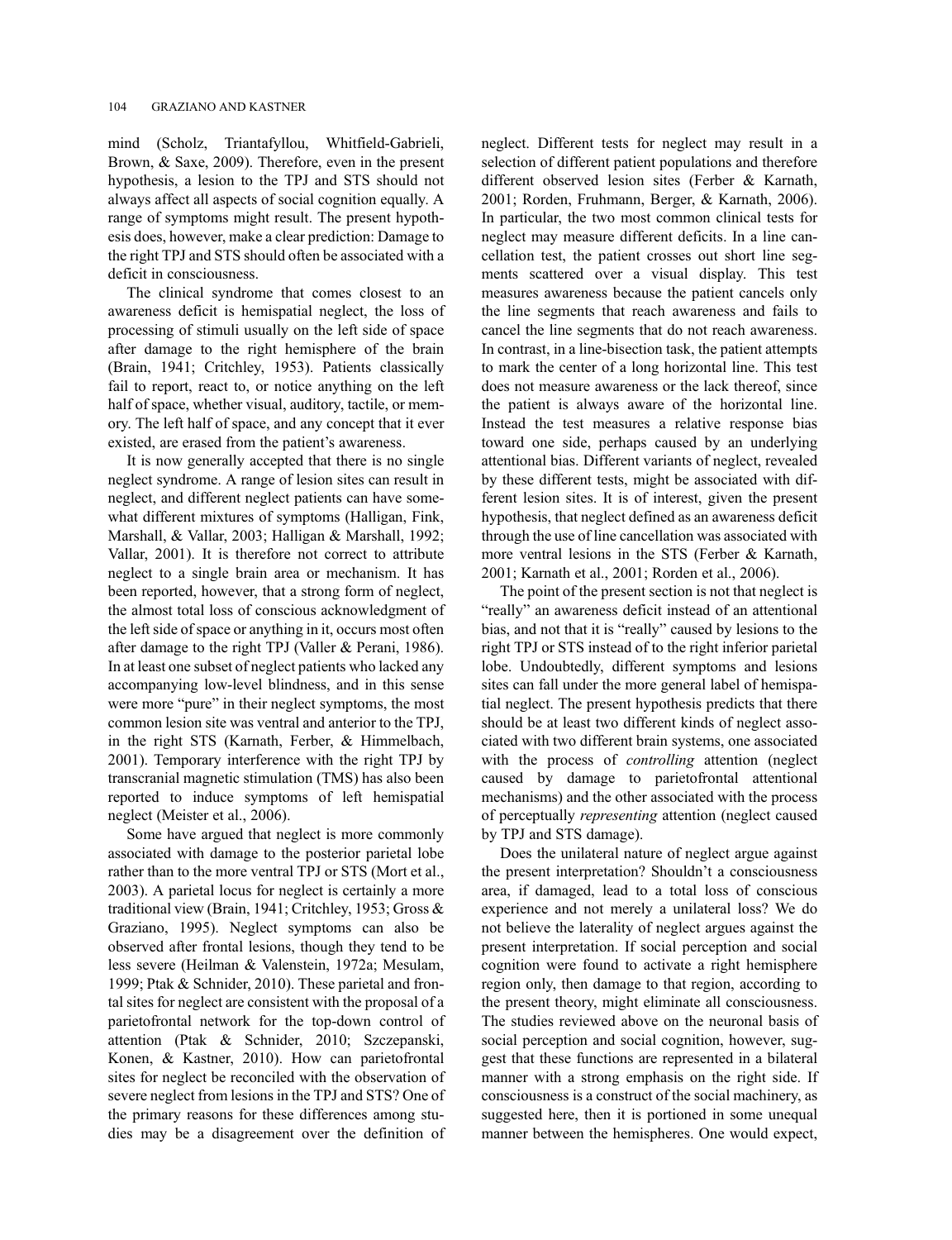therefore, that damage to the system for social perception would, depending on the hemisphere, have an asymmetric effect on consciousness.

Some controversy surrounds the exact explanation of the unilateral nature of neglect. One view is a representational hypothesis (Heilman & Valenstein, 1972b; Mesulam, 1981, 1999). In that hypothesis, the right hemisphere contains some critical type of representation needed for awareness, which covers both sides of space, whereas the left hemisphere contains a representation only of the right side of space. Damage to the right hemisphere therefore leaves the patient without awareness of the left side of space, whereas damage to the left hemisphere leaves the patient mainly behaviorally intact. An alternative explanation is based on the concept of interhemispheric competition among controllers of attention (Kinsbourne, 1977; Szczepanski et al., 2010). In that view, damage to the parietal lobe on one side reduces the ability of the attentional control system that serves the opposite side of space. An imbalance is created and attention is unavoidably drawn to the ipsilesional side of space. The present theory of consciousness may be able to accommodate both of these seemingly conflicting views of the mechanisms of neglect. In the present theory, the brain contains at least two general processes related to attention. One is the control of attention, perhaps more emphasized in a parietofrontal network, lesions to which may result in a more competition-style imbalance of attention; and the other is the perceptual representation of attention, emphasized in more ventral areas involved in social perception, including the TPJ and the STS, damage to which may result in a more representational-style neglect.

### PREDICTION 2: THE MACHINERY FOR SOCIAL PERCEPTION SHOULD CARRY SIGNALS THAT CORRELATE WITH **ATTENTION**

In the present hypothesis, a basic task of social perception is to reconstruct the focus of someone else's attention. In the same manner, in perceiving oneself, the social machinery reconstructs one's own constantly changing focus of attention. A prediction that follows from this hypothesis is that tasks that involve focusing or shifting attention should evoke brain activity not only in areas that participate in attentional control (such as the parietofrontal attention network; for review, see Beck & Kastner, 2009) but also in the social circuitry that generates a reconstruction of one's focus of attention. The prediction is therefore that the right TPJ and STS should be active in association with changes in attention.

Area TPJ and the adjacent, caudal STS show elevated activity in response to stimuli that are unexpected, that appear at unexpected locations, or that change in an unexpected manner (Astafiev et al., 2006; Corbetta et al., 2000; Shulman et al., 2010). This response to salient events is strongest in the right hemisphere. It has therefore been suggested that the TPJ and the STS are part of a right-lateralized system, a "ventral network" that is involved in some aspects of spatial attentional processing (Astafiev et al., 2006; Corbetta et al., 2000; Shulman et al., 2010).

The attention-related responses found in the STS and the TPJ could be viewed as contradictory to the social functions proposed for the same areas. It could be argued that the attention findings challenge the view that the right STS and TPJ are in any way specialized for social processing. Perhaps they serve a more general function related to attention. In the present hypothesis, however, the two proposed functions are compatible. There is no contradiction. The social machinery is constantly computing and updating a model of one's own mind, and central to that model is a representation of one's focus of attention. Tracking an individual's attention is a fundamental task in social perception.

An alternate explanation of why attentional functions and social functions are both represented in the right TPJ and STS is that the two functions are emphasized in different cortical areas that happen to be so near each other that fMRI cannot easily resolve them. One functional imaging study indicated that the two types of tasks recruited overlapping areas of activity in the TPJ with spatially separated peaks (Scholz et al., 2009). This attempt to separate the "attention" sub-area of TPJ from the "theory-of-mind" sub-area, however, does not entirely address the underlying issue of proximity. The cortex is generally organized by functional proximity. Similar or related functions tend to be processed near each other (Aflalo & Grazianio, 2011; Graziano & Aflalo, 2007). This trend toward functional clustering is certainly true in the social domain. Even if some spatial separation exists between attentional functions and theory-of-mind functions, why are the two functions clustered so closely within the right TPJ and STS? Rather than view this proximity of different functions as a contradiction, or suggest that one function must be correct and the other a mistake, or suggest that the functions must be separate from each other and co-localized merely as an accident of brain organization, it is suggested here that the functions share a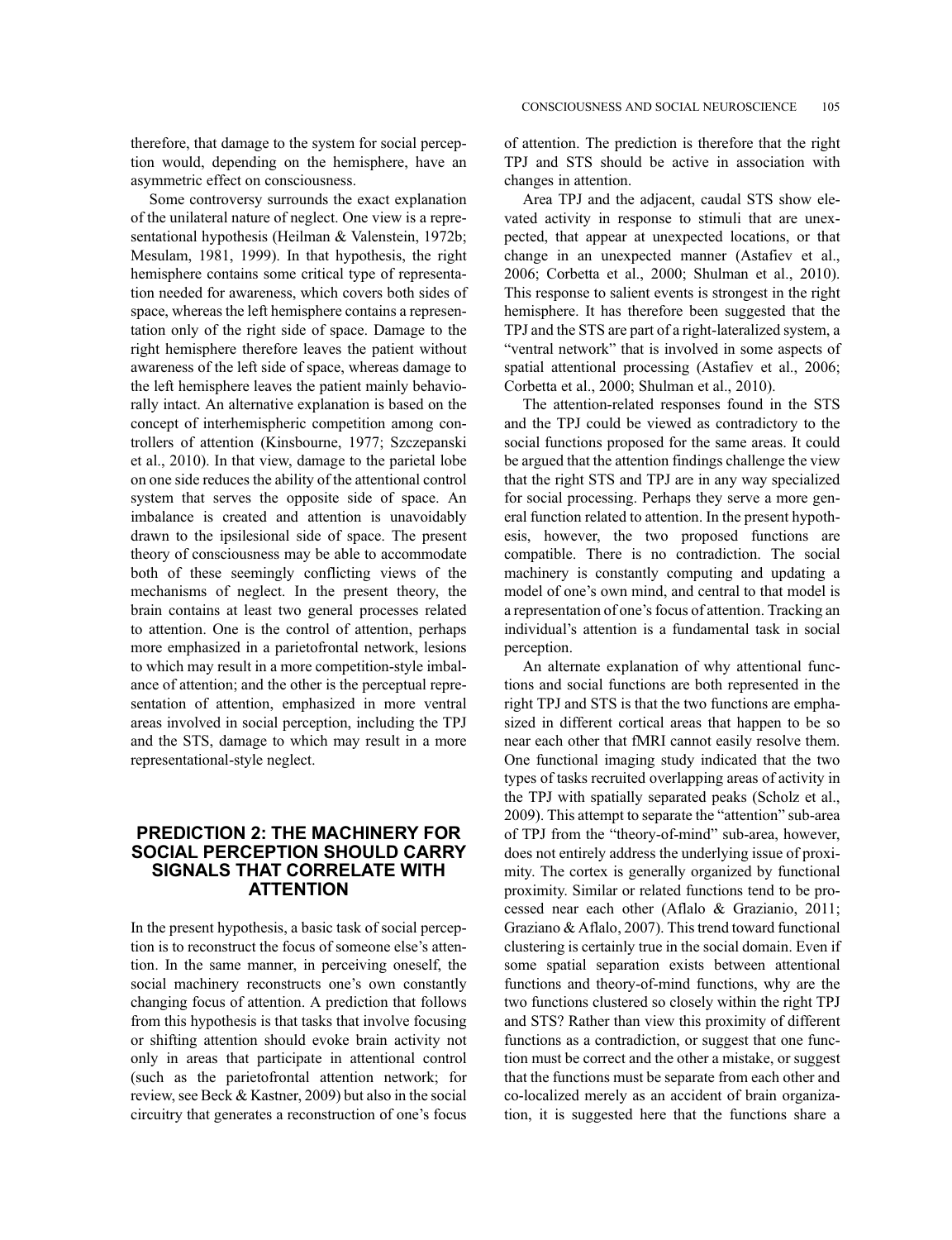common cause and therefore are not mutually contradictory. In the present hypothesis, reconstructing someone's beliefs (such as in a false belief task) is only one component of social perception. Another component is tracking someone's attention; a third is constructing a model of someone's movement intentions. Presumably, many other components of social perception exist, and these components may be represented cortically in adjacent, partially separable regions.

### PREDICTION 3: THE MACHINERY FOR SOCIAL PERCEPTION SHOULD CONSTRUCT A SELF-MODEL

A direct prediction of the present hypothesis is that the cortical machinery that constructs models of other minds should also construct a perceptual model of one's own mind.

Some of the most compelling evidence on the selfmodel involves the out-of-body illusion, in which the perceived location of the mind no longer matches the actual location of the body. It is essentially an error in constructing a perceptual model of one's own mind. Perceptual mislocalizations of the self can be induced in normal, healthy people by cleverly manipulating visual and somatosensory information in a virtualreality setup (Ehrsson, 2007; Lenggenhager, Tadi, Metzinger, & Blanke, 2007). A complete out-of-body illusion can also be induced with electrical stimulation of the cortex. In one experiment, Blanke, Ortigue, Landis, and Seeck (2002) electrically stimulated the cortical surface in an awake human subject. When electrical stimulation was applied to the TPJ in the right hemisphere, an out-of-body experience was induced. The stimulation evidently interfered with the machinery that normally assigns a location to the self. Subsequent experiments showed that tasks that involve mentally manipulating one's spatial perspective evoke activity in the right TPJ (Blanke et al., 2005; Zacks, Vettel, & Michelon, 2003) and are disrupted by TMS of the right TPJ (Blanke et al., 2005). The evidence suggests that a specific mechanism in the brain is responsible for building a spatial model of one's own mind, and that the right TPJ plays a central role in the process. Given that the right TPJ has been implicated so strongly in the social perception of others, this evidence appears to support the hypothesis that the machinery for social perception also builds a perceptual model of one's own mental experience.

An entire subfield of neuroscience and psychology is devoted to the subject of the body schema (for review, see Graziano & Botvinick, 2002). For example, experiments have examined the neuronal mechanisms by which we know the locations of our limbs, incorporate tools into the body schema, or experience bodyshape illusions. However, among the many studies on the body schema, the particular phenomenon of the out-of-body experience is uniquely relevant to the discussion of awareness. The reason is that the out-ofbody experience is specifically a spatial mislocalization of the source of one's awareness.

The very existence of an out-of-body illusion could be interpreted as evidence in support of the present hypothesis, for the following reasons. Suppose that awareness is not explicitly computed, as hypothesized here, but instead is an emergent property produced as a byproduct of neuronal activity. Neurons compute and transmit information, and, as a result, somehow awareness of that information occurs. Why would we feel the awareness as located in, and emanating from, our own selves? By what mechanism does the awareness feel as though it is anchored here or anywhere else? The fact that awareness comes with a perceived location suggests that it is a perceptual model that, like all perception, is associated with a computed spatial location. Usually, one does not notice that awareness has a perceived location. Its spatial structure, emanating from inside one's own body, is so obvious and so ordinary that we take it for granted. The out-of-body illusion, in which the spatial computation has gone awry, allows one to realize that awareness comes with a computed spatial arrangement. Evidently, perceptual machinery in the brain computes one's awareness and assigns it a perceived source inside one's body, and interference with the relevant circuitry results in an error in the computation. The out-of-body experience demonstrates that awareness is a computation subject to error.

In a second general approach to the self-model, subjects in a series of experiments performed selfperception tasks such as answering questions about their own feelings or beliefs, or monitoring their own behavior while brain activity was measured through functional imaging (Frith, 2002; Ochsner et al., 2004; Passingham et al., 2010; Saxe et al., 2006; Vogeley et al., 2001). The network of areas recruited during self-perception included the right TPJ, STS, and MPFC. The activity in the MPFC was the largest and most consistent. Again, the findings appear to support the general hypothesis that the machinery for social perception is recruited to build a perceptual model of the self. These functional imaging studies on the selfmodel, however, are less pertinent to the immediate question of awareness. The reason is that the studies examined self-report of emotions or thoughts, not the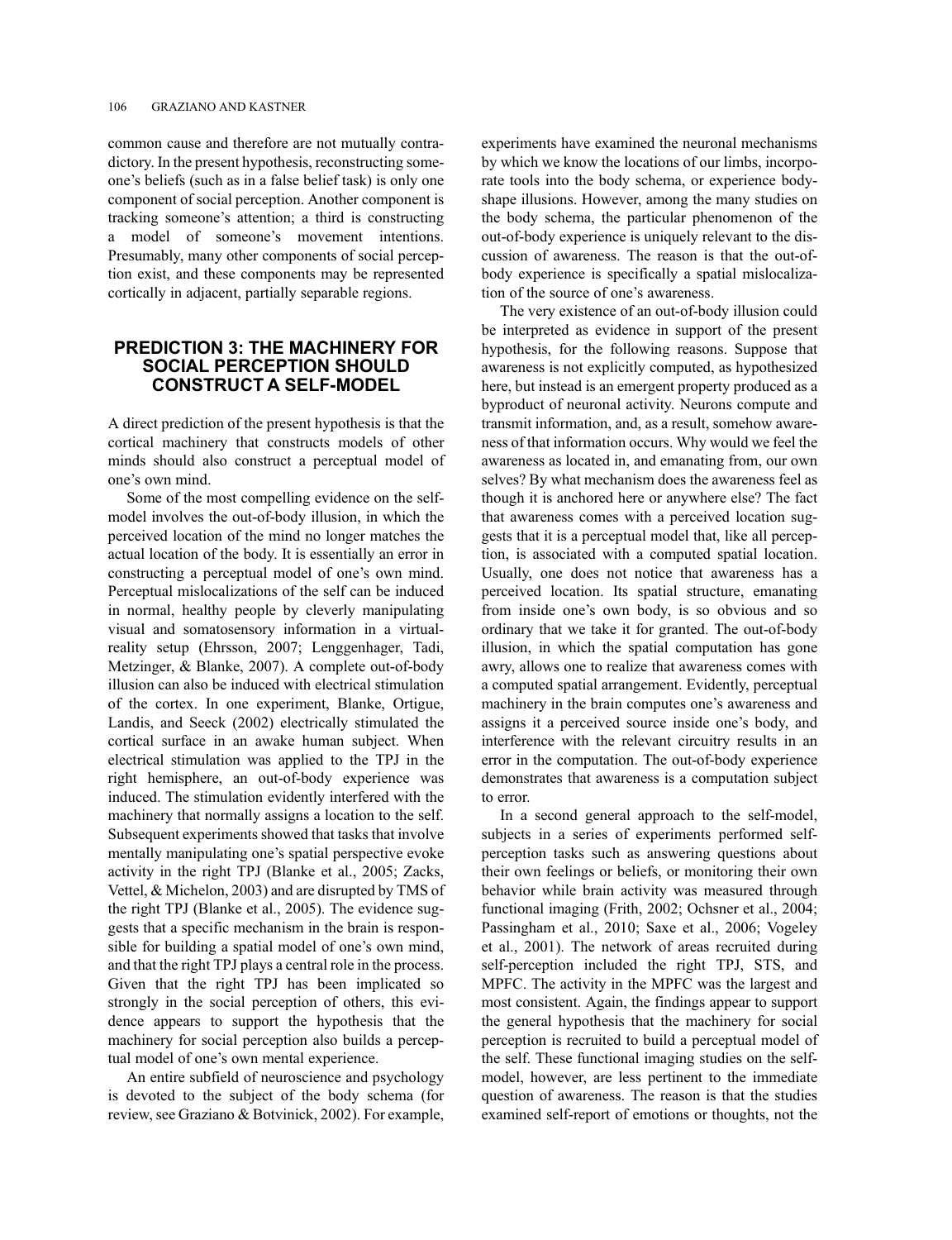report of awareness itself. The focus of the present proposal is not self-awareness in particular, but awareness in general. It is extremely difficult to pinpoint the source of awareness in a functional imaging study of this type, because regardless of the task, whether one is asked to be aware of one's own mind state or of someone else's, one is nonetheless aware of something, and therefore the computation of awareness is present in both experimental and control tasks.

### CHALLENGE 1: HOW CAN THE INNER "FEELING" OF AWARENESS BE EXPLAINED?

Thus far, we have presented a novel hypothesis about human consciousness, outlined three general predictions that follow from the hypothesis, and reviewed findings that are consistent with those predictions. The evidence is by no means conclusive, but does suggest that the hypothesis has some plausibility. Human consciousness may be a product of the same machinery that builds social perceptual models of other people's mental states. Arguably, the strongest evidence in favor of the hypothesis is that damage to that social machinery causes a profound deficit in consciousness. The hypothesis, however, also has some potential challenges. Several aspects of conscious experience are not, at the outset, easily explainable by the present hypothesis. We address three of these potential challenges to the hypothesis. In each case, we offer a speculation about how the hypothesis might explain, or at least be compatible with, the known phenomena. These sections are necessarily highly speculative, but the issues must be addressed for the present hypothesis to have any claim to plausibility.

The first challenge we take up concerns the difference between constructing an informational model about awareness and actually "feeling" aware. In the present hypothesis, networks that are expert at social computation analyze the behavior of other people and compute information of the type, "Bill is aware of X." The same networks, by hypothesis, compute information of the type, "I am aware of X," thereby allowing one to report on one's own awareness. Can such a machine actually "feel" aware, or does it merely compute an answer without any inner experience?

The issue is murky. If you ask yourself, "Am I merely a machine programmed to answer questions about awareness, or do I actually *feel* my own awareness," you are likely to answer yes, you actually feel it. You might even specify that you feel it inside you as a somewhat amorphous but nonetheless real thing. But in doing so, you are merely computing the answers to

other questions. Distinguishing between actually having an inner experience, and merely computing, when asked, that you have an inner experience, is a difficult, perhaps impossible task.

In the present account, we are not hypothesizing that a set of semantic, symbolic, or linguistic propositions can take the place of the inner essence of awareness, but that a representation, an informational picture, comprises awareness. In the distinction between phenomenal consciousness and access consciousness suggested by Block (1996), the informational representation proposed here is similar to phenomenal consciousness, and our ability to cognitively access that representation and answer questions about it is similar to access consciousness.

Yet, even assuming a rich representational model of attention, and even assuming that the model comprises what we report to be awareness, why does it "feel" like something to us? Why the similarity between awareness and feeling? To address the issue, we begin with a set of illusions, both related to the spatial structure assigned to the model of awareness.

As mentioned in the previous section, the out-ofbody experience is the illusion of floating outside your own body. The perceived source of your awareness no longer matches the actual location of your body. The illusion can be induced by direct electrical stimulation applied to the right TPJ (Blanke et al., 2002). Similar mislocalizations of the self can be induced in people by manipulating visual and somatosensory information in a virtual-reality setup (Ehrsson, 2007; Lenggenhager et al., 2007). Evidently, a specific mechanism in the brain is responsible for embodiment, or building a spatial model of one's own awareness.

Does a similar property of embodiment apply when constructing a model of someone else's awareness? The illusion illustrated in Figure 2 suggests that a model of someone else's awareness does come with an assigned location. The perception that someone is staring at you from behind (Coover, 1913; Titchner, 1898) includes a spatial structure in which awareness emanates from a place roughly localized behind you and is directed at you.

These illusions demonstrate a fundamental point about social intelligence that is often ignored. When building a model of a mind, whether one's own or someone else's, the process is not merely one of inferring disconnected mental attributes––beliefs, emotions, intentions, awareness. The model also has a spatial embodiment. The model, like any other perceptual model, consists of a set of attributes assigned to a location. Social perception is not normally compared directly to sensory perception, but in this manner they are similar. They both involve computed properties––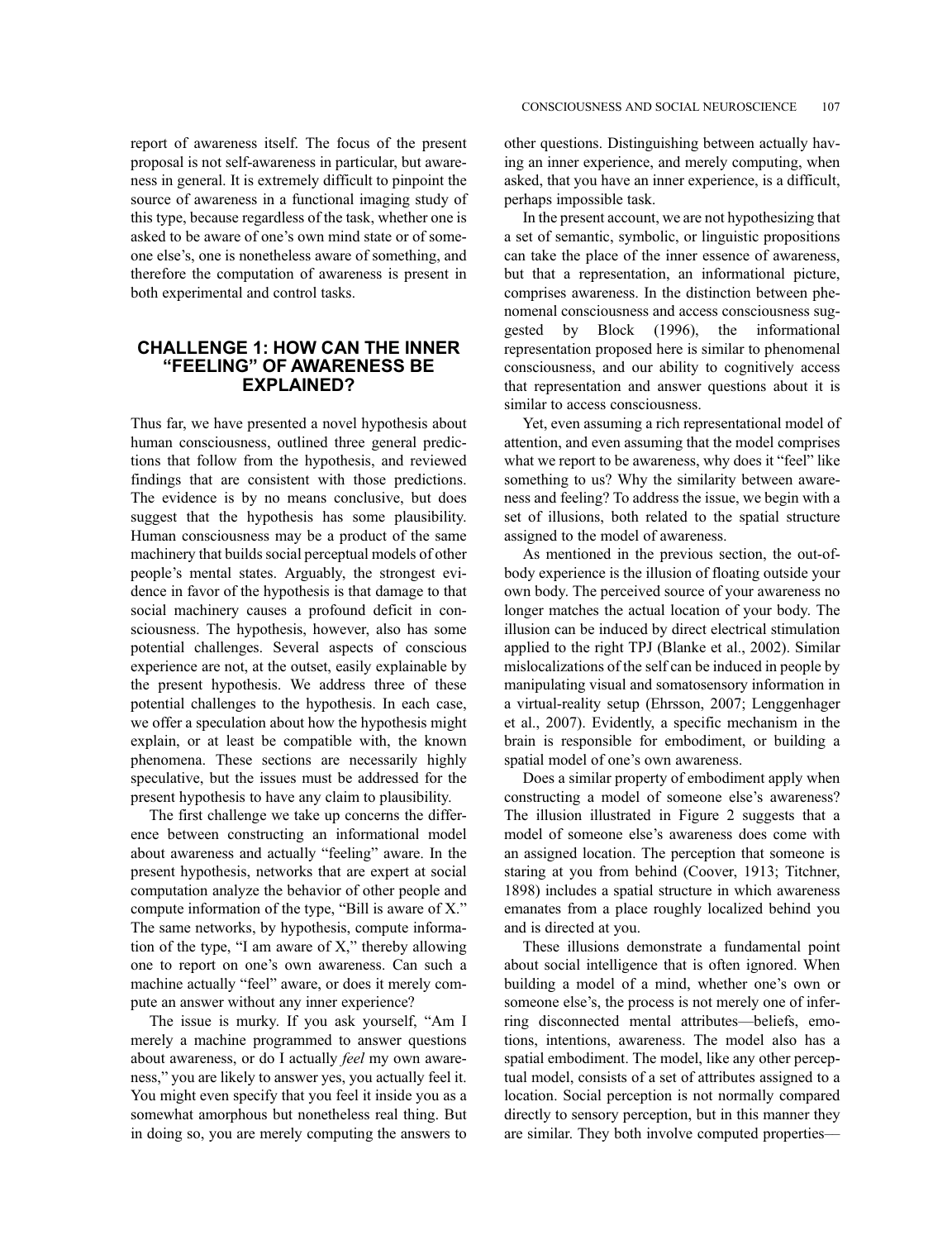mental properties or sensory properties—as well as a computed location, bound together to form a model of an object.

In this hypothesis, one's own consciousness is a perceptual model in which computed properties are attributed to a location inside one's body. In this sense, consciousness is another example of somesthesis, albeit a highly specialized one. It is a perceptual representation of the workings of the inner environment. Like the perception of a stomach ache, or the perception of joint rotation, or the perception of lightheadedness, or the perception of cold and hot, the perception of one's own awareness is a means of monitoring processes inside the body.

A central philosophical question of consciousness could be put this way: Why does thinking feel like something? When Abel solves a math problem in his head, why doesn't he merely process the numerical information and output the number without feeling it? Why does he feel as though a process is occurring inside his head? To rephrase the question more precisely: Why is it that, on introspection, when he engages a decision process to compare thinking to somatosensory processing, he consistently concludes that a similarity exists? We speculate that a part of the answer may be that his awareness of his own thinking is a model of the internal environment, assigned to a location inside his body, and as such is a type of body perception. He therefore reports that thinking shares associations with processing in the somatosensory domain.

Consider again the illusion diagramed in Figure 2, the feeling that somebody is looking at you from behind. Subjectively, you feel something on the back of your neck or in your mind that seems to warn you. You feel the presence of awareness. But it is not your own awareness. It is a perceptual model of someone else's awareness. How can the feeling be explained? The perceptual model includes a property (awareness) and two spatial locations (the source of the awareness behind you and the focus of the awareness on you). One of these spatial locations overlaps with your selfboundary. It "feels" like something in the sense that a property is assigned to a location inside you. It literally belongs to the category of somesthesis because it is a perceptual reconstruction of the internal environment. What is key here is not merely localizing the event to the inside of the body, but the rich informational associations that come with that localization, the associations with other forms of somesthesis including touch, temperature, pressure, and so on. In this speculation, the perceptual representation of someone else's attention on the back of one's head comes with a vast shadowy complex of information that is linked to it and is subtly activated along with it.

In addition to the circumstance of "feeling" someone else's awareness directed at you, consider the opposite circumstance in which your own awareness is directed at something else. Do you "feel" your own awareness of the item? In the present hypothesis, your machinery for social perception constructs a model of your own attentional processes. That self-model includes the property of awareness, a source of the awareness inside you, and a focus of the awareness on the object. One of these spatial locations overlaps with your self-boundary. On introspection, you can decide that you "feel" the source of your own awareness, in the sense that it is a perceptual model of your internal environment and therefore shares rich informational associations with other forms of somesthesis.

In summary, we speculate that even though conscious experience is information computed by expert systems, much like the information in a calculator or a computer, it nonetheless can "feel" like something in at least the following specific sense: A decision process, accessing the self-model, arrives at the conclusion and triggers the report that awareness shares associations with somesthesis. This account, of course, does not explain conscious experience in its entirety; but it helps to make a central point of the present perspective. 'Experienceness' itself may be a complex weaving together of information, and it is possible to tease apart at least some of that information (such as the similarity to somesthesis) and understand how it might be computed.

### CHALLENGE 2: HOW CAN THE MACHINERY FOR SOCIAL PERCEPTION GAIN ACCESS TO MODALITY-SPANNING INFORMATION?

Social perception presents a challenge to neuronal representation. In color perception, one can study the areas of the brain that receive color information. In auditory perception, one can study auditory cortex. But in social perception, a vast range of information must converge. Is the other person aware of that coffee cup? Is he aware of the chill in the room? Is he aware of the abstract idea that I am trying to get across, or is he distracted by his own thoughts? What emotion is he feeling? Social perception requires an extraordinary, multimodal linkage of information. All things sensory, emotional, or cognitive that might affect another person's behavior must be brought together and considered, in order to build a useful predictive model of the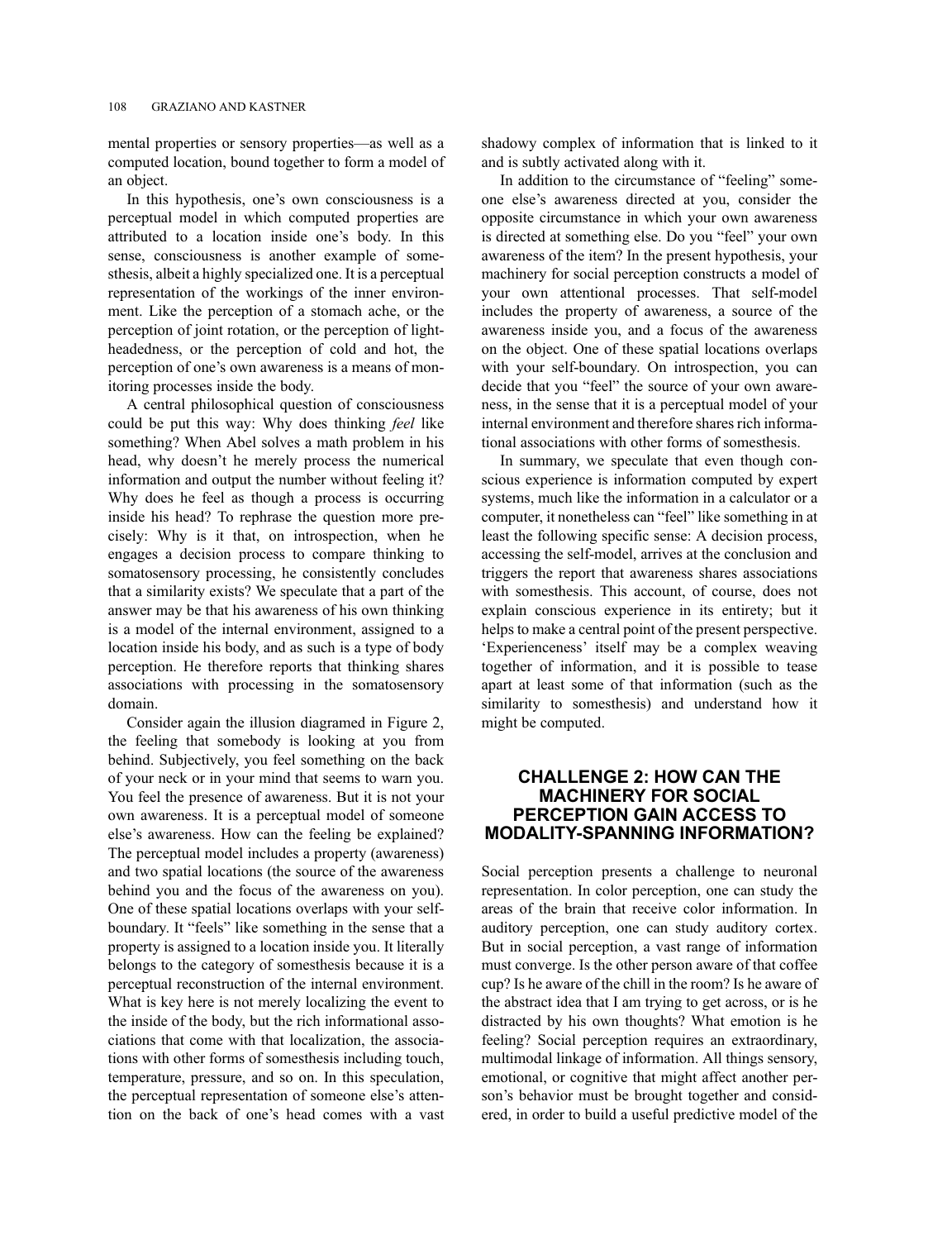other person's mind. Hence, the neuronal machinery for social perception must be an information nexus. It is implausible to talk about a specific region of the brain that performs all of social perception. If the TPJ and STS play a central role, which seems likely on the evidence reviewed above, they must serve as nodes in a brain-wide network.

In the present hypothesis, awareness is part of a social perceptual model of one's own mind. Consider the case in which you report, "I am aware of the green apple." Which part of this linked bundle of information is encoded in the social machinery, perhaps including the TPJ or STS, and which is encoded elsewhere in the brain? Can the TPJ or STS contain a complete, unified representation of the awareness of green apples? Or, instead, does the social circuitry compute the "awareness" construct, and the visual cortex represent the "green apple," while a binding process links the two neuronal representations? On sheer speculation, the second possibility seems more likely. Certainly, the importance to consciousness of binding information across wide regions of the brain has been discussed before (e.g., Baars, 1983; Crick & Koch, 1990; Damasio, 1990; Engel & Singer, 2001; Grossberg, 1999; Lamme, 2006; Llinas & Ribary, 1994; Newman & Baars, 1993; Treisman, 1988; von der Malsburg, 1997). From the perspective of information theory, it has been suggested that consciousness is massively linked information (Tononi, 2008; Tononi & Edelman, 1998). The contribution of the present hypothesis is to suggest that binding of information across cortical areas is not, by itself, the raw material of awareness, but instead awareness is specific information, a construct about the nature of experience, that is computed by and represented in specific circuitry and that can be bound to larger, network-spanning representations.

In Treisman's feature integration theory (Treisman & Gelade, 1980), when we perceive an object, different informational features, such as shape, color, and motion, are bound together to form a unified representation. That binding requires attention. Without attention to the object, binding of disparate information about the object is possible but incomplete and often in error. If awareness acts like a feature that can be bound to an object representation, then attention to an object should be necessary for consistent or robust awareness to be attached to the object. In contrast, awareness of an object should not be necessary for attention to the object. In other words, it should be possible to attend to an object without awareness of it, but difficult to be aware of an object without attention to it. This pattern broadly matches the literature on the relationship between attention and awareness (e.g., Dehaene et al., 2006; Jiang et al., 2006; Kentridge et al., 2004; Koch & Tsuchiya, 2007; Lamme, 2004; Naccache et al., 2002).

Koch and Tsuchiya (2007) argued that, qualitatively, it seems possible to be aware of stimuli at the periphery of attention, and therefore awareness must be possible with minimal attention. But note that, in this circumstance, speaking qualitatively again, one tends to feel aware of something without knowing exactly what the something is. Consider the proverbial intuition that something's wrong, or something's present, or something is intruding into awareness at the edge of vision, without being able to put your finger on what that item is exactly. This feeling could be described as awareness that is not fully or reliably bound to a specific item. Only on redirecting attention does one become reliably aware of the item. In this sense, awareness acts precisely like the unreliable or false conjunctions occurring outside the focus of awareness in feature integration theory. It acts like computed information about an object, such as a feature that, without attention, is not reliably bound to the object representation.

In the present hypothesis, therefore, the relationship between attention and awareness is rather complex. Not only is awareness a perceptual reconstruction of attention, but also to bind awareness to a stimulus representation requires attention, because attention participates in the mechanism of binding.

### CHALLENGE 3: IS THE PRESENT HYPOTHESIS COMPATIBLE WITH SIMULATION THEORY?

In the present hypothesis, the human brain evolved mechanisms for social perception, a type of perception that allows for predictive modeling of the behavior of complex, brain-controlled agents. There is no assumption here about whether perception of others or perception of oneself emerged first. Presumably they evolved at the same time. Whether social perception is applied to oneself or to someone else, it serves the adaptive function of a prediction engine for human behavior.

An alternative view is that awareness emerged in the human brain for reasons unknown, perhaps as an epiphenomenon of brain complexity. Social perception was then possible by the use of empathy. We understand other people's minds by comparison to our own inner experience. This second view has the disadvantage that it does not provide any explanation of what exactly awareness is or why it might have evolved. It merely postulates that it exists. These two potential views of consciousness have their counterparts in the literature on social perception.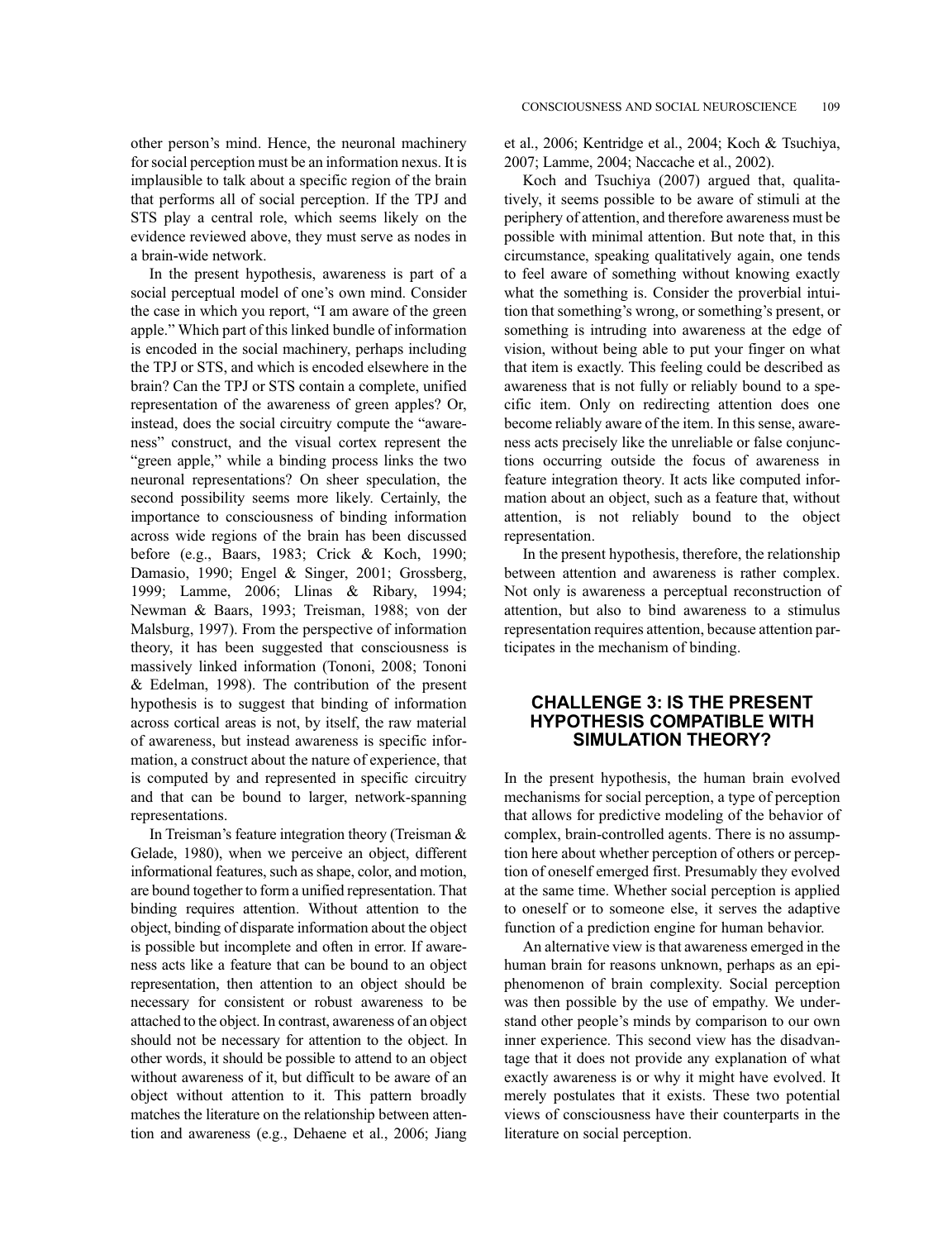There are presently two main rival views of social perception. The first view, reviewed in the sections above, is that social perception depends on expert systems probably focused on the right TPJ and STS that evolved to compute useful, predictive models of minds. The second view is simulation theory. In simulation theory, social perception is the result of empathy. We understand other people's minds by reference to our own internal experience. The hypothesis about consciousness proposed here was discussed above almost entirely in the framework of the "expert systems" view of social perception. Can the hypothesis be brought into some compatibility with simulation theory? The present section argues that the expert systems view and simulation theory are not mutually exclusive and could, at least in principle, operate cooperatively to allow for social perception. The hybrid of the two mechanisms is consistent with the present hypothesis about consciousness.

The experimental heart of simulation theory is the phenomenon of mirror neurons. Rizzolatti and colleagues first described mirror neurons in the premotor cortex of macaque monkeys, in a region thought to be involved in the control of the hand for grasping (di Pellegrino, Fadiga, Fogassi, Gallese, & Rizzolatti, 1992; Gallese, Fadiga, Fogassi, & Rizzolatti, 1996; Rizzolatti, Fadiga, Gallese, & Fogassi, 1996). Each mirror neuron became active during a particular, complex type of grasp such as a precision grip or a power grip. The neuron also became active when the monkey viewed an experimenter performing the same type of grip. Mirror neurons were therefore both motor and sensory. They responded whether the monkey performed or saw a particular action.

Mirror-like properties were reported in the human cortex in fMRI experiments in which the same area of cortex became active whether the subject performed or saw a particular action (Buccino et al., 2001; Filimon, Nelson, Hagler, & Sereno, 2007; Iacoboni et al., 2005). The hypothesized mirror-neuron network includes sensory-motor areas of the parietal lobe, anatomically connected regions of the premotor cortex, and perhaps regions of the STS (Rizzolatti & Sinigaglia, 2010).

The hypothesized role of mirror neurons is to aid in understanding the actions of others. In that hypothesis, we understand someone's hand actions by activating our own motor machinery and covertly simulating the actions. The mirror-neuron hypothesis is in some ways an elaboration of Liberman's original hypothesis about speech comprehension (Liberman, Cooper, Shankweiler, & Studdert-Kennedy, 1967), in which we categorize speech sounds by using our own motor machinery to covertly mimic the same sounds.

The concept of mirroring can in principle be generalized beyond the perception of other people's hand actions to all social perception. We may understand someone else's joy, complete with nuances and psychological implications, by using our own emotional machinery to simulate that joy. We may understand someone else's intellectual point of view by activating a version of that point of view in our own brains. We may understand other minds in general by simulating them with the same machinery in our own brains. The extent to which mirror neurons directly cause social perception, however, or are a product of more general associative or predictive mechanisms, has been the subject of some discussion (e.g., Heyes, 2010; Kilner, Friston, & Frith, 2007).

One difficulty facing simulation theory is that it does not provide any obvious way to distinguish one's own thoughts, intentions, and emotions from someone else's. Both are run on the same hardware. If simulation theory is strictly true, then one should be unable to tell the difference between one's own inner experience and one's perception of someone else's.

A second difficulty facing simulation theory is that it contains some circularity. Before brain A can mirror the state of brain B, it needs to know what state to mirror. brain A needs a mechanism that generates hypotheses about the state of brain B.

Both of these difficulties with simulation theory disappear in a hybrid system proposed here. The system diagramed in Figure 3 contains expert systems (including the TPJ and STS) that contribute to generating models of other minds, and mirror-neuron networks that simulate and thereby refine those models.

As discussed in previous sections, a perceptual model of a mind includes a spatial location assigned to the model. It is true perception in the sense that the perceived properties have a perceived location, to form a perceived object. This spatial embodiment allows one to keep track of whether it is a model of one's own mind or of this or that other person's mind, solving the first difficulty of simulation theory. You know whether the perceived mental states are yours or someone else's in the same way that you know whether a certain color belongs to one object or another—by a spatial tag.

A perceptual model of a mind can also supply the necessary information to drive the mirror-neuron simulations. The mirror-neuron system, in this proposal, knows to simulate a reach because the biological motion detectors in the STS have used visual cues to categorize the other person's action as a reach. This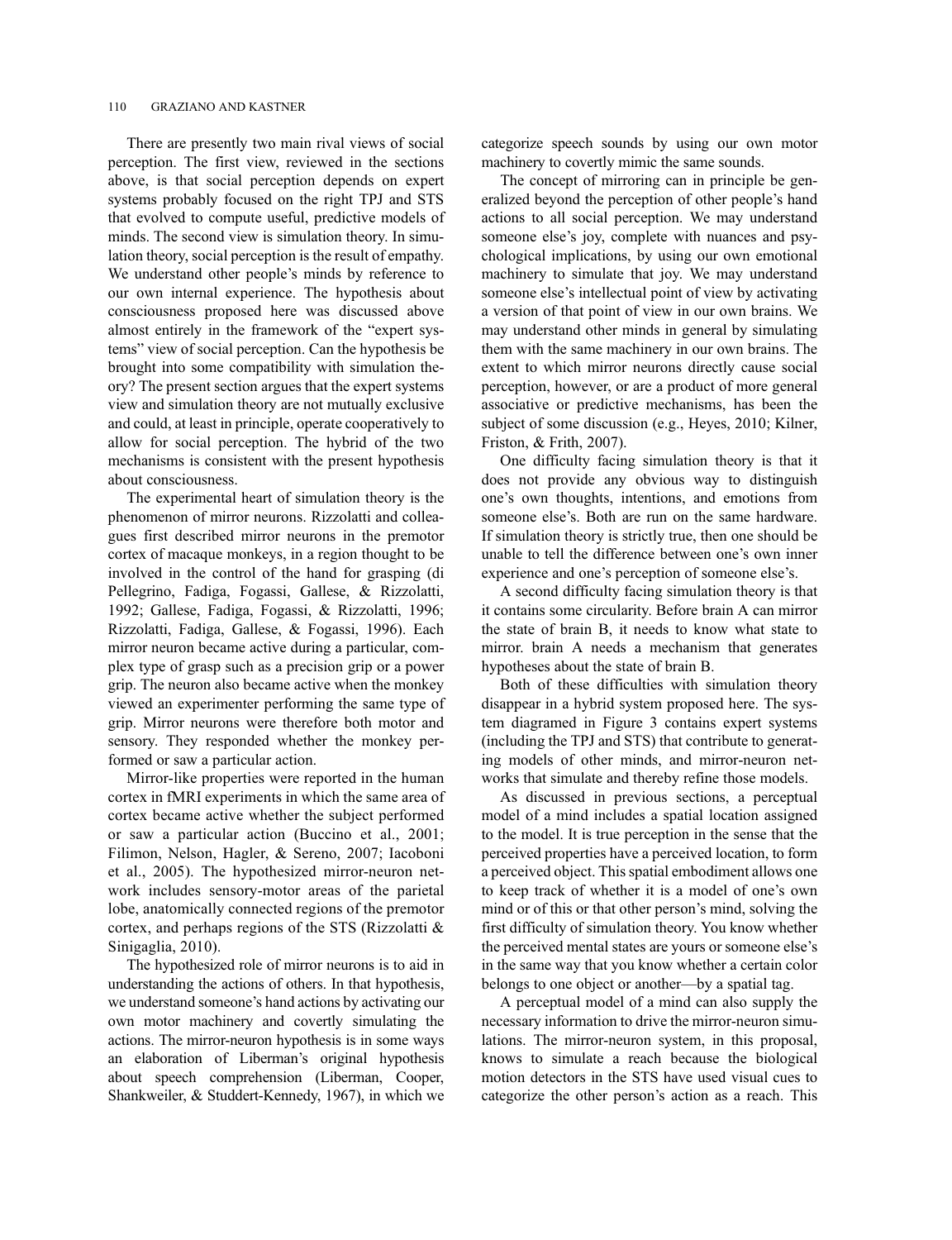

Figure 3. A proposed scheme that integrates simulation theory with the theory of dedicated cortical areas for social cognition. The box labeled "TPJ, STS" represents a cluster of cortical areas that contributes to building perceptual models of minds, including a selfmodel and models of other minds. The box labeled "MPFC" represents a prefrontal area that contributes to decisions in the social domain. The box labeled "Mirror-Neuron Systems" represents brain-wide networks that simulate and thereby refine the models of minds generated in TPJ and STS.

process solves the second difficulty of simulation theory. The likely dependence of mirror neurons on an interaction with the STS has been emphasized before (Rizzolatti & Sinigaglia, 2010).

Mirror neurons therefore should not be viewed as rivals to the theory that social perception is emphasized in specialized regions such as the TPJ and STS. Instead, the two mechanisms for social perception could in principle operate in a cooperative fashion. Areas such as the TPJ and STS could generate hypotheses about the mind states and intentions of others. Mirror neurons could then use these generated hypotheses to drive simulations. The simulations have the potential to provide a detailed, high-quality feedback, resulting in a more elaborate, more accurate model of the other mind. In this proposed scheme (Figure 3), the mirror neuron system is an extended loop adding to and enhancing the machinery that constructs models of minds.

Think how much more complicated, in a recursive, loop-the-loop way, the system becomes when the process of social perception is turned inward. Suppose your self-model includes the hypothesis that you are happy right now. To enhance that hypothesis, to enrich the details through simulation, the machinery that constructs your self-model contacts and uses your emotion-generating machinery. In that case, if you were not actually happy, the mirroring process should make you become so as a side product. If you were already happy, perhaps you become more so. Your selfmodel and the self that is being modeled become



Figure 4. A traditional view in which consciousness emerges from the information processed in the brain. Consideration of Arrow A, how the brain creates consciousness, leads to much controversy and little insight. Consideration of Arrow B, how consciousness affects the brain, leads to the inference that consciousness must be information, because only information can act as grist for decision machinery, and we can decide that we have consciousness.

intertwined in complicated ways. Perceiving your own mind changes the thing being perceived, a phenomenon long known to psychologists (Bandura, 2001; Beauregard, 2007).

### CONSCIOUSNESS AS INFORMATION

Figure 4 diagrams a traditional way to conceptualize the problem of consciousness. When information is processed in the brain in some specific but as yet undetermined way (Box 1), a subjective experience emerges (Box 2).

For example, imagine that you are looking at a green apple. Your visual system computes information about the absorption spectrum of the apple. The presence of this wavelength information in the brain can be measured directly by inserting electrodes into visual areas such as cortical area V4. As a result of that information, for unknown reasons, you have a conscious experience of greenness. We could say that two items are relevant to the discussion: the computation that the apple is green (Box 1 in Figure 4), and the "experienceness" of the green (Box 2).

In a religious or spiritual view, the "experienceness," the consciousness itself, is a nonphysical substance, something like plasma. It is ectoplasm. It is spirit. In New Age thinking, it is energy or life force. In traditional Chinese medicine, it is chi. On introspection, people describe it as a feeling, a sense, an experience, a vividness, a private awareness hovering inside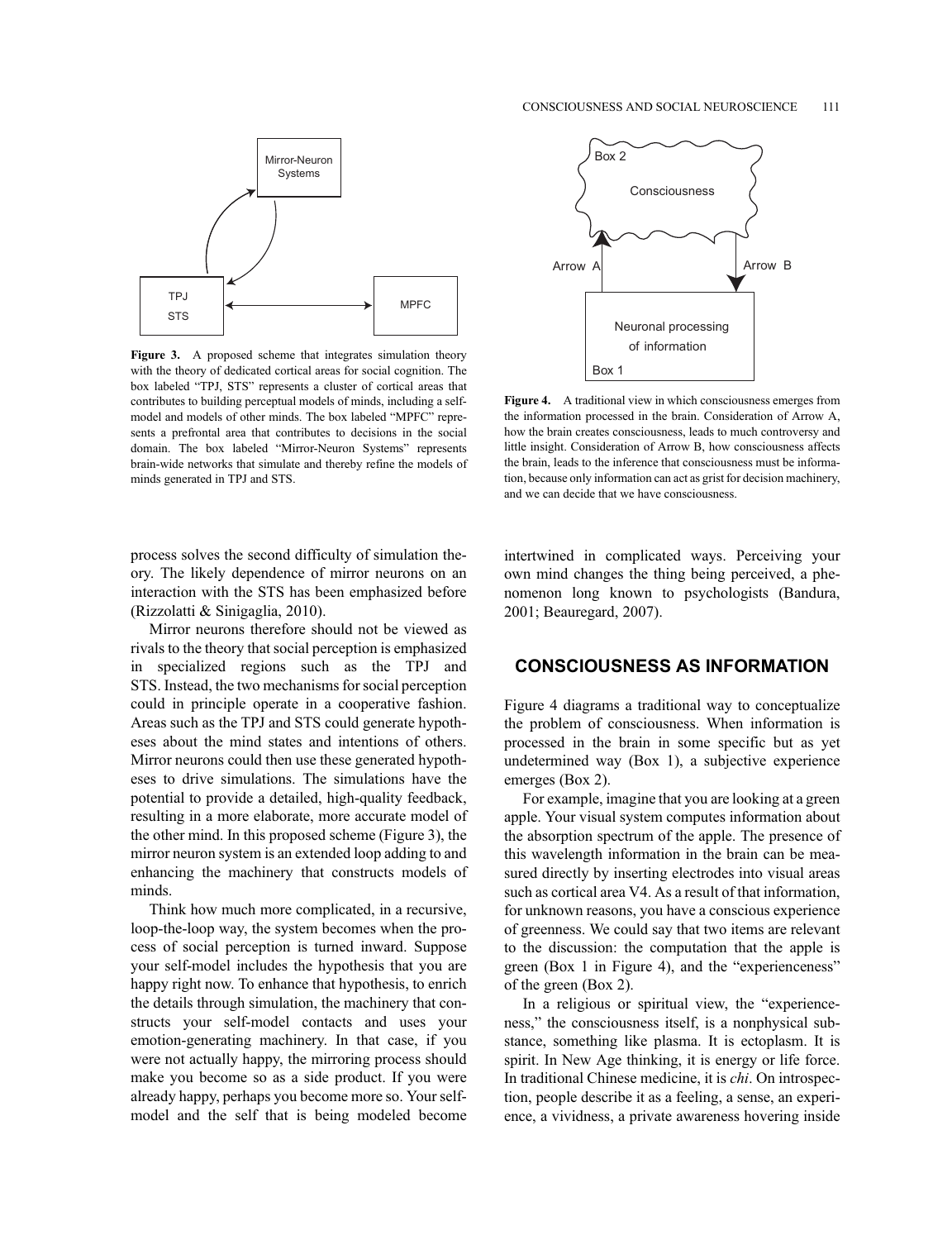the body. In the view of Descartes (1984 [1641]), it is res cogitans or "mental substance." In the view of the eighteenth-century physician Mesmer and the many practitioners who subscribed to his ideas for more than a century, it is a special force of nature called animal magnetism (Alvarado, 2009). In the view of Kant (1966 [1781]), it is fundamentally not understandable. In the view of Searle (2007), it is like the liquidity of water; it is a state of a thing, not a physical thing. According to many scientists, whatever it is, and however it is caused, it can only happen to information that has entered into a complex, bound unit (Baars, 1983; Crick & Koch, 1990; Engel & Singer, 2001; Tononi, 2008).

Arrow A in Figure 4 represents the process by which the brain generates consciousness. Arrow A is the central mystery to which scientists of consciousness have addressed themselves, with no definite answer or common agreement. It is exceedingly difficult to figure out how a physical machine could produce a nonphysical feeling. Our inability to conceive of a route from physical process to mental experience is the reason for the persistent tradition of pessimism in the study of consciousness. When Descartes (1984 [1641]) claims that *res extensa* (physical substance) can never be used to construct res cogitans (mental substance), when Kant (1966 [1781]) indicates that consciousness can never be understood by reason, when Creutzfeldt (1987) argues that science cannot give an explanation to consciousness, and when Chalmers (1995) euphemistically calls it the "hard problem," all of these pessimistic views derive from the sheer human inability to imagine how any Arrow A could possibly get from Box 1 to Box 2.

It is instructive, however, to focus instead on Arrow B, a process that is underemphasized both scientifically and philosophically. Arrow B represents the process by which consciousness can impact the informationprocessing systems of the brain, allowing people to report on the presence of consciousness. We suggest that much more can be learned about consciousness by considering Arrow B than by considering Arrow A. By asking what, specifically, consciousness can do in the world, what it can affect, what it can cause, one gains the leverage of objectivity.

Whatever consciousness is, it can ultimately affect speech, since we can talk about it. Here some clarification is useful. Much of the work on consciousness has focused on the information of which one becomes conscious. You can report that you are conscious of this or that. But you can also report on the consciousness itself. You can state confidently that you have an inner feeling, an essence, an awareness, that is attached

to this or that item. The essence itself can be reported. If it can be reported, then one must have decided that it is present.

Consider the process of decision-making. Philosophers and scientists of consciousness are used to asking, "What is consciousness?" A more precisely formulated question, relevant to the data that are given to us, would be, "How is it that, on introspection, we consistently decide that we are conscious?" All studies of consciousness, whether philosophical pondering, casual introspection, or formal experiment, depend on a signal-detection and decision-making paradigm. A person answers the question, "Is awareness of X present inside me?" Note that the question is not, "Is X present," or, "Is information about X present," but rather, "Is awareness present?"

Much has been learned recently about the neuronal basis of decision-making, especially in the case of perceptual decisions about visual motion (for review, see Gold & Shadlen, 2007; Sugrue, Corrado, & Newsome, 2005). The decision about visual motion depends on two processes. First, perceptual machinery in the visual system constructs signals that represent motion in particular directions. Second, those signals are received elsewhere in the brain by decision integrators that determine which motion signal is consistent or strong enough to cross a threshold such that a response can be triggered.

Translating the same framework to a decision about awareness, one is led to the following hypothesis. Answering whether you contain awareness depends on at least two processes. First, neuronal machinery (in the present proposal, social perceptual machinery with an emphasis in the right STS and TPJ) generates explicit neuronal signals that represent awareness. Second, a decision process (perhaps in the MPFC) receives and integrates the signals to assess whether the property of awareness is present at a strength above the decision threshold.

The realization that conscious report depends on decision-making provides enormous leverage in understanding what, exactly, awareness is. Everything that is known about decision-making in the brain points to awareness as explicitly generated neuronal signals that are received by a decision integrator. A similar point has been made with respect to reportable sensory experience by Romo and colleagues (de Lafuente & Romo, 2005; Hernandez et al., 2010).

A crucial property of decision-making is that, not only is the decision itself a manipulation of data but also the decision machine depends on data as input. It does not take any other input. Feeding in some res cogitans does not work on this machine. Neither will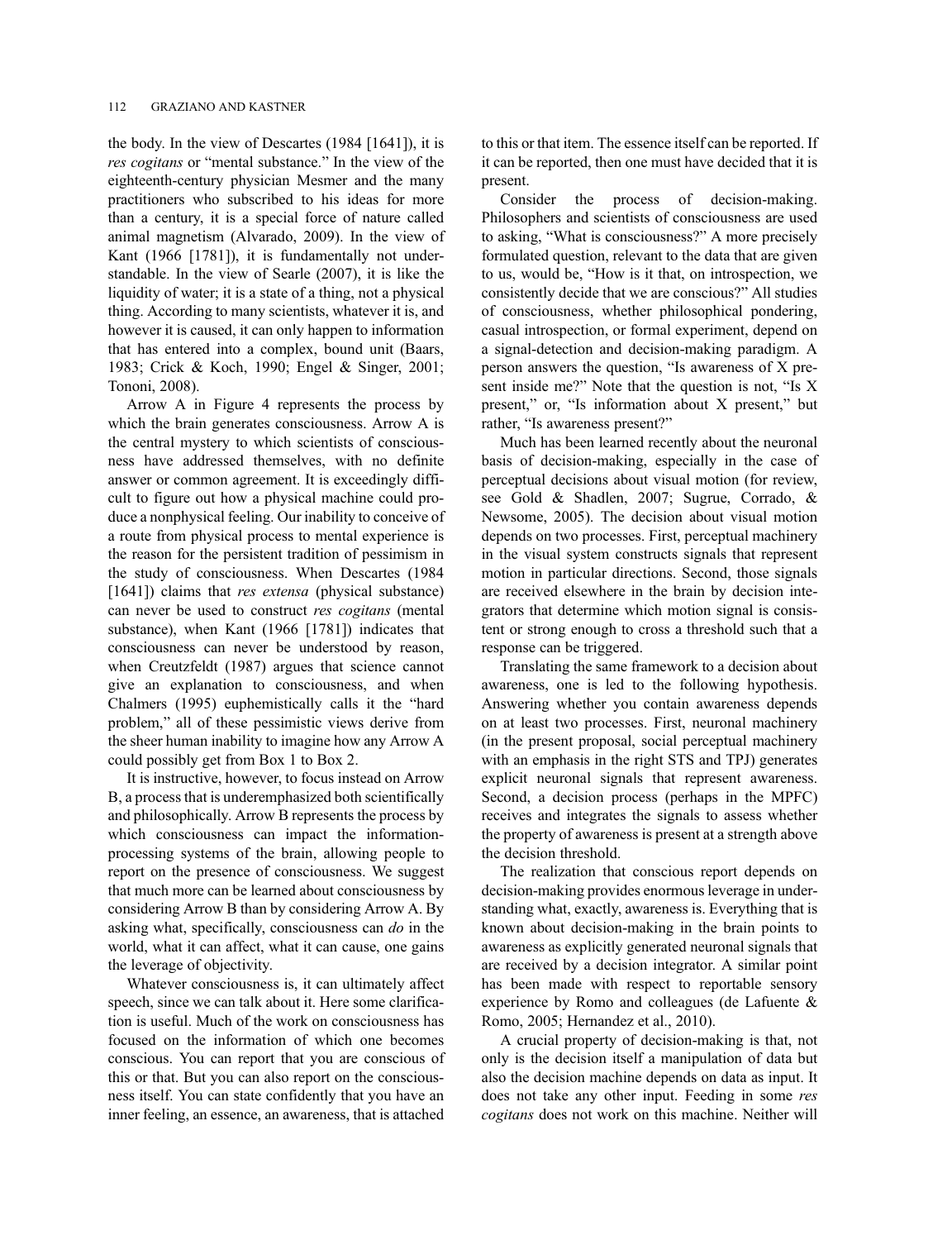chi. You cannot feed it ectoplasm. You cannot feed it an intangible, ineffable, indescribable thing. You cannot feed it an emergent property that transcends information. You can only feed it information. In introspecting, in asking yourself whether you have conscious experience, and in making the decision that, yes, you have it, what you are deciding on, what you are assessing, the actual stuff your decision engine is collecting and weighing, is information. The experienceness itself, the consciousness, the subjective feeling, the essence of awareness that you decide you have, must be information that is generated somewhere in the brain, and that is transmitted to a decision integrator. By considering Arrow B and working backward, we arrive at a conclusion: Consciousness must be information, because only information can be grist for a decision and we can decide that we have consciousness.

One might pose a counter-argument. Suppose consciousness is an emergent property of the brain that is not itself information; but it can affect the processing in the brain, and therefore information about it can be neuronally encoded. We have cognitive access to that information, and therefore ultimately the ability to report on the presence of consciousness. What is wrong with this account? In the theory presented here, nothing is wrong with this account. Indeed, it exactly matches the present proposal except in its labeling. In the present theory, the brain does contain an emergent property that is not itself an informational representation. That property is attention. The brain also does contain an informational representation of that property. We can cognitively access that informational representation, thereby allowing us to decide that we have it and report that we have it. However, the item that we introspectively decide that we have and report that we have is not attention; strictly speaking, it is the informational representation of attention. In circumstances when the informational representation differs from the thing it represents, we necessarily report the properties of the representation, because it is that to which we have access. The mysterious and semimagical properties that we report, that we ascribe to consciousness, must be attributed to the informational representation.

As an analogy, consider an ordinary book that contains, printed in it, the words, "This is not a book. It is really a fire-breathing dragon." Some readers might announce the presence of a metaphysical mystery. "It seems to be made of simple material in its outer manifestation," they might say, "but in its inner manifestation, it is something else. How can it be a book and a dragon at the same time? How can we resolve the dualistic mystery between res libris and res dragonis?" The resolution is simple. It is a book. The book contains information on itself. That information is inaccurate.

In the same way, humans have strong intuitions about consciousness, awareness, soul, mind. We look introspectively; that is to say, we consult the information present in the brain that describes its own nature, and we arrive at an intuitive understanding in which awareness is a nonphysical thing, something like energy or plasma, that has a location vaguely inside the body but no clear physical substance, that feels like something, that is vivid in some cases and less vivid in other cases, that is a private essence, that is experience, that seizes on information. What we are doing, when introspecting in this way, is reading the information in the book. That information is not literally, physically accurate. In the present hypothesis, it is a useful informational representation, a depiction of the real physical process of attention. Attention is something the brain does, not something it knows. It is procedural and not declarative. Awareness, in the present hypothesis, is declarative. It is an informational representation that depicts, usefully if not entirely accurately, the process of attention.

We end with one final analogy. Recall Magritte's famous painting of a pipe with the words scrawled beneath it, "Ceci n'est pas une pipe." This is not a pipe. It is a representation of a pipe, an existentially deep realization. A distinction exists between a representation and the thing being represented. In the present proposal, consciousness is a representation of attention. But the representation has taken on a life of its own. As we examine it cognitively, abstract properties from it, and verbalize those properties, we find that the representation depicts magic, spirit, soul, inner essence. Since we cannot imagine how those things can be produced physically, we are left with a conundrum. How does the brain produce consciousness? Yet the brain can easily construct information, and information can depict anything, even things that are physically impossible.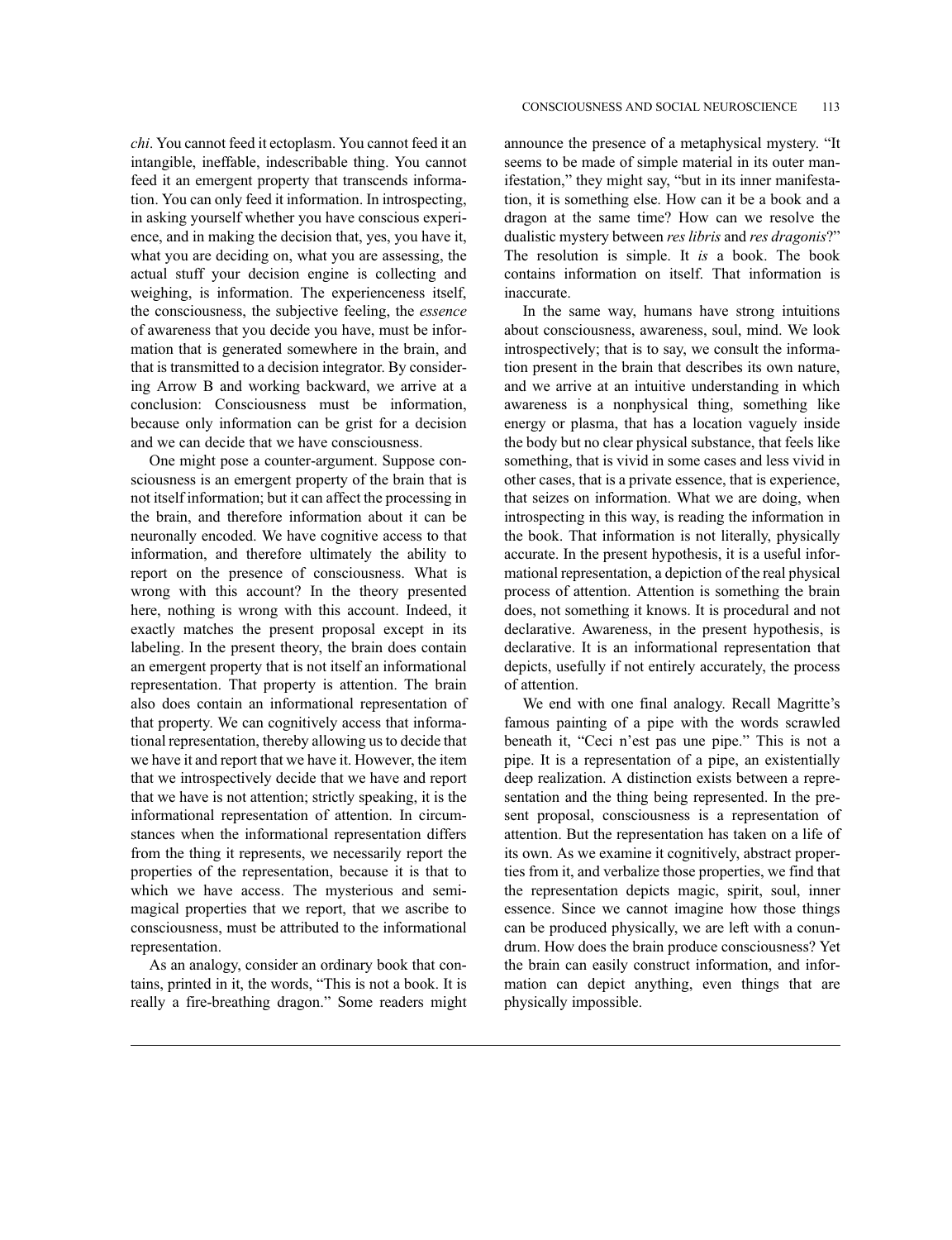# Commentaries

# Mirror-touch synaesthesia: A case of faulty self-modelling and insula abnormality

### Michael J. Banissy<sup>1</sup>, Vincent Z. Walsh<sup>1</sup>, and Neil G. Muggleton $1,2$

<sup>1</sup>UCL Institute of Cognitive Neuroscience, London, UK

<sup>2</sup>Institute of Cognitive Neuroscience, National Central University, Jhongli, Taiwan E-mail: m[.banissy@ucl.ac.uk](mailto:banissy@ucl.ac.uk)

#### DOI: 10.1080/17588928.2011.585232

Abstract: This commentary describes an additional line of evidence related to the suggestion that mechanisms of social perception facilitate the development of a perceptual model of one's own mind. Drawing on findings from mirror-touch synaesthesia, we highlight the importance of the insula in distinguishing between the perceptions of one's own experience versus someone else's.

In their discussion of the relationship between human consciousness and mechanisms of social perception, Graziano and Kastner provide a number of interesting proposals about how mechanisms of social perception may act to facilitate an understanding of one's own awareness. Their main assertion that, through the allocation of attention we perceive someone else's awareness in the same way that we perceive our own, is thoughtfully considered and a number of intriguing lines of evidence are provided to support this argument. One aspect of their proposal that caught our interest was their prediction that the neural mechanisms for social perception should construct a self-model (Prediction 3). Here, we consider additional relevant work related to this proposition by considering evidence from mirror-touch synaesthesia and discuss the potential role of the insula in distinguishing between one's own and another's awareness.

Mirror-touch synaesthetes experience a conscious tactile sensation on their own body when simply observing touch to another persons' body (Blakemore et al., 2005). These experiences are thought to occur because of heightened neural activity in the same network of brain regions that are active when we observe touch to another person. This network includes the primary and

secondary somatosensory cortices (SI; SII), premotor cortex, and the temporo-parietal junction. This mirrortouch system therefore shows an overlap with the same regions of the brain as when we are physically touched (i.e. SI; SII) and has been linked more widely to our social perception abilities (Banissy & Ward, 2007; Banissy et al., 2011; Keysers, Kaas, & Gazzola, 2010).

In the context of mechanisms of social perception constructing a self-model, mirror-touch synaesthesia provides a unique experimental preparation to consider how our perception of others is intrinsically linked to the self because these synaesthetes activate the same affective neural system that we all do when perceiving another's tactile experience, yet have an additional tactile experience on their own body. The condition may therefore be useful in providing insights into how neural mechanisms of social perception can be modulated to construct a self-model.

We have previously suggested that mirror-touch synaesthesia is related to a misrepresentation of another's body onto the synaesthete's own body schema (Banissy et al., 2009). Extending this to Graziano and Kastner's argument, one may suggest that the condition reflects an error in constructing a perceptual model of the source of another's tactile awareness. Moreover, consistent with the authors' account of out-of-body-experiences reflecting a spatial mislocalization of the source one's awareness, it is possible that in mirror-touch synaesthesia an error in the neural systems distinguishing between self and other leads to the source of another persons' tactile awareness being mislocated onto the synaesthetes' own body.

In this context, it is interesting to note that the only brain region shown to differ between mirror-touch synaesthesia and non-synaesthetes when observing touch to others is the anterior insula (Blakemore et al., 2005). This region has been related to selfawareness (Critichley et al., 2004) and processing one's awareness of others (Craig, 2004; Lamm & Singer, 2010). The amount of neural activity within the insula has also been shown to increase by directing attention to one's own emotions when viewing affective stimuli (Straube & Miltner, 2011). The role of the insular cortex is overlooked in the current article, but it is likely to be a particularly important component for constructing a self-model from mechanisms of social perception and at least a potential candidate region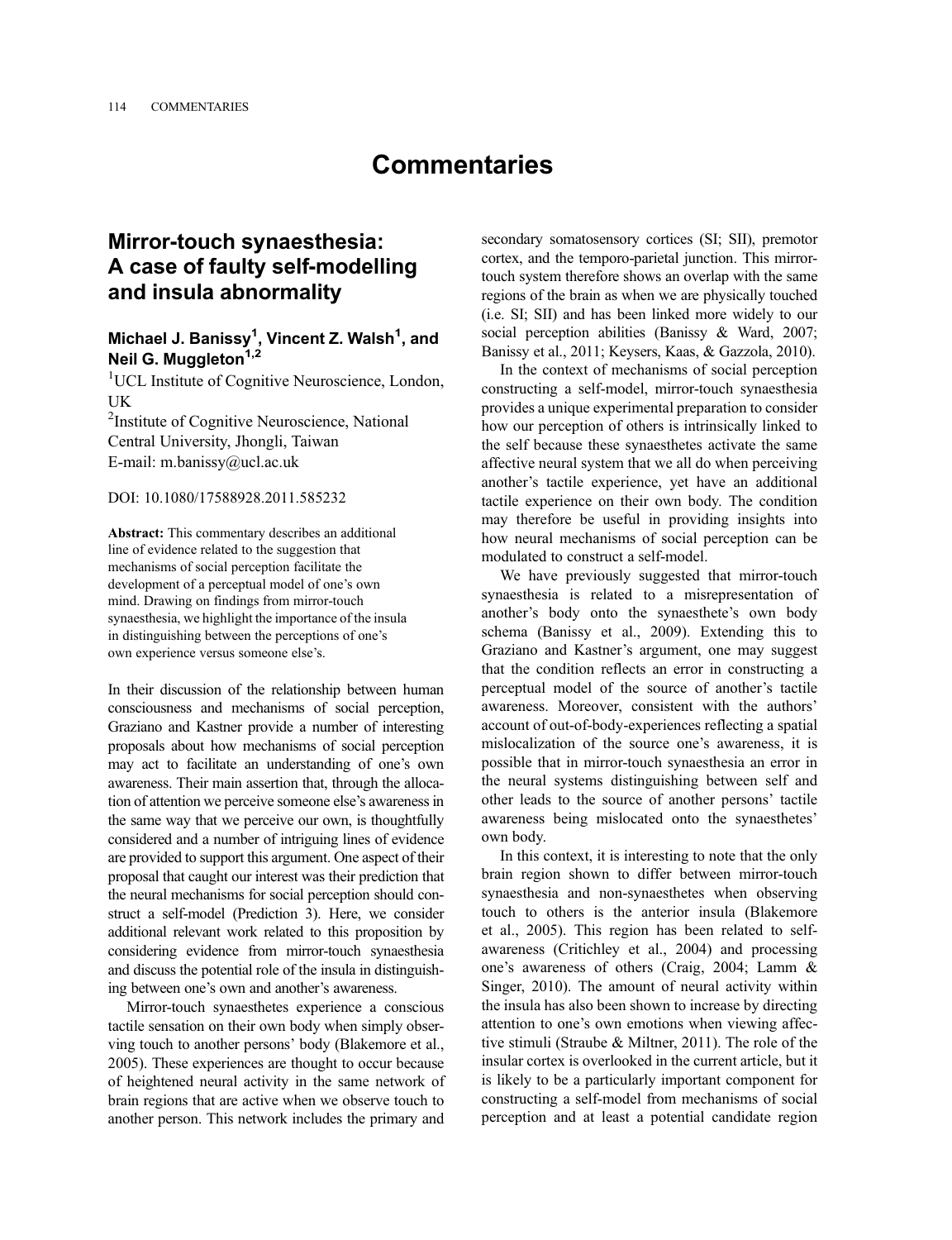involved in modulating distinctions between the sources of one's own or another's tactile awareness within the mirror-touch system.

\*\*\*

## Functions of consciousness

#### Bruce Bridgeman

Dept. of Psychology, University of California, Santa Cruz, CA, USA E-mail: [bruceb@ucsc.edu](mailto:bruceb@ucsc.edu)

DOI: 10.1080/17588928.2011.585228

Abstract: Evolutionary theory indicates that consciousness has a function, if it is complex enough to be supported by genetically guided brain structures. Otherwise there would be no selective pressure against degrading it. Hints about its function come from word priming studies, where conscious awareness of a prime allows it to be avoided according to instructions. Consciousness, then, allows behavior to be driven by internal plans rather than primed contingencies from the momentary environment. Since consciousness is normally tested by memory of events, its mechanism may be a form of working memory.

Graziano and Kastner begin their brilliant analysis of consciousness by asking whether it performs some function that is beneficial to survival, or is just an inevitable by-product of a large, complex brain. The by-product argument doesn't get far – it would predict that any large complex information processing device should be conscious, such as the internet or the network of telephone landlines. Clearly, size alone doesn't support consciousness.

Evolutionary theory indicates that consciousness does have a function. The argument requires only the assumption that consciousness be something complex, instantiated in a brain organization guided by many genes. It isn't something developmentally incidental, such as the navel.

Since consciousness is culturally universal, we can infer that it is supported by genetically influenced brain mechanisms. The corresponding genes must have been selected for during human evolution and are presently maintained by evolutionary selection. Most of the influence of natural selection is not to foster change, but to enforce retention of advantageous adaptations. Because brain tissue is energetically expensive the machinery of consciousness would be selected against if it bestowed no benefit. An analogous process is more visible in organisms such as fish that become trapped in caves, living generation after generation in darkness. Released from the natural selection that normally maintains the structure of their eyes, these fish gradually evolve to become blind. The fact that we retain the capability for consciousness indicates that natural selection is maintaining it in us; it has a function. Evolutionary theory, though, does not tell us what that function is.

The idea that self-consciousness arose from mechanisms that evolved to assess the intentions of others is compelling and convincing. Once it appeared, there is evidence that the conscious mode of brain function facilitated other functions as well, functions that enhance the ability to plan sequences of actions and to execute those plans driven by an internal structure rather than by the vicissitudes of the sensory environment of the moment.

An empirical example reveals the advantages of such a mechanism. Priming can be used as a probe by giving a person a word stem, such as fi\_\_\_, and asking the observer to generate a 5-letter word with that stem, such as 'final' or 'fists'. Now the observer is briefly exposed to target words, with each target word followed immediately by its stem (Merikle, Joordens & Stolz, 1995).

Instructed to complete the stem with a word other than the target word, observers sometimes correctly generated an alternative stem completion and at other times incorrectly blurted out the target word. If they were shown the target word for a relatively long time, such as a quarter of a second, they usually saw it and were able to complete the task successfully. After a shorter exposure, however, such as 50 msec, they often were unable to report the word, and were more likely to produce the target word than to choose another one. In fact, they picked the target word more often than would be expected at random. Picking that word indicates that information about it had entered the nervous system. Without a consciousness of that event, however, the observers were unable to prevent it from affecting their behavior as instructed.

One function of consciousness, then, is to prevent behavior from bending to the momentary availability of information in the environment. It allows behavior to be driven by one's own plans, escaping the tyranny of the environment. This and similar experiments lead to the conclusion that consciousness enables internal plans to overcome environmental nudges (Bridgeman, 2003, pp. 276–280). This line of evidence points to consciousness as important in cognitive processes. Though there is a convincing case for origins of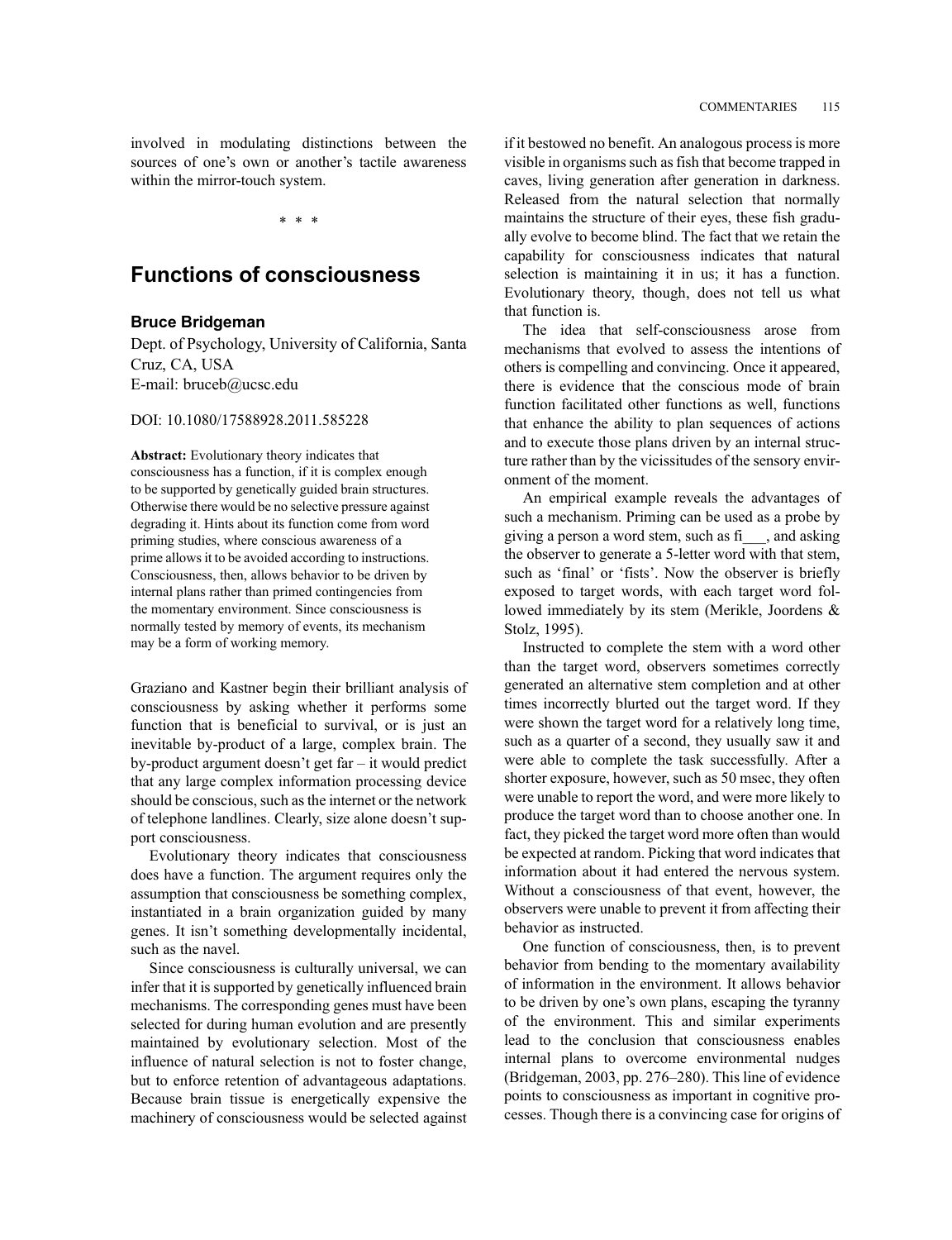consciousness in the ability to infer the mental states of others, the cognitive advantages that consciousness affords extend beyond social- and self-perception.

A corollary of the social origin of consciousness is that other animals should also have it in some form. If an animal can predict what a conspecific will do based on inferring its moods and motivations, all of the cognitive machinery that Graziano and Kastner specify will function. A tragic counterexample for the relationship of social relationships to consciousnessis is severe autism, in which people with autism cannot use a theory of mind to infer the states of others; they seem conscious of events, but not of the self. In short, there is a mind but no theory of mind.

Consciousness as arising from perception and interpretation of social interactions can also be applied to speech, a uniquely conscious and uniqely human behavior. Hearing one's own speech, originally intended to communicate with others, allows a recursion where the speech stream re-enters the brain through auditory channels originally evolved to interpret the speech of others. The perceived self-speech can then make another pass through the brain, and thinking results. The process can be speeded with internal speech, using much of the same neurological machinery.

All of these processes also depend on memory, which is the normal test for conscious awareness. A teacher asking "Johnny, what did I just say?" is using a memory test for consciousness. A drunk might remember nothing of the night before. Was he conscious of those events? This leads to the idea that the mechanism of consciousness is a particular form of working memory, no more and no less.

### \*\*\*

# Should damage to the machinery of social perception damage perception?

#### Peter Carruthers and Vincent Picciuto

University of Maryland, College Park, MD, USA E-mail: [pcarruth@umd.edu](mailto:pcarruth@umd.edu)

#### DOI: 10.1080/17588928.2011.585229

Abstract: We argue that Graziano and Kastner are mistaken to claim that neglect favors their self-directed social perception account of consciousness. For the latter should not predict that neglect would result from damage to mechanisms of social perception. Neglect is better explained in terms of damage to attentional mechanisms.

We are sympathetic to the main thesis defended by Graziano and Kastner (hereafter "G&K"). This is that phenomenal consciousness results when self-directed social perception binds a metarepresentational concept of awareness into the contents of globally broadcast, widely integrated, perceptual states. This view is quite close to that developed previously by some philosophers (Van Gulick, 2004; Kriegel, 2009; Picciuto, 2011). These are described as "self-representational" theories of consciousness because the resulting perceptual states present themselves to us (via the embedded metarepresentational concepts) while also representing some aspect of the world. In addition to developing such an account within a neuroscientific framework, what G&K add is that the self-presenting perceptual state must also include a representation of the subject's own body and its location and orientation in space. This strikes us as a useful addition. However, they also provide neuroscientific arguments in support of their thesis. Some of these we find much less convincing. We will focus on neglect.

G&K point out that some patients with hemispatial neglect have suffered damage to right TJP and/or right STS, which are regions crucially implicated in the social cognition network. These patients seem unaware of stimuli in their left visual fields, as measured by failure to cross out lines in a line-crossing visual task. This finding is said to support the theory of conscious awareness under consideration. We disagree. The findings are more plausibly explained by damage to aspects of firstorder (but top–down) attentional systems. These happen to be located close to brain areas crucially involved in social cognition (as G&K themselves acknowledge).

What should one predict would happen if the metarepresentational awareness-concept that is normally embedded into globally broadcast perceptual states was lost through damage to the social cognition system? One should *not* predict that the subject would become blind. For if attentional systems remain undamaged, the more-basic process of global broadcasting should continue as before, making the contents in question accessible to decision-making systems among others. So the subject should still (nonconsciously) perceive stimuli and be capable of acting on them appropriately (such as crossing out all the lines on a page), at least when acting spontaneously and unreflectively. Nor should the result be similar to blindsight, with subjects declaring that nothing is present in the relevant portion of the visual field while nevertheless being capable of simple discriminations when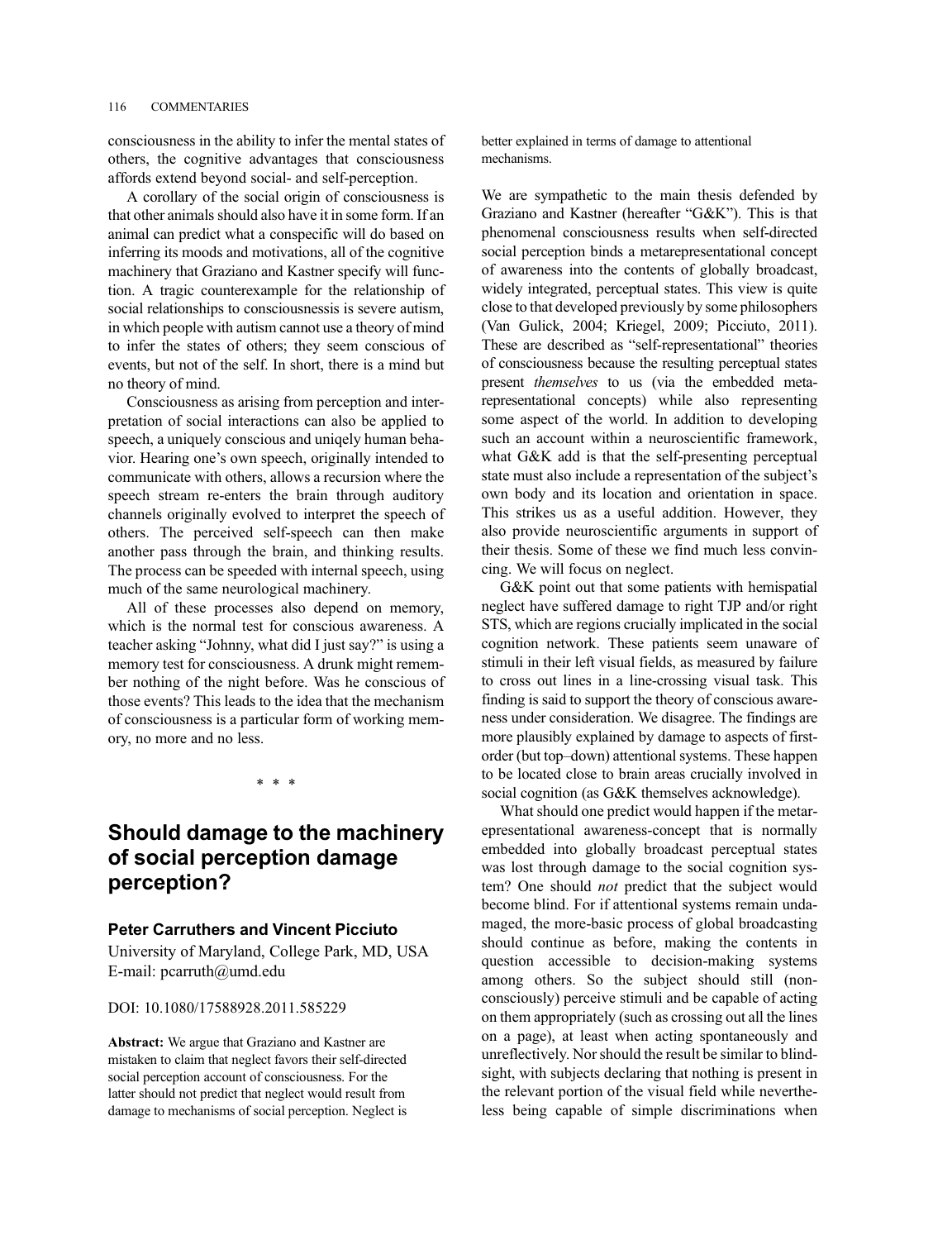asked to guess. On the contrary, subjects should be capable of making first-order reports about the presence and nature of stimuli in the affected field (at least, provided the reports are generated swiftly and spontaneously—perhaps in a task requiring them just to answer "Yes" as fast as possible if a horizontal line appears somewhere in their visual field). For if firstorder attentional systems are working normally, the relevant percepts will be globally broadcast, and should thus be accessible to inform a verbal report.

What G&K should predict is just that damage to the social cognition system would result in loss of the subjective, phenomenal, aspects of the relevant perceptual states. This ought to issue in a number of cognitive or behavioral deficits. In particular, subjects should be incapable of drawing the is–seems distinction with respect to stimuli in the affected portion of the visual field. While subjects should perceive the world, they should be unable to contrast what is present with what seems to them to be present, or with what they experience as being present. For the relevant selfrepresenting awareness-representation will no longer be bound into the content of the perceptual states in question, and hence will not be accessible for report. Moreover, there should be a dissociation between swift spontaneous reporting of stimuli and what subjects are inclined to say on reflection, after noticing that they lack any appropriate conscious experience.

The only way in which blindness or neglect could result from damage to self-directed social cognition would be if the presence of a metarepresentational awareness-concept were the main determinant of the global broadcasting—or widespread integration—of the relevant perceptual representations. But this is quite implausible. First-order mechanisms of top– down attention are presumably much more basic than social cognition, and were determinants of global broadcasting long before the evolution of mechanisms for social cognition. They ought therefore to continue unabated when the latter is damaged.

In conclusion, while we applaud the theoretical framework that G&K provide, we think that they over-sell some of the evidence that is said to favor it.

\*\*\*

### Consciousness is for sharing

#### Chris D. Frith

Wellcome Trust Centre for Neuroimaging at University College London, UK, & Center of

Functionally Integrative Neuroscience at Aarhus University, Denmark E-mail: c.[frith@ucl.ac.uk](mailto:frith@ucl.ac.uk)

DOI: 10.1080/17588928.2011.585230

Abstract: I welcome the idea that consciousness, rather than being private, has a crucial role in understanding other minds. However, I believe that the critical mechanism underlying consciousness is metacognition; the ability to reflect upon and report mental states, whether our own or those of others. This allows us to share experiences and create a more accurate picture of the world.

Graziano & Kastner put forward an ingenious proposal about the origin of consciousness. This will be counterintuitive for some, since, rather than being a private place for the self, consciousness emerges from the neural mechanism that permits tracking the attentional focus of others. The same mechanism is also used to represent our own attention. G  $\&$  K suggest that consciousness emerges from this ability to represent our own attention. In this scheme consciousness is the meta-cognitive representation of our own awareness.

I must immediately declare a strong bias in favor of these ideas. Like G  $&$  K I believe that, if we want to understand consciousness we need to ask what it is for and, like them, my answer is that its fundamental function is social (Frith, 2008). I also like very much their novel and innovative idea that the machinery for representing of the focus of attention is applied to others as well as to ourselves. A major clue to where others are focussing their attention comes from eye gaze direction and humans are very accurate at judging where people are looking. The human iris, uniquely among primates (Kobayashi & Kohshima, 1997), is surrounded by white sclera making it easier to discern eye gaze direction. Thus, the evolution of this aspect of the human eye was not directly for the benefit of the individual, but for the benefit of others. This is confirmatory evidence for G  $\&$  K's suggestions about the social function of representations of the focus of attention.

However, I am unconvinced about the link with consciousness. People compute the direction of attention of others, where they are looking and what they see, automatically (Bayliss & Tipper, 2006; Qureshi, Apperly, & Samson, 2010). I conclude that we can take account of the attention of others without awareness. Also I don't see why G & K's account necessitates a subjective component. What does the feeling of being aware add to our ability to compute what people are attending to? The problem is to explain the function of this subjective component.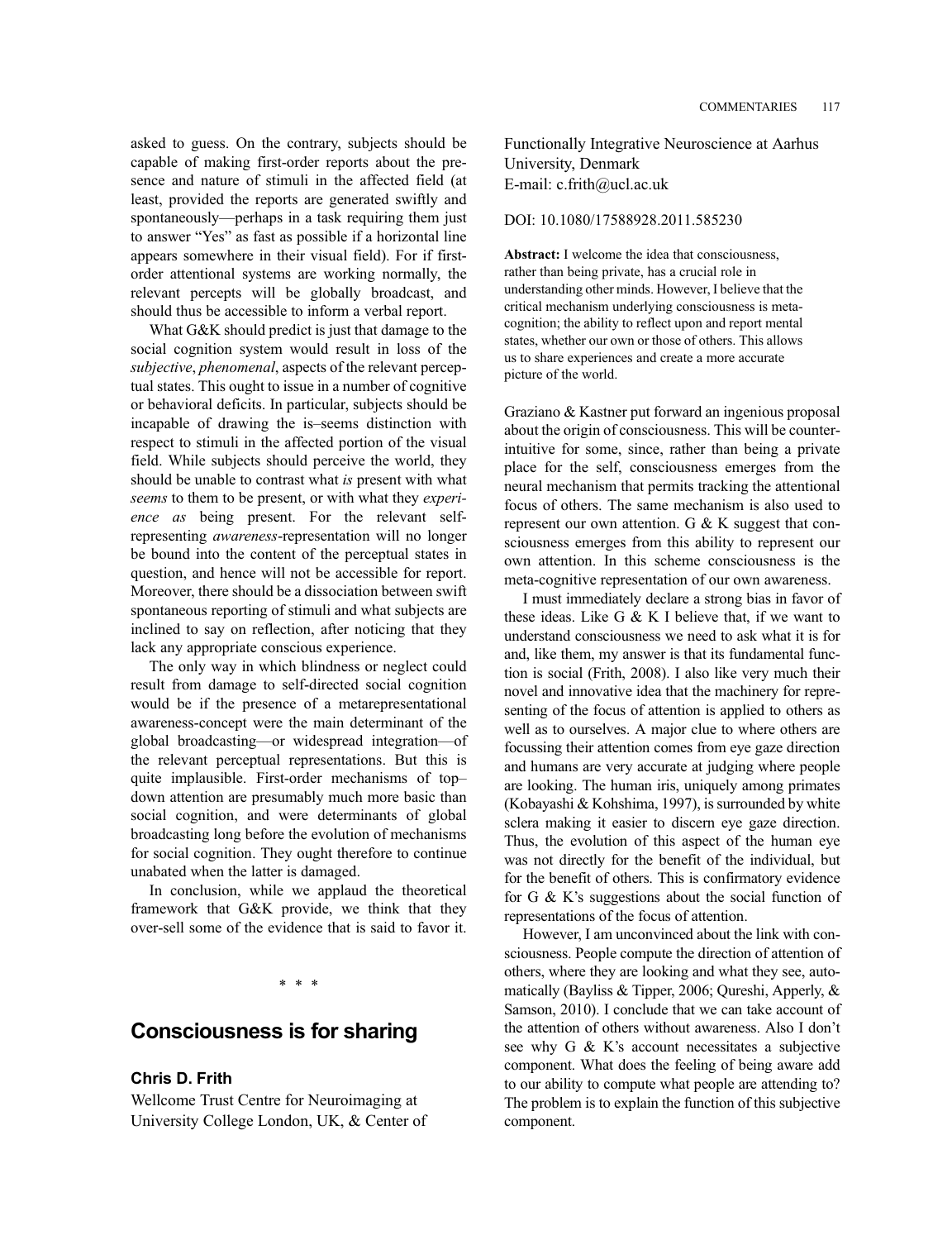I believe we have all been misled by the longstanding idea that consciousness is private. On the contrary, conscious experience is the one outcome of our brain's information processing that can be shared with others. It is this sharing that provides the value of consciousness. By sharing their experiences, two people can gain a more accurate perception than the best person working on her own (Bahrami et al., 2010).

On this account the key component of consciousness is meta-cognition. I agree with  $G \& K$  that a representation of our awareness, creating a feeling of being aware, is fundamentally important. But this meta-cognitive process can be applied to many things in addition to attention, including, for example, the feeling of agency. What we need to uncover is the neural mechanisms underlying meta-cognition. There is currently increasing interest in meta-cognition with developments in its empirical study (Lau, 2008) and quantification (Galvin, Podd, Drga, & Whitmore, 2003). Although, as yet, we know little of relevant neural mechanisms, the prefrontal cortex is strongly implicated (Del Cul, Dehaene, Reyes, Bravo, & Slachevsky, 2009; Fleming, Weil, Nagy, Dolan, & Rees, 2010).

But this critique of G  $& K$  concerns just minor details. I am very pleased to join them in promoting the idea that consciousness is not a private place. It has a major role in enabling the richness of human of social interactions.

\*\*\*

# Hybrid social cognitive models, meta-consciousness, and representations

### Marco Iacoboni

Ahmanson-Lovelace Brain Mapping Center, Dept. of Psychiatry and Biobehavioral Sciences, Semel Institute for Neuroscience and Human Behavior, Brain Research Institute, David Geffen School of Medicine at UCLA, CA, USA E-mail: [iacoboni@ucla.edu](mailto:iacoboni@ucla.edu)

#### DOI: 10.1080/17588928.2011.585236

Abstract: Hybrid social cognitive models, based not only on simulation, are desirable, especially in complex scenarios. It is unclear, however, which neural systems support non simulative processes. Furthermore, the proposal that consciousness is a form of representation of attention, while novel, relies on a traditional concept of representation. Recent findings

suggest an ontological priority of representations, where the representation and the thing being represented are not distinct at all.

Graziano and Kastner propose a novel model of consciousness, according to which consciousness (or at least one prominent aspect of it, awareness) is a declarative process about something else. Indeed, according to their model, consciousness is a representation of an eminently procedural phenomenon, the deployment of attention.

This is a rather interesting hypothesis, and definitely a novel one. I can't recall of any existing model of consciousness in the literature that resembles this one. This is already a merit, in a quite crowded literature.

My comments will focus on three aspects of the paper. First, the idea that social cognitive models can be hybrid or mixed, based on both highly specialized systems for social perception and simulative processes supported by forms of neural mirroring. Second, the idea that our reports, verbal or otherwise, are faithful measures of what is being reported. Third, the very notion of representation, the way it has been classically construed and still is prevalently conceived, and possible alternative ways of thinking about it based on recent neurophysiological observations.

It makes sense that flexible social cognition is based on more than one functional process, and that these processes interact in some way, as Graziano and Kastner propose. An exclusively simulative mechanism seems unlikely, especially when complex scenarios require more than simulation, including cognitive control, inferential reasoning, etcetera. What is unclear is the role of some of the structures used by Graziano and Kastner in Figure 3. While existing data on STS make it clear that this functional region is anatomically well defined and functionally linked to perception of biological motion, both TPJ and MPFC have been associated with a wide variety of processes and tasks.

Furthermore, they are anatomically less well defined. With regard to MPFC, many imaging studies have also shown a peculiar pattern of activity with less deactivation for the 'experimental' task and more deactivation for the control task. This pattern boils down to less deviation from baseline for the experimental task. In physiology, what generally is considered the most meaningful response is the response that deviates from baseline MORE, not LESS. This interpretive anomaly for the MPFC pattern has been justified by the high level activity of this region at rest. In physiology, however, baseline activity does not typically affect the interpretation of the data in this fashion. A neuron with high baseline firing rate is still considered to respond more to, say, stimulus A rather than B, when its firing rate is suppressed MORE for stimulus A than for B. It is unclear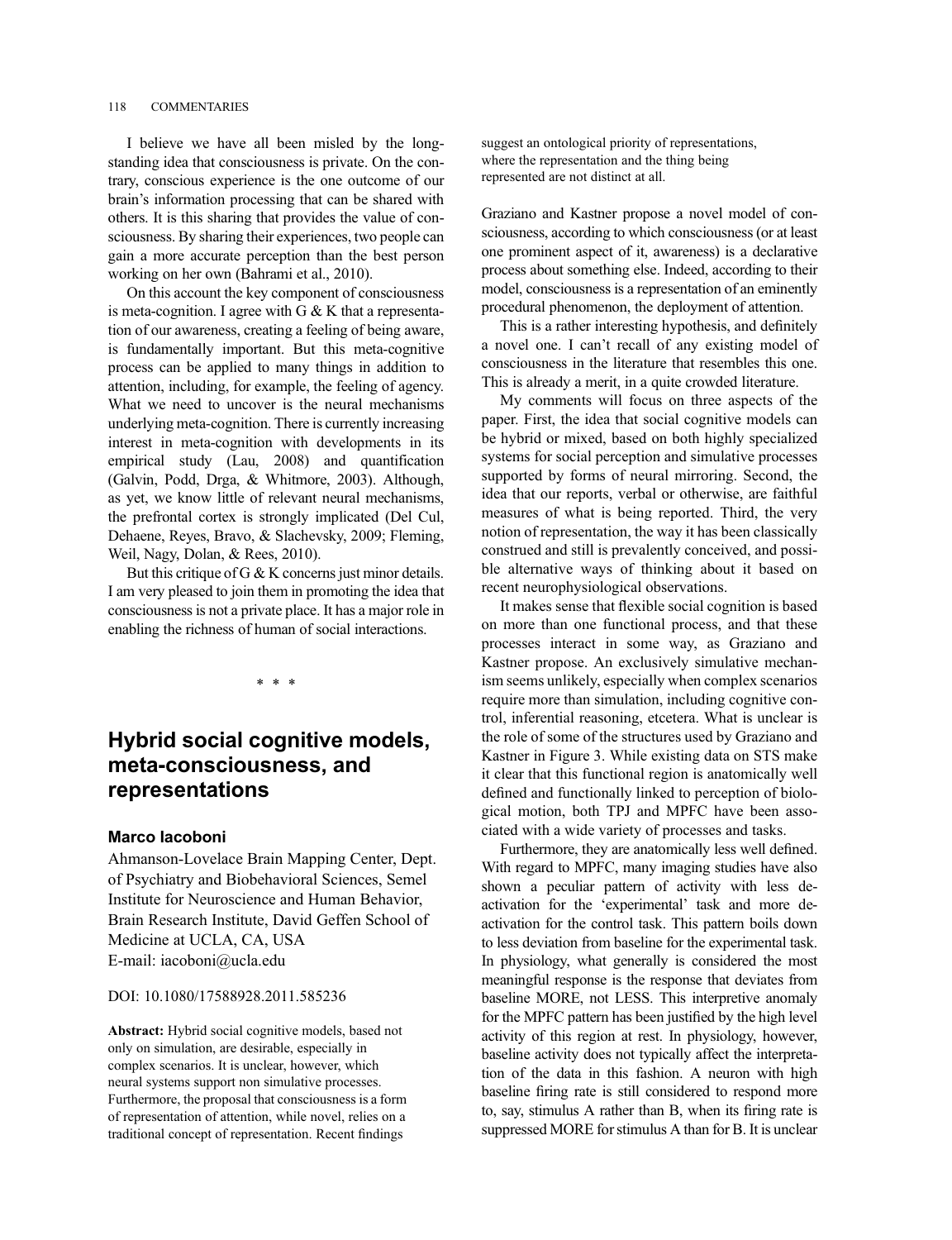why the imaging literature is reversing a time honored tradition of interpreting physiological responses in cases such as the MPFC. At some point the neuroscience community will have to face this puzzling anomaly.

The underlying, although left mostly unsaid, assumption of the manuscript is that subjective reports are fundamentally correct. Plenty of evidence suggests otherwise. Humans are not too good at monitoring their own cognition (Schooler, 2002). While I don't see this as a major problem for the model proposed by Graziano and Kastner, it is something to be considered when specific predictions of the model will be tested.

Finally, a comment on the issue of representations. This is obviously a big issue in cognitive science, and dates back to Plato. Indeed, since Plato, the dominant view of representation is the same advocated by Graziano and Kastner. "A distinction exists betweena representation and the thing being represented." The word itself, re-presentation, embodies this whole concept of representations being both ontologically and temporally secondary to the things they represent. In the Graziano and Kastner model, consciousness is a representation of attention. The very discovery of mirror neurons, however, suggests that perhaps representations themselves may not work the way we think they work. Mirror neurons suggest an almost unsettling ontological priority of representations, where the representation and the thing being represented are not distinct at all (Iacoboni, in press). This is a concept that is difficult to face, because our idea of representation is so entrenched in our minds, and is such a foundational aspect of how we think, that I bet very few are willing to even consider the possibility of rethinking it. And yet, rethinking it may make us better equipped at dealing with the theoretical implications of recent scientific advances (Thiagarajan, Lebedev, Nicolelis, & Plenz, 2010).

\*\*\*

# Autism and perception of awareness in self and others: Two sides of the same coin or dissociated abilities?

### Rogier A. Kievit and Hilde M. Geurts

Faculty of Psychology, University of Amsterdam, The Netherlands E-mail: r.a.[kievit@uva.nl](mailto:kievit@uva.nl)

DOI: 10.1080/17588928.2011.585233

Abstract: Graziano and Kastner propose a theoretical framework suggesting that the same cognitive machinery underlies computation and inferences concerning (the content of) awareness in others as underlies the perception of the contents of our own awareness. We draw from this hypothesis a strong prediction: Individuals who have deficiencies in one of these abilities must also be impaired in the other. We discuss evidence supporting this prediction from the literature on autism spectrum disorder, but also discuss tentative evidence for a possible dissociation between these two abilities. We conclude that these lines of evidence form crucial empirical tests of the theory.

In their target article, Graziano and Kastner suggest that the same machinery underlies computation and inferences concerning (the content of) awareness in others as underlies the perception of the contents of our own awareness. We take their hypothesis and deduce two empirical predictions: 1) individuals with deficiencies in inferring the content of their own mental states should have deficiencies in perceiving awareness of others and 2) individuals who have known deficiencies in inferring the content of awareness in others are probably also impaired in inferences concerning their own mental states. It therefore makes sense to examine cases where this ability goes awry: People with autism spectrum disorder. Difficulties in predicting the behavior and (emotional) content of others are thought to be a central aspect of the social difficulties seen in people with ASD. If consciousness is indeed a construct of social perceptual machinery, such cases offer a critical test of the theory.

Research on ASD has shown well-documented impairments in inferring mental states of others, in adults and children (Frith, 2004), known in the literature as the Theory-of-Mind hypothesis. If the hypothesis in the target article holds, people with ASD should also have difficulties with self-awareness. Several lines of evidence suggest that this is indeed the case.

First, severe degrees of alexithymia (difficulties in experiencing one's own emotions) have been found to affect 50% of populations of individuals with ASD, compared to 10% in the general population (Hill, Berthoz, & Frith, 2004). Second, Ben Shalom et al. (2006) showed that children with ASD displayed normal physiological responses when experiencing emotions, but differed from controls in the conscious report of these emotions, suggesting a deficit in the conscious awareness of their emotions. Finally, Silani et al. (2008) used fMRI to show that self-reported poor awareness of own and others' feelings was associated with decreased activity in the insula. They concluded: "We hypothesize that the same neural architecture underlies the conscious representation of emotion in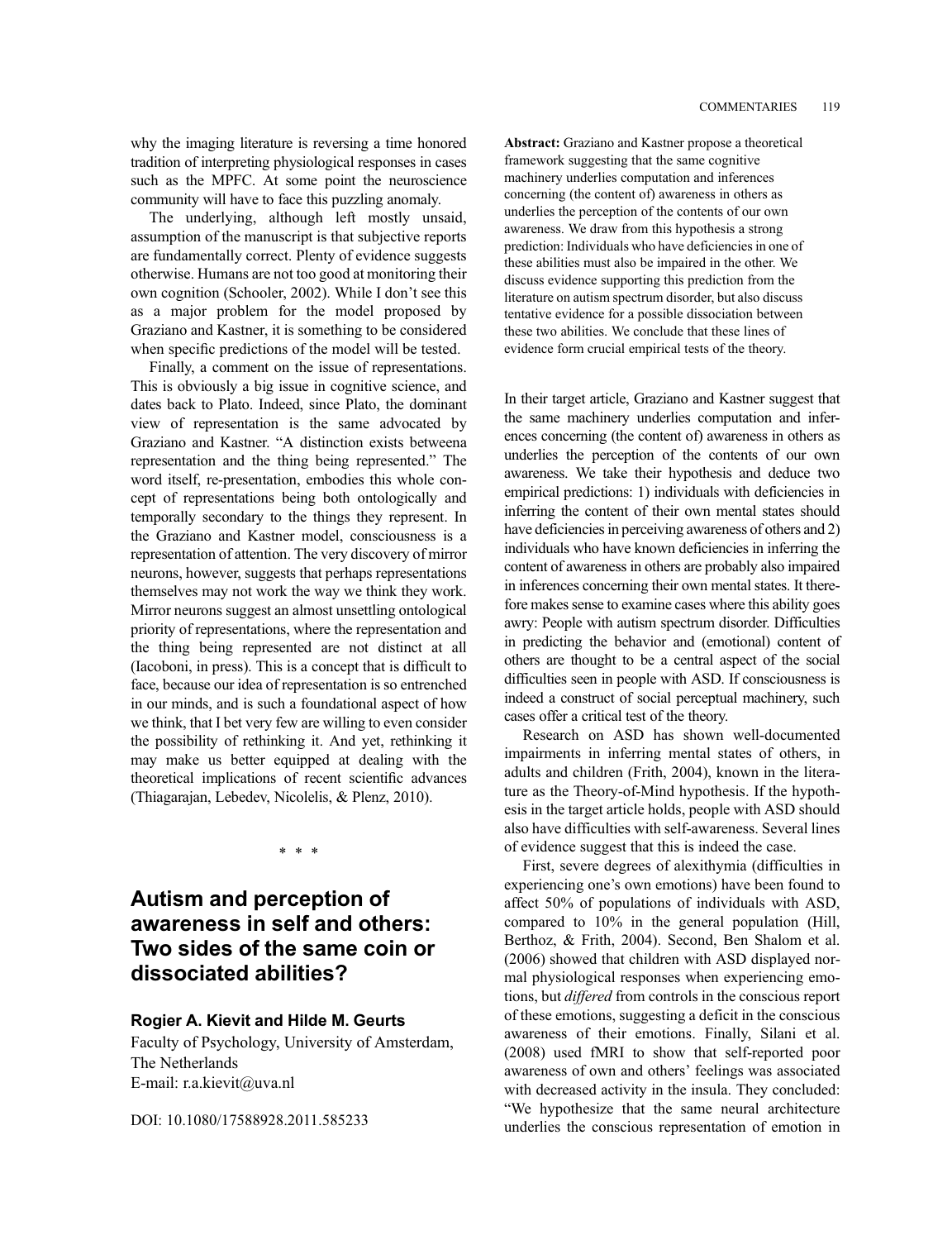the self and in others. We suggest that the insula subserves this function" (p. 106). These findings are in line with the hypothesis that deficiencies in inferring the mental state of others co-occurs with difficulties in selfrelated perception.

The implications of these findings go beyond support for the hypothesis of the target article: If accuracy of self-perception is impaired in individuals with, for instance, ASD, this means clinicians should be careful in basing clinical decisions on the content of patients' self-report, a conclusion supported by recent findings (Mazefsky, Kao, & Oswald, 2011).

However, that these two abilities are correlated does not, in itself, prove that they are subserved by the same machinery. Evidence for a dissociation would go directly against the claims in the target article, and require either an alternate explanation or a revision of the core hypothesis.

For instance, Silani et al. (2008, p. 37) caution against overgeneralizing their findings: "particular difficulties in emotional awareness in individuals with HFA/AS are not related to their impairments in selfreflection/mentalizing". Furthermore, Magnée, de Gelder, Van Engeland, and Kemner (2007, p. 1122) showed that people with ASD had 'enhanced sensitivity to facial cues at the level of reflex-like emotional responses'. Finally, Bird et al. (2008, p. 1515) show that the correlation between ASD and deficiencies in affect sharing is modulated by alexithymia: "Importantly, there was no difference in the degree of empathy between autistic and control groups after accounting for alexithymia."

To summarize, the hypothesis in the target article predicts co-occurring deficiencies in perception of self and others. Literature on ASD tentatively supports this prediction. However, evidence is equivocal, and the precise nature of deficiencies should be further studied, as it provides a critical test of the theory of social perceptual machinery.

\*\*\*

# Not all information is created equal

### Christof Koch

Division of Biology, California Institute of Technology, Pasadena, CA, USA E-mail: koch.[christof@gmail.com](mailto:christof@gmail.com)

DOI: 10.1080/17588928.2011.585231

Abstract: Granziano & Kastner's account of consciousness as a process based on knowledge of what others are attending to does explain conscious access to spatial location. However, it fails to account for consciousness of the many object attributes that an external observer cannot infer from the subject's gaze.

I completely agree with the viewpoint that consciousness is information. However, it just can not be any type of information in the Shannon sense (Shannon & Weaver, 1949). For example, my liver enzymes represent a vast amount of information about metabolites and their end products circulating in the blood stream; yet I do not have conscious access to the state of my liver. Nor am I conscious of the neuronal representations in my retina; and a plethora of experiments have demonstrated that subjects can be unaware of millions of neurons in primary visual cortex firing vigorously to some perceptually suppressed stimulus. Crick and Koch (2001) termed the many rapid sensory-motor behaviors that function in the absence of consciousness (e.g. typing on a keyboard; Logan & Crump, 2009) zombie systems. Where is the informational difference between zombie and conscious systems?

Rather, one has to distinguish between two types of information. This is why the Integrated Information account of Tononi is such an attractive candidate for a theory of consciousness (Tononi, 2008; Balduzzi & Tononi, 2008). The same criticism applies when the authors frame the problem of consciousness as computing the answer to the decision of whether or not I have an inner experience. Why can I answer in the affirmative when it comes to the question "what is the color of that surface patch I'm looking at?" but am not able to answer the question "what is the pH of the content of my stomach?" even though the enteric nervous system, with about 100 million neurons, monitors the acidity of my digestive tract?

I do agree with Graziano and Kastner's viewpoint that attention and consciousness/awareness are distinct processes. Indeed, I have vehemently argued for such a two-way distinction (Koch & Tsuchiya, 2007). It would be interesting to see whether their theory can explain the remarkable experimental finding that attention and consciousness can sometimes have opposing effects (van Boxtel, Tsuchiya, & Koch, 2010).

The authors rightly stress the importance of Abel knowing where Bill attends to. However, this demand could be satisfied by a sort of saliency map (Itti & Koch, 2001) that indicates that - at the moment - Bill looks over there. However, what is missing from this account is that Abel is not just aware where Bill is attending to (i.e. spatial location) but that Abel is aware of many of the attributes of objects at that location. Consciousness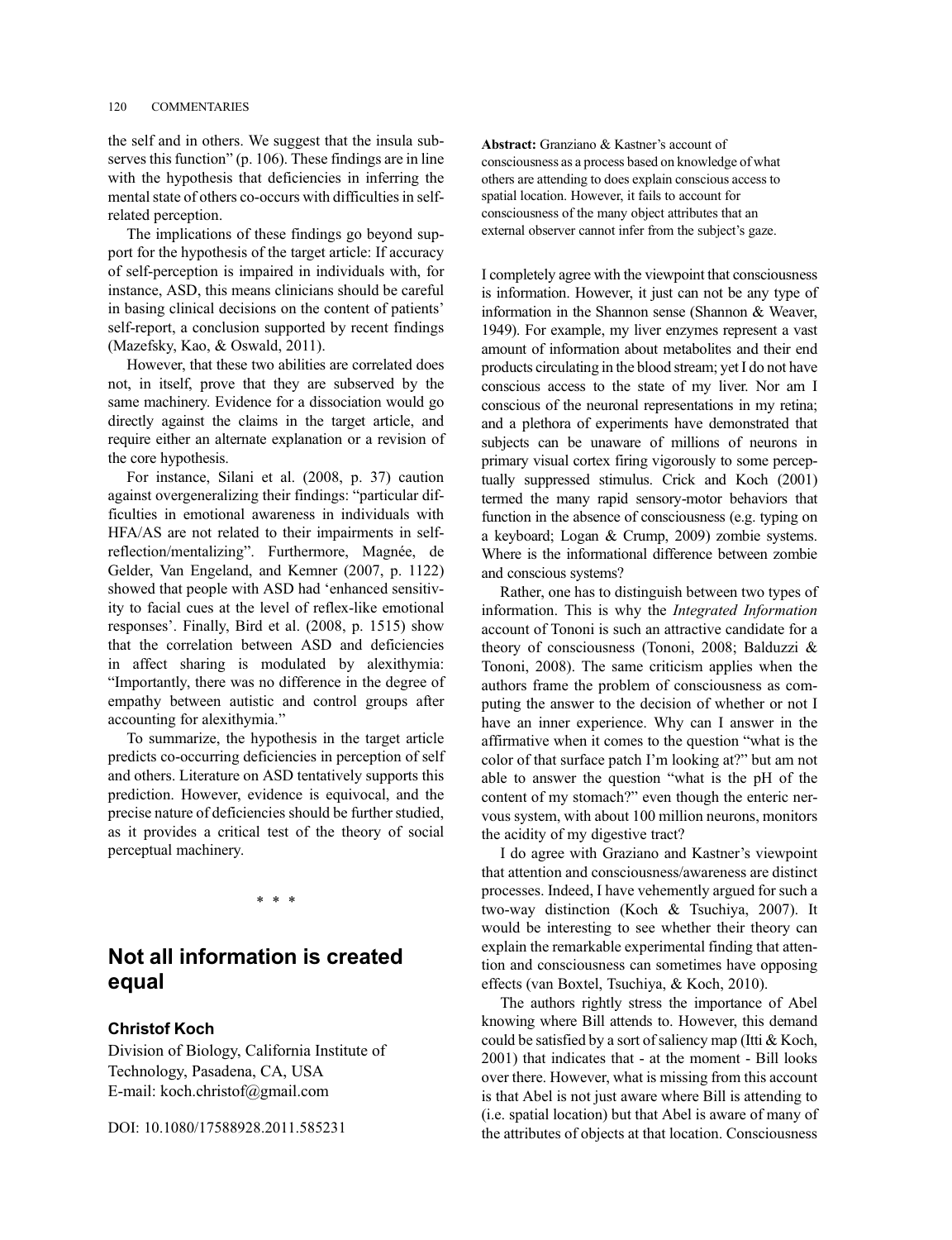is replete with detailed content, most of which has nothing to do with spatial location. Abel can be aware of the surface texture, orientation and color of the cup, not just of the fact that Bill is attending to the cup of there. Interestingly, it is this ability to be conscious of the content of one's focus that remains in severe forms of bilateral neglect. Patients suffering from Balint's syndrome (Rafal, 1997) or simultanagnosia (Jackson et al., 2009) have lost all ability to locate items within the visual scene but they are still conscious of whatever is at the center of their gaze.

For some conscious modalities, the need to pinpoint the spatial focus of attention of an outside observer does not arise. A strong odor has no particular localization (if one prevents the subject from moving about), yet one can be highly conscious of the smell. Diffuse visceral pain can often only be spatially pinpointed following a detailed medical examination. Conversely, a tooth ache can be quite precisely located to within a single tooth, yet without an external observer having access to information that would allow her to make this sort of accurate spatial inference. Yet all these states can be consciously experienced, sometimes painfully so.

So while the social aspects of eye movements may be able to explain the spatial location of attention and awareness, such an account fails for a vast swath of conscious content.

\*\*\*

## What is it like to be a human?

### David A. Leopold

Unit on Cognitive Neurophysiology and Imaging, National Institute Mental Health, National Institutes of Health, Bethesda, MD, USA E-mail: [leopoldd@mail.nih.gov](mailto:leopoldd@mail.nih.gov)

#### DOI: 10.1080/17588928.2011.585235

Abstract: The explicit link between awareness and sociality put forward in the accompanying article opens new doors to thinking about the evolutionary origins of consciousness. Human subjective experience undoubtedly has some features that are species-specific and others that are shared over a broad phylogenetic base. The authors' proposal that consciousness depends on high-level neural circuits evolved for social perception begs the question whether animals lacking such circuitry experience a fundamentally different form of consciousness from humans. It also highlights the need for comparative

work elucidating neural mechanisms by which animals other than primates perceive and respond to their conspecifics.

The neural basis of consciousness is arguably the most mysterious scientific puzzle facing us. Human subjective experience is a product of the brain, yet cannot be neatly pinned down to a particular neural system or circuit. As far as we can tell, other animals partake consciously in the world as we do, albeit sometimes drawing upon very different perceptual adaptations (Nagel, 1974). This raises the question of whether consciousness, and the neural systems that promote it, can be studied in a comparative and evolutionary context.

The accompanying article focuses almost exclusively on humans, drawing upon data from nonhuman primates when necessary. Yet by linking consciousness to social perception, the proposed framework raises the possibility that the study of consciousness via comparative social neuroscience can provide valuable new insights. The article argues that high-level social perception, turned inwardly, gives rise to conscious awareness. In other words, human self-awareness draws upon the same neural computations used to assess the mental states of others. While this explanation, like most explanations of consciousness, retains a mystical tinge, it does unambiguously link awareness to neural mechanisms of social perception. What is meant by awareness? The authors are clear on this point: it pertains not only to metacognition or access consciousness, but also to phenomenal consciousness – as they put it, "awareness of anything, awareness of a color, or a sound, or a smell."

The notion that social neuroscience can advance our understanding of consciousness is an optimistic and welcome view. Let us briefly consider what is known about social perception in animals. First, major taxa such as mammals and birds are composed of species that range from being solitary to highly gregarious. Second, social complexity is a critical factor in shaping species intelligence and encephalization (Humphrey, 1976; Shultz & Dunbar, 2010). Third, behavioral and ethological testing has shown that socially oriented species across a range of taxa are capable of monitoring and interpreting the behaviors of their conspecifics (Byrne & Bates, 2010; Leopold & Rhodes, 2010). Thus there is good reason to believe that high-level social perception is common in the animal world, that its level of expression varies widely among species, and that it has coevolved with measurable changes in the brain.

At the physiological level, we know almost nothing about neural structures in other animals that may be homologous to those implicated in human social cognition such as the superior temporal sulcus (STS) and right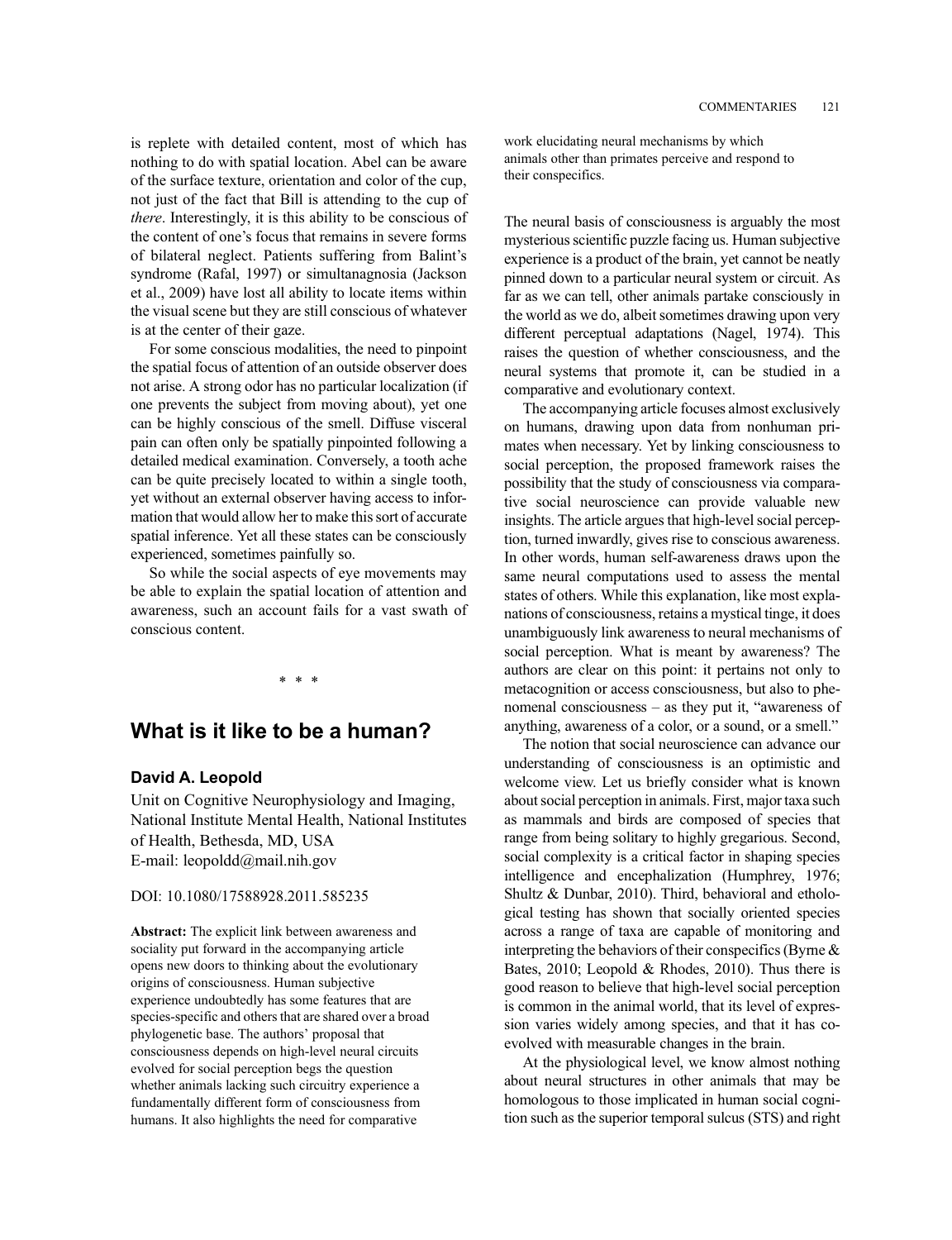temporoparietal junction (TPJ). This is in some ways surprising, since comparative research has gleaned considerable information about other, related aspects of brain function. For example, electrophysiological studies have revealed detailed, multimodal sensory maps of the cerebral cortex in diverse mammals (Kaas, 2002). Comparative work has also identified molecules and primitive neural circuits that contribute to affiliative behaviors across a range of vertebrates (Insel, 2010). Nonetheless, the question of whether high-level social circuits evolved recently to fit the specific needs of primate, or possibly human, society, or whether they shared features of the mammalian brain, is presently a matter of speculation.

It is worth pointing out that there is one other mammalian species whose cortical mechanisms of social perception have been studied: sheep. Sheep are social animals that readily recognize faces and interpret facial expressions of their conspecifics, even when the faces presented on a computer monitor. Single-unit electrophysiological recordings have revealed that neurons in the sheep temporal cortex exhibit selectivity for faces that bears a striking similarity to that observed in monkeys and humans (Tate, Fischer, Leigh, & Kendrick, 2006). While this observation does not imply that sheep possess a human-like potential for mind reading, it does at least raise the question whether the sheep homologs of the human STS and TPJ might be involved in some form of social monitoring.

Could advances in social neuroscience ultimately bear on our understanding of the evolution of consciousness? Possibly so – if consciousness and social perception are indeed fundamentally interlinked. The fact that we can presently only speculate on the cortical systems supporting high-level social perception in animals calls attention to the fact that more work needs to be directed toward comparative social neuroscience. As we learn more about the types of neural specializations in different animals, we may slowly gain insight into the evolution of our own social brain, and, if the hypothesis in the accompanying article is correct, into the neural circuits that lie at the heart of our conscious experience.

\*\*\*

# Stimulus independence, social cognition and consciousness

### Jonathan Smallwood

Department of Social Neuroscience, The Max Planck Institute for Human and Cognitive Brain

Sciences, Leipzig, Germany E-mail: [jonsmallwood2004@yahoo.com](mailto:jonsmallwood2004@yahoo.com)

#### DOI: 10.1080/17588928.2011.585234

Abstract: A consensus emerging from neuroscience is that certain brain regions show activity correlated with stimulus independent (e.g. private) conscious thought and yet are also implicated in public social processes. The fact that systems supporting social processing also exhibit activity with no obvious perceptual referent, can be seen as support for the framework suggested by Graziano and Kerber (this volume) once it is recognized that the property of stimulus independence is also an important feature of consciousness. Understanding the social basis behind private stimulus independent thought, therefore, may provide an important assessment of the validity of the Graziano and Kerber hypothesis.

The proposal of Graziano and Kastner (this issue) argues that our phenomenal awareness is a product of our capacity to understand and represent the mental states of another individual; a process known as social cognition (SC). As consciousness pervades our private waking life, a role of SC in consciousness would imply that in a fundamental way: I can't get you out of my head. While the social basis of consciousness is not new (e.g. Dennet, 1992), the current hypothesis goes substantially beyond previous suggestions by implicating SC in phenomenal awareness (a critical element of what is known as the hard problem of conscious experience, Chalmers, 1996). In particular, because social processes can drive natural selection (e.g. Tomasello, 1999), Graziano and Kastner provide a hypothesis for how phenomenal awareness could arise through an evolutionary process.

On the face of it the role of SC in conscious thought seems to differ from accounts of consciousness that emphasize processes that are chiefly internal in nature. For example, in 1995 Francis Crick suggested an experimental definition of consciousness that emphasized that the neural process associated with conscious experience could be differentiated from those that represent code the raw features of sensory events. This astonishing hypothesis made the problem of consciousness experimentally tractable because it made a testable prediction – those experiences associated consciousness would be neural processes that are relatively stimulus independent (SI) in nature.

Soon after Crick and colleagues published their thesis on consciousness, interest in SI neural activity increased due to a seemingly unrelated observation that a coordinated system of brain regions continue to exhibit activity when participants are not constrained by an external task.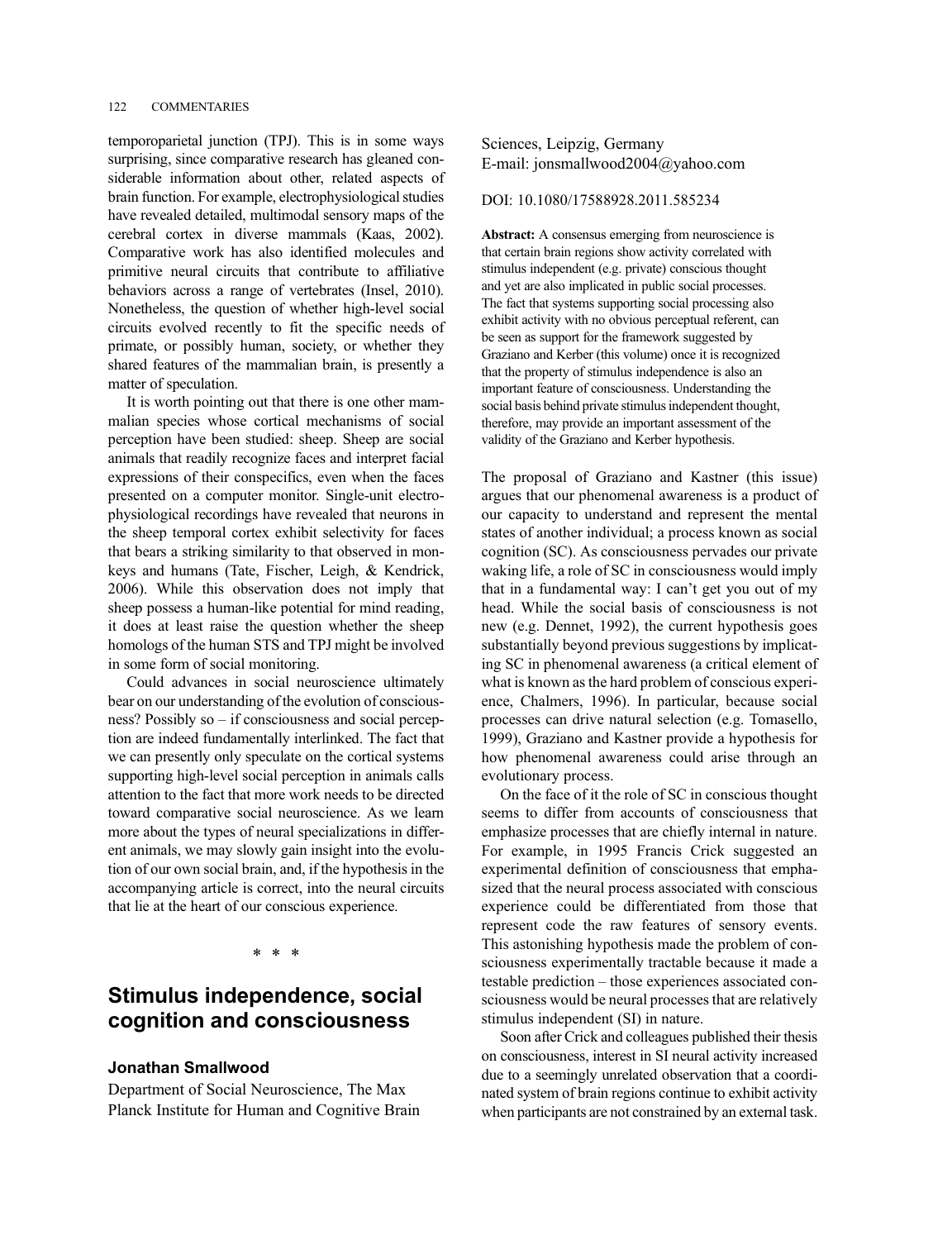Whether this activity constituted a coherent system was once a matter of debate, however, now the so-called default mode network (DMN, Raichle, 2001) and the more general 'resting state' is a widely accepted element of the neuro-science paradigm. Because activity in the DMN persists in situations when external task processes are negligible, this system was initially defined by its capacity to exhibit SI neural activity. In the last few years studies have gone on to implicate the DMN directly in the production of the stream of internally generated thoughts we experience, for example, when we daydream (e.g. Mason et al., 2007).

One surprising feature of the DMN is that many of the structures involved in SI thought are also related to SC (e.g. mPFC, Mitchell, 2009). Elements of the DMN system are, for example, active in explicit tasks requiring predicting the decisions of another individual (such as the prisoners dilemma, e.g. Rilling et al., 2008), implicated in empathic processes (e.g. Lamm, Decety & Singer, 2011) and plays a role in estimating another individuals' mind (e.g. Gallagher & Frith, 2003; Spreng & Grady, 2010).

That the tell-tale signs of the DMN are private SI mentation and public SC seems, on the face of it, a contradiction. Such an association between the internal world of the mind and the external world of social interaction is, however, precisely what would be expected if consciousness was a social phenomenon (Frith, 2008). As such the SI activity performed by the DMN provides an important conceptual link between the proposal of Graziano and Kastner and the arguments made Crick; however, as the precise processes that DMN plays remain mysterious, alternative explanations are a definite possibility. First, theories of conscious experience known as global workspace models (e.g. Dehaene, et al., 2006) argue that information only becomes conscious when it gains access to a general purpose system that allows information to become globally available to the system. Based on this logic, it is important to identify whether global availability is necessary for the DMN network to lead to conscious SI experience (Smallwood, 2010).

Second, although Graziano and Kestner argue that consciousness is produced when I "put yourself in my place", other theorists argue that the directionality is reversed (e.g. "knowing me, knowing you", Mitchell, 2009). As the Graziano and Kebsters proposal is specifically uni-directional, experimental paradigms that explore whether representations of self or others are the prime movers in the process of simulation are needed to assess this specific element of the hypothesis in question.

Third, while the DMN is an important contribution to the neural process in operation during the resting

state, recent studies have documented many other brain networks show SI activity when participants are given no external task to perform (e.g. Smith et al., 2010). It is unlikely, that all of these systems are directly concerned with conscious thought (e.g. Raichle, 2010) and so understanding the computations that these other networks perform at rest is, therefore, necessary before the links between SI, SC and consciousness are completely understood.

If the capacity for SI is linked to the processes of SC, then understanding DMN activity could illuminate the process of consciousness. Although understanding consciousness simply in terms of spontaneous brain activity is a dangerous game, fMRI and other techniques allow the assessment of otherwise unobservable SI mental activity. If Graziano and Kaster are correct, rather than being light years away, an understanding of the enigma of consciousness could well be closer than either you or I think.

### ACKNOWLEDGMENTS

Thanks to Haakon Engen and Florence Ruby for their comments on this commentary.

\*\*\*

# Bodily self-consciousness, and the primacy of self related signals such as the 1<sup>st</sup> person perspective and self-location

### Michiel van Elk and Olaf Blanke

Laboratory of Cognitive Neuroscience, Ecole Polytechnique Fédérale de Lausanne,, Lausanne, Switzerland

E-mail: Olaf[.blanke@epfl.ch](mailto:blanke@epfl.ch)

#### DOI: 10.1080/17588928.2011.588488

Abstract: G&K provide a new and interesting perspective on consciousness, by arguing that consciousness is a product of social perception. Based on the overlap between the neural mechanisms underlying spatial awareness of other people and oneself, out-of-body experiences (OBEs), and social perception the authors argue that consciousness is based on the brain signals that represent other people and their spatial awareness. Although we generally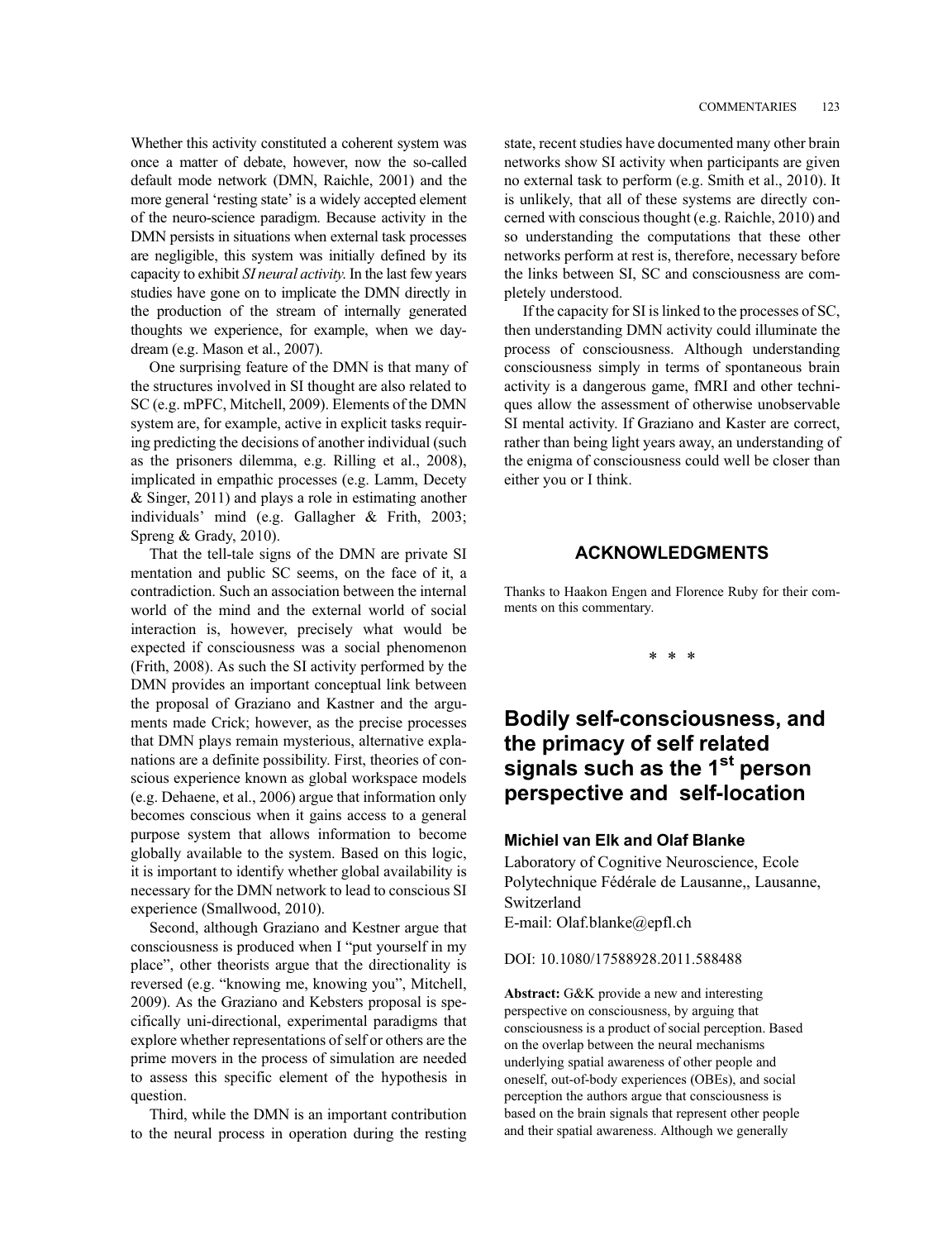welcome the authors efforts, we (1) would like to emphasize that consciousness has two distinct spatial aspects, namely self-location and first-person perspective, (2) cite evidence about distinct developmental and brain mechanisms concerning first- versus third-person perceptions and cogitations and (3) argue for a primacy of multisensory own body perception over social perception and awareness as a neurobiological foundation of consciousness.

Citing experimental data in patients (Blanke, Ortigue, Landis, & Seeck, 2002) and healthy subjects (Lenggenhager, Tadi, Metzinger, & Blanke, 2007) G&K highlight the spatial character of consciousness and link this to OBEs. Consciousness, however, has two distinct spatial aspects: self-location (SL) and firstperson perspective (1PP; Blanke & Metzinger, 2009). SL refers to the location where subjects experience themselves to be ("Where am I in space?") and 1PP refers to the perspective and directedness of consciousness ("From where do I perceive the world?"). SL and 1PP are open to experimentation and can be dissociated in neurological disease, yet G&K only discuss SL. Thus, whereas most OBEs are characterized by a spatially congruent SL and 1PP, this is not always the case and in some cases SL and 1PP can be experienced at separate spatial positions (De Ridder, Van Laere, Dupont, Menovsky, & Van de Heyning 2007; see also Blanke et al., Science E-letter, 2008). Moreover, it was recently shown that the experienced direction of 1PP and SL can be manipulated independently (Ionta et al., 2011). G&K's proposal does discuss the importance of the spatial character of consciousness, but we argue that their consciousness proposal also needs to integrate distinct mechanisms for 1PP and SL.

We further note that several lines of evidence have shown that during development the ability to take a 1PP precedes the ability to take a 3PP - defined by some as having a theory of mind (Wimmer & Perner, 1983). Does a similar lPP-over-3PP primacy also exist for perception and consciousness? For example, awareness of the bodily self and associated aspects of 1PP develops early within the first few months of life (Rochat, 1998), whereas

theory of mind abilities only gradually emerge from the  $4<sup>th</sup>$  year of life onwards. In addition, neuroimaging studies in both children and adults suggest that taking a 1PP versus a 3PP recruits different neural networks (Dosch, Loenneker, Bucher, Martin, & Klaver, 2010; Kockler et al., 2010). Together, these findings argue against the view that self-awareness and consciousness build upon awareness of other people, that the neural mechanisms supporting self- and other-awareness can be equated, and against a primacy of social perception.

A number of studies revealed that consciousness is based on the integration of visual, tactile, and vestibular mechanisms. We argue that this multi-sensory integration of bodily signals is more fundamental and develops earlier in the human brain than brain representations of consciousness of others (Rochat, 1998). Independent of attention or awareness we have proposed that bodily information accounts for what G&K refer to as "the inner essence, the feeling of consciousness, that seems to be attached to the information" and that we have called minimal phenomenal selfhood (Blanke & Metzinger, 2009). When applied to one of the examples given by  $G\&K$  – the feeling of being stared at (or the feeling of a presence) – we predict that such experiences are not "built on lower level sensory cues such as subtle shadows or sounds" and thus social cues, but rather on multisensory signals originating from the subject's own body and processed in the TPJ/STS region. The controlled induction of the latter illusion in neurology did indeed reveal that that different positions and states of the subject's own body lead to differently experienced positions and states of the staring other's body (Arzy, Seeck, Ortigue, Spinelli, & Blanke, 2006). These considerations and empirical human data argue for a primacy of selfrelated compared over other-related signals with respect to awareness and consciousness.

\*\*\*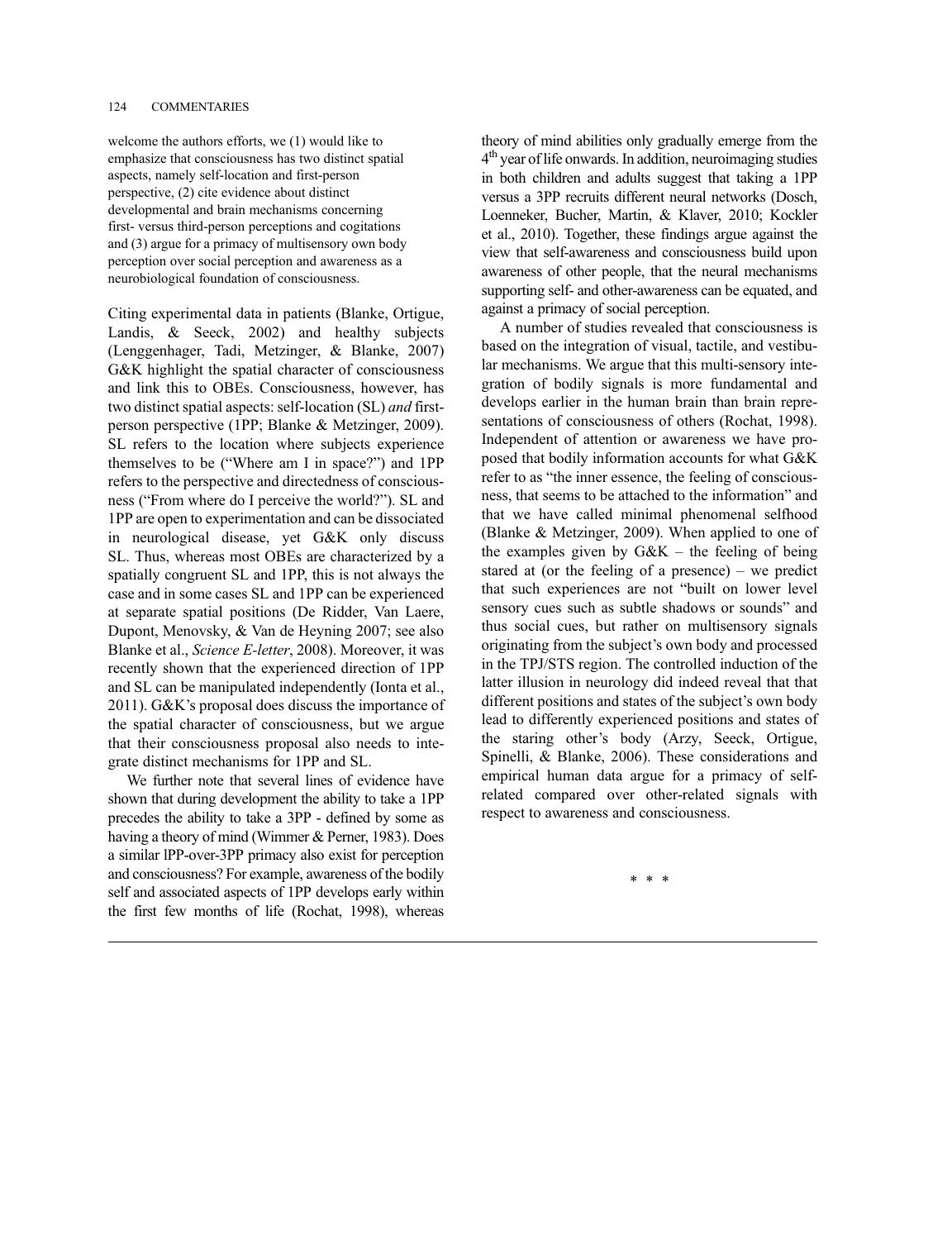# Reply to Commentaries Awareness as a perceptual model of attention

### Michael S. A. Graziano and Sabine Kastner

Department of Psychology, Princeton University, Princeton, NJ, USA

We proposed a theory of consciousness in which the machinery for social perception constructs awareness, and awareness is a perceptual model of the process of attention. One can attribute awareness to others or to oneself. Awareness of X is the brain's perceptual metaphor for the deep attentive processing of X. A set of ten comments on our hypothesis are included in this issue. Each comment raises specific points some of which directly challenge the hypothesis. Here we respond to these specific points and challenges.

We thank all the authors who contributed commentaries. The many thoughts and criticisms are well informed, insightful, useful to us, and undoubtedly interesting to readers. Here we address each of the commentaries in brief.

Leopold asks an age-old question: what species are conscious? Few species have a full-blown, humanlike ability for theory of mind. Yet in our hypothesis, awareness does not depend on social cognition in general, but instead on one specific aspect of it, the perceptual reconstruction of attention. In our hypothesis, any animal that can construct a rich model of another's attentional state knows what awareness is; and any animal that maintains a perceptual model of its own attentional state is aware. Whether a particular species has these abilities is an empirical question, but the bar is lower than for advanced social cognition such as solving the false belief task. Leopold is correct: our hypothesis suggests that consciousness is widespread in the animal kingdom.

Koch is a proponent of the view that consciousness is related to complex, bound information. He agrees with some of the points raised in our article. The commentary, however, mainly challenges our theory. We suggest that Koch criticizes the theory for failings that it does not have.

First, at the start of the commentary, Koch states, "I completely agree with the viewpoint that consciousness is information. However, it just can't be any information in the Shannon sense." He notes that the liver contains information but isn't conscious. Our article does not suggest that consciousness is any information such as that found in the liver. Rather we suggest that it is a specific type of information computed in a specific brain system. The first half of the commentary therefore elaborates on an irrelevant criticism.

Second, Koch interprets our theory in an overly specific manner. He suggests that the theory deals only in spatial location — in perceiving the spatial source and spatial target of attention. He states, "what is completely missing from this account is that Abel is not just aware where Bill is attending to (i.e. spatial location) but he is aware of many of the attributes of objects at that location." Yet this criticism does not pertain to our article or our theory. As we point out, "In the present hypothesis, awareness is the perceptual reconstruction of attention, and therefore anything that can be the subject of attention can also be the subject of awareness." One can attend to color, to shape, to smell, to a thought, to a great diversity of items. Spatial location is a relevant part of the issue; it is one of the many aspects of attention that must be captured in a perceptual model of the process of attending to something; but it is not the entire story.

Carruthers and Picciuto are a proponent of the link between consciousness and social cognition. He takes a positive view of our approach. He does raise a specific point about hemispatial neglect with which we disagree.

Carruthers and Picciuto (C&P) argue that neglect is not a true deficit of awareness. In neglect, the patient fails to notice, orient to, or verbally report items in the affected region of space. Some unconscious processing such as priming survives. According to C&P, however,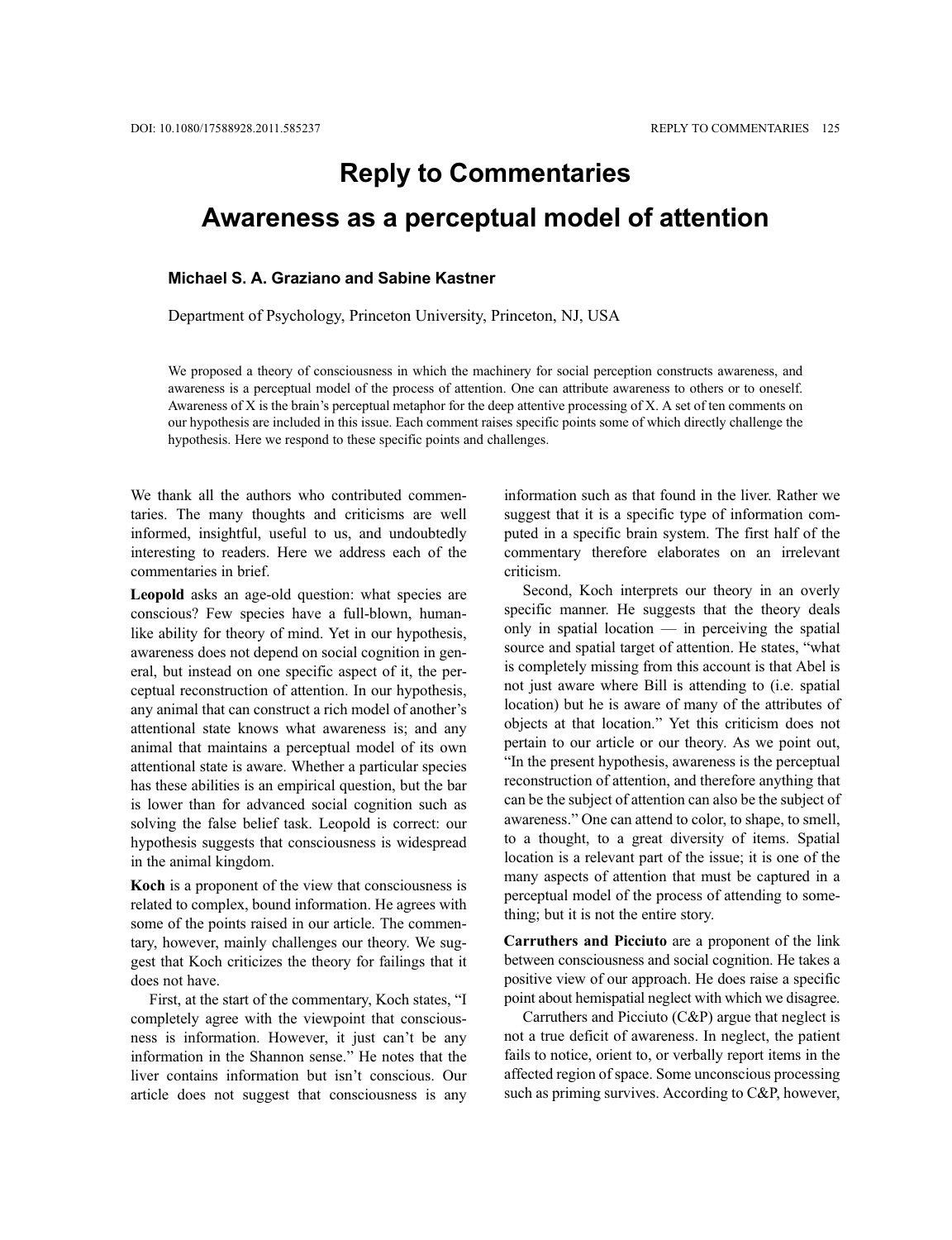if a person has a pure deficit in awareness, that person should be able to react to a stimulus, point to a stimulus, and talk about a stimulus, and should lack only the inner awareness of the stimulus.

To counter this argument, we begin with a hypothetical case that we do not support. Suppose that awareness is an epiphenomenon. It is an inner feeling that serves no function and has no outward impact on behavior. In that case, C&P would be right. A loss of awareness should produce a zombie that acts normally but has no inner experience. C&P's view of neglect, we suggest, comes from inadvertently thinking of awareness as mainly an epiphenomenon.

The difficulty with the epiphenomenon view is that it is logically impossible. We can report that we are conscious. Indeed everyone participating in this print discussion has acknowledged the presence of consciousness. Therefore whatever it is, it has an effect on human behavior.

In our theory, consciousness is a perceptual model. Like all perceptual models, it serves the purpose of guiding behavior. Awareness may help to guide attention, cognitive analysis, and behavioral choice. It certainly has an impact on verbal report. Yet even beyond the normal influence on behavior that any perceptual model may have, awareness has a property that makes it unique. In our theory, awareness is a representation of the enhancer of representations. A natural resonance, a positive feedback loop, must exist between awareness (a representation of attention) and attention (the enhancer of representations). Awareness and attention are situated something like two mirrors facing each other. Because of this resonance, awareness must profoundly influence attention and therefore signal processing and behavioral response.

We argue that without awareness, behavior would be crippled, and that at least some forms of neglect do indeed match the deficit one expects from damaging the mechanism of awareness. Hemispatial neglect is, classically, a loss of awareness of anything in the affected half of space, as well as a loss of awareness that there is such a thing as that half of space.

Frith was one of the first to propose a link between consciousness and social intelligence. We are therefore delighted that he takes a positive view of our approach. He also raises several specific concerns about our theory, and here we address a particularly important one.

Frith notes that when a person processes someone else's attentional state, that processing can sometimes occur automatically, without awareness. How can an unconscious process be the source of awareness?

We believe this criticism stems from lumping together two items that in our theory are dissociable. There is a distinction between a perceptual model of someone else's attentional state (assigning awareness to someone else) and a perceptual model of one's own attentional state (assigning awareness to oneself). The two may depend on similar neuronal machinery, but they are two different perceptual models. The fact that we can process someone else's attentional state without ourselves being aware of it does not strain the theory. In our hypothesis, to process someone else's attentional state, and therefore to assign awareness to someone else, and at the same time to be aware that we are doing it, requires an extra layer. It requires a perceptual model of how one's own attentional state is focused on someone else's attentional state. The theory predicts that much of the perceptual processing of other people's attentional state, and thus much of the attribution of awareness to other people, occurs outside of one's own awareness. The underlying logic is straightforward, even if its application to specific circumstances sometimes requires recursive complexities.

Bridgeman emphasizes the behavioral impact of awareness. He also emphasizes that, because it has behavioral consequences, it is subject to evolutionary pressure. This emphasis is, in our view, exactly right. By searching for a neuronal basis for consciousness one is necessarily accepting a scientific, biological framework. In that framework, traits evolve and are retained because they have some specific impact on an organism's survival. Our hypothesis provides a possible behavioral utility to consciousness, thereby providing at least a theoretical account of its evolutionary path.

Van Elk and Blanke discuss the issue of first person perspective and the out of body experience. We agree with most of their points and find their ideas on different types of first person perspective to be of great interest. However, we do not agree that a body schema, by itself, is a form of consciousness. The brain clearly computes a body schema, which contains information on the spatial instantiation of the self. The body schema is complex and probably multifaceted. But an informational model of the body, constructed in the brain, cannot by itself account for awareness. That is where our theory becomes useful. In our theory, awareness is information. It is an informational model, a schema computed by the brain. But it is specifically a schema that describes what it means to attentively process information. It is the brain's metaphor for the deep processing of information. Without that metaphor added to the mix, the body schema by itself would be merely a simulation of the body without awareness.

Kievit and Geurts offer an insightful comment on autism. To put this comment in a broader perspective,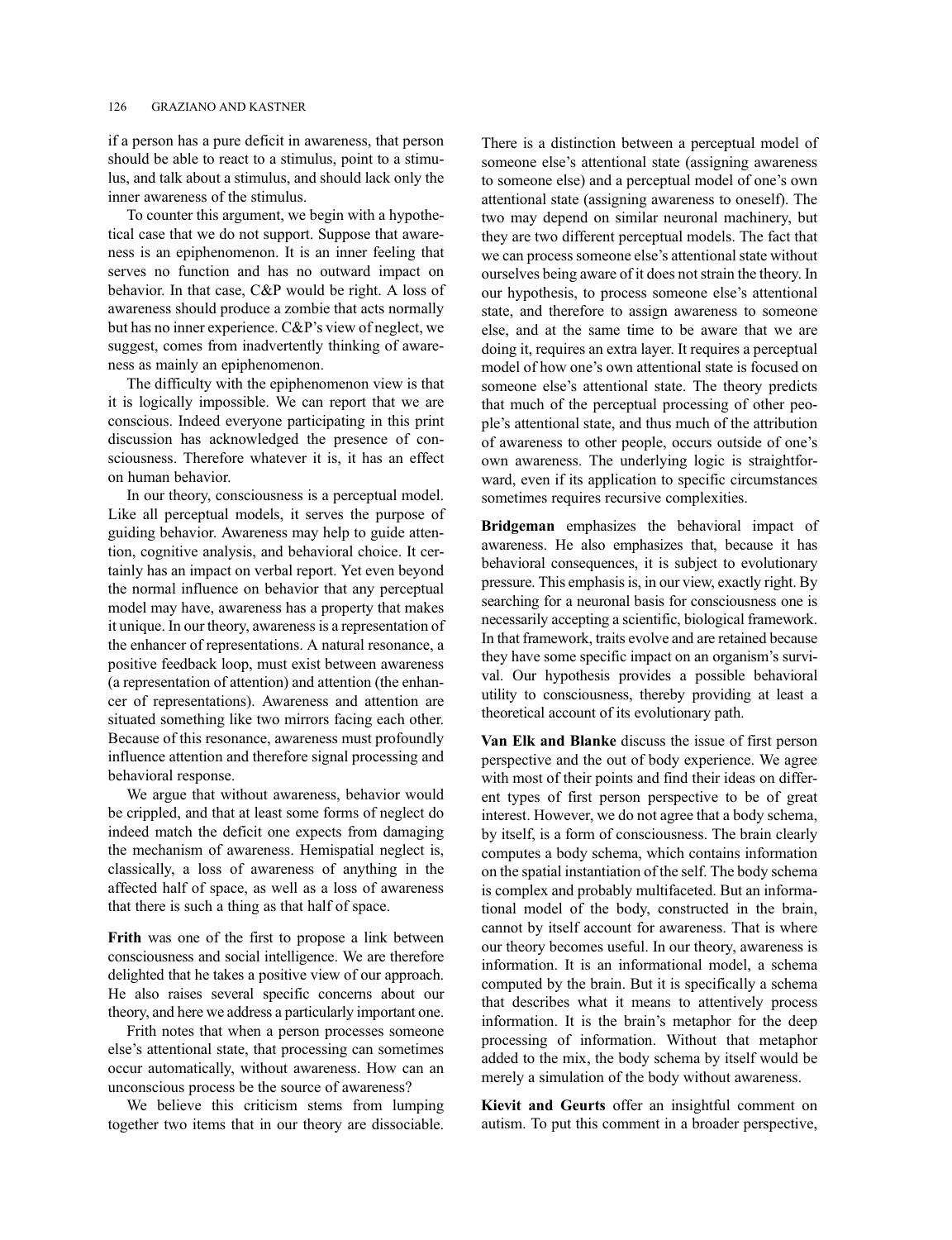here we point out a challenge sometimes directed at social theories of consciousness. Autistic people have impaired social perception. If consciousness is linked to social perception, then shouldn't autistic people show some deficit in consciousness? Kievit and Geurts answer the question: they do. Autism may indeed be associated with some loss of awareness of at least some mental processes. Consciousness normally encompasses only a small fraction of the processes in the brain; continuing to study how autistic and non-autistic people differ in this respect may be of great interest.

Banissy, Walsh, and Muggleton discuss the phenomenon of mirror-touch synesthesia. A mirror-touch synesthete will actually feel a touch on his or her own body when merely watching someone else being touched. This phenomenon suggests that the ability to build a perceptual model of the experiences of others is somehow related to one's own perceptual awareness. The phenomenon of mirror-touch synesthesia does not necessarily support the specific theory of awareness that we propose in our target article, but it does add support to the general approach. The authors also correctly point out that social perception is likely to involve many brain structures in addition to the few emphasized in our article.

Smallwood discusses an important area of the literature left out of our target article: the default mode network and its possible role in stimulus independent thought. The commentary is informative and compelling. Smallwood suggests that research on the default mode network supports our proposal of an overlap between regions of the brain involved in modeling others, in modeling the self, and in awareness.

Iacoboni comments mainly on the issue of mirror neurons in social perception and their relation to the brain regions discussed in our article: STS, TPJ, and DMFC. Iacoboni is quite correct that STS is the only one of these regions to be specifically experimentally linked to the mirror neuron system. The other areas thus far are less well characterized and have not been associated with the mirror neuron system. We would point out, however, a potentially limiting aspect of the work on mirror neurons. The experiments almost always involve the perception of motor acts performed by the hand, whereas social perception obviously encompasses a much larger domain. Perhaps one reason for the apparent anatomical focus of the mirror neuron system – in STS, posterior parietal lobe, and premotor cortex – is that the experiments are limited in scope. Whether TPJ, DMFC, and other areas implicated in social perception really have a specific role in informing simulation mechanisms such as mirror neurons is of course speculation on our part, and only further experiments will clarify the issue.

We end by considering a question pertinent to all of the commentaries and to our target article. What experimental predictions does our theory make? The most direct predictions involve compromising awareness by damaging specific brain regions. Certainly a large lesion to the social machinery should, by hypothesis, also affect one's own awareness. We argue that this relationship explains why lesions to the right TPJ and STS can result in hemispatial neglect.

But more specific hypotheses can be formulated. If the task of social attention  $-$  of building a perceptual model of someone else's attentional state – is emphasized in specific neuronal structures, then by hypothesis damage to those specific structures, or targeted reversible disruption of them, should lead to a deficit in one's own awareness.

Likewise in neglect in which the patient's awareness is impaired in one spatial hemifield, the patient should also be impaired in perceiving when someone else is directing attention to that same hemifield.

The specificity of these predictions is important. The theory does not predict that neglect patients should be generally lacking in social cognitive abilities. Likewise, the theory does not predict that awareness should fade given any neural damage or autism-like disability related to social perception. The proposed relationship between awareness and social perception is more specific and therefore more experimentally approachable.

In summary, we are encouraged by the many useful comments from colleagues, and we see potential for future experiments. The proposed theory of consciousness is specific, conceptually simple, and testable.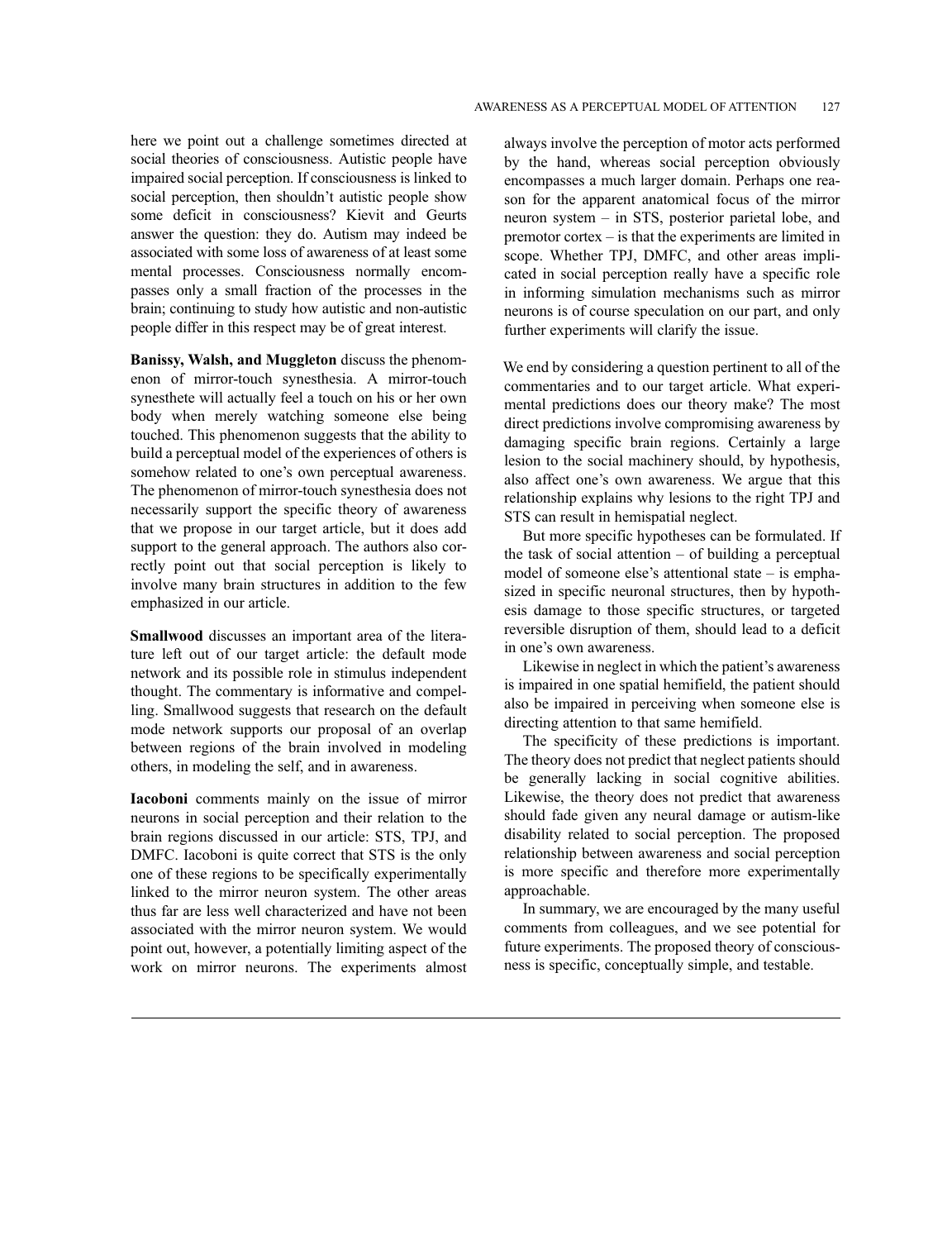#### 128 REFERENCES

# References from the Discussion Paper, the Commentaries, and the Reply

- Aflalo, T. N., & Graziano, M. S. A. (2011). The organization of the macaque extrastriate visual cortex re-examined using the principle of spatial continuity of function. Journal of Neurophysiology, 105, 305–320.
- Alvarado, C. S. (2009). Late 19th- and early 20th-century discussions of animal magnetism. International Journal of Clinical and Experimental Hypnosis, 57, 366–381.
- Apperly, I. A., Samson, D., Chiavarino, C., & Humphreys, G. W. (2004). Frontal and temporo-parietal lobe contributions to theory of mind: Neuropsychological evidence from a false-belief task with reduced language and executive demands. Journal of Cognitive Neuroscience, 16, 1773–1784.
- Arzy, S., Seeck, M., Ortigue, S., Spinelli, L., & Blanke, O. (2006). Induction of an illusory shadow person. Nature, 443(7109), 287.
- Astafiev, S. V., Shulman, G. L., & Corbetta, M. (2006). Visuospatial reorienting signals in the human temporoparietal junction are independent of response selection. European Journal of Neuroscience, 23, 591–596.
- Baars, B. J. (1983). Conscious contents provide the nervous system with coherent, global information. In R. J. Davidson, G. E. Schwartz, & D. Shapiro (Eds.), Consciousness and self-regulation (pp. 41–79). New York, NY: Plenum Press.
- Bahrami, B., Olsen, K., Latham, P. E., Roepstorff, A., Rees, G., & Frith, C. D. (2010). Optimally interacting minds. Science, 329(5995), 1081–1085.
- Balduzzi, D., & Tononi, G. (2008). Integrated information in discrete dynamical systems: Motivation and theoretical framework. PLoS Comp. Biol., 4(4), 1–18.
- Bandura, A. (2001). Social cognitive theory: An agentic perspective. Annual Review of Psychology, 52, 1–26.
- Banissy, M. J., Cohen Kadosh, R., Maus, G. W., Walsh, V., & Ward, J. (2009). Prevalence, characteristics and a neurocognitive model of mirror-touch synaesthesia. Exp Brain Res., 198, 261–272.
- Banissy, M. J., Garrido, L., Kusnir, F., Duchaine, B., Walsh, V., & Ward, J. (2011). Superior facial expression, but not identity recognition, in mirror-touch synesthesia. J Neurosci, 31, 1820–1824.
- Banissy, M. J., & Ward, J. (2007). Mirror-touch synesthesia is linked with empathy. Nat Neurosci, 10, 815–816.
- Barraclough, N. E., Xiao, D., Oram, M. W., & Perrett, D. I. (2006). The sensitivity of primate STS neurons to walking sequences and to the degree of articulation in static images. Progress in Brain Research, 154, 135–148.
- Baumeister, R. F., & Masicampo, E. J. (2010). Conscious thought is for facilitating social and cultural interactions: How mental simulations serve the animal–culture interface. Psychological Review, 117, 945–971.
- Bayliss, A. P., & Tipper, S. P. (2006). Predictive gaze cues and personality judgments: Should eye trust you? Psychol Sci, 17(6), 514–520.
- Ben Shalom, D., Mostofsky, S. H., Hazlett, R. L., Goldberg, M. C., Landa, R. J., Faran, Y., et al. (2006). Normal physiological emotions but differences in expression of conscious feelings in children with high-functioning autism. JADD, 36, 395–400.
- Beauregard, M. (2007). Mind does really matter: Evidence from neuroimaging studies of emotional self-regulation, psychotherapy, and placebo effect. Progress in Neurobiology, 81, 218–236.
- Beck, D. M., & Kastner, S. (2009). Top-down and bottom-up mechanisms in biasing competition in the human brain. Vision Research, 49, 1154–1165.
- Bird, C. M., Castelli, F., Malik, O., Frith, U., & Husain, M. (2004). The impact of extensive medial frontal lobe damage on "theory of mind" and cognition. Brain, 127, 914–928.
- Bird, G., Silani, G., Brindley, R., White, S., Frith, U., & Singer, T. (2010). Empathic brain responses in insula are modulated by levels of alexithymia but not autism. Brain, 133, 1515–1525.
- Birmingham, E., & Kingstone, A. (2009). Human social attention: A new look at past, present, and future investigations. Annals of the New York Academy of Sciences, 1156, 118–140.
- Blakemore, S. J., Boyer, P., Pachot-Clouard, M., Meltzoff, A., Segebarth, C., & Decety, J. (2003). The detection of contingency and animacy from simple animations in the human brain. Cerebral Cortex, 13, 837–844.
- Blakemore, S. J., Bristow, D., Bird, G., Frith, C., & Ward, J. (2005). Somatosensory activations during the observation of touch and a case of vision-touch synaesthesia. Brain, 128, 1571–1583.
- Blanke, O., & Metzinger, T. (2009). Full-body illusions and minimal phenomenal selfhood. Trends Cogn Sci, 13(1), 7–13.
- Blanke, O., Mohr, C., Michel, C. M., Pascual-Leone, A., Brugger, P., Seeck, M., et al. (2005). Linking out-ofbody experience and self processing to mental ownbody imagery at the temporoparietal junction. Journal of Neuroscience, 25, 550–557.
- Blanke, O., Ortigue, S., Landis, T., & Seeck, M. (2002). Stimulating illusory own-body perceptions. Nature, 419, 269–270.
- Block, N. (1996). How can we find the neural correlates of consciousness? Trends in Neurosciences, 19, 456–459.
- Brain, W. R. (1941). A form of visual disorientation resulting from lesions of the right cerebral hemisphere. Proceedings of the Royal Society of Medicine, 34, 771–776.
- Bridgeman, B. (2003). Psychology and Evolution: The Origins of Mind. Thousand Oaks, CA: Sage Publications.
- Bruce, C., Desimone, R., & Gross, C. G. (1981). Visual properties of neurons in a polysensory area in superior temporal sulcus of the macaque. Journal of Neurophysiology, 46, 369–384.
- Brunet, E., Sarfati, Y., Hardy-Baylé, M. C., & Decety, J. (2000). A PET investigation of the attribution of intentions with a nonverbal task. NeuroImage, 11, 157–166.
- Buccino, G., Binkofski, F., Fink, G. R., Fadiga, L., Fogassi, L., Gallese, V., et al. (2001). Action observation activates premotor and parietal areas in a somatotopic manner: An fMRI study. European Journal of Neuroscience, 13, 400–404.
- Byrne, R. W., & Bates, L. A. (2010). Primate social cognition: Uniquely primate, uniquely social, or just unique? Neuron, 65(6), 815–830.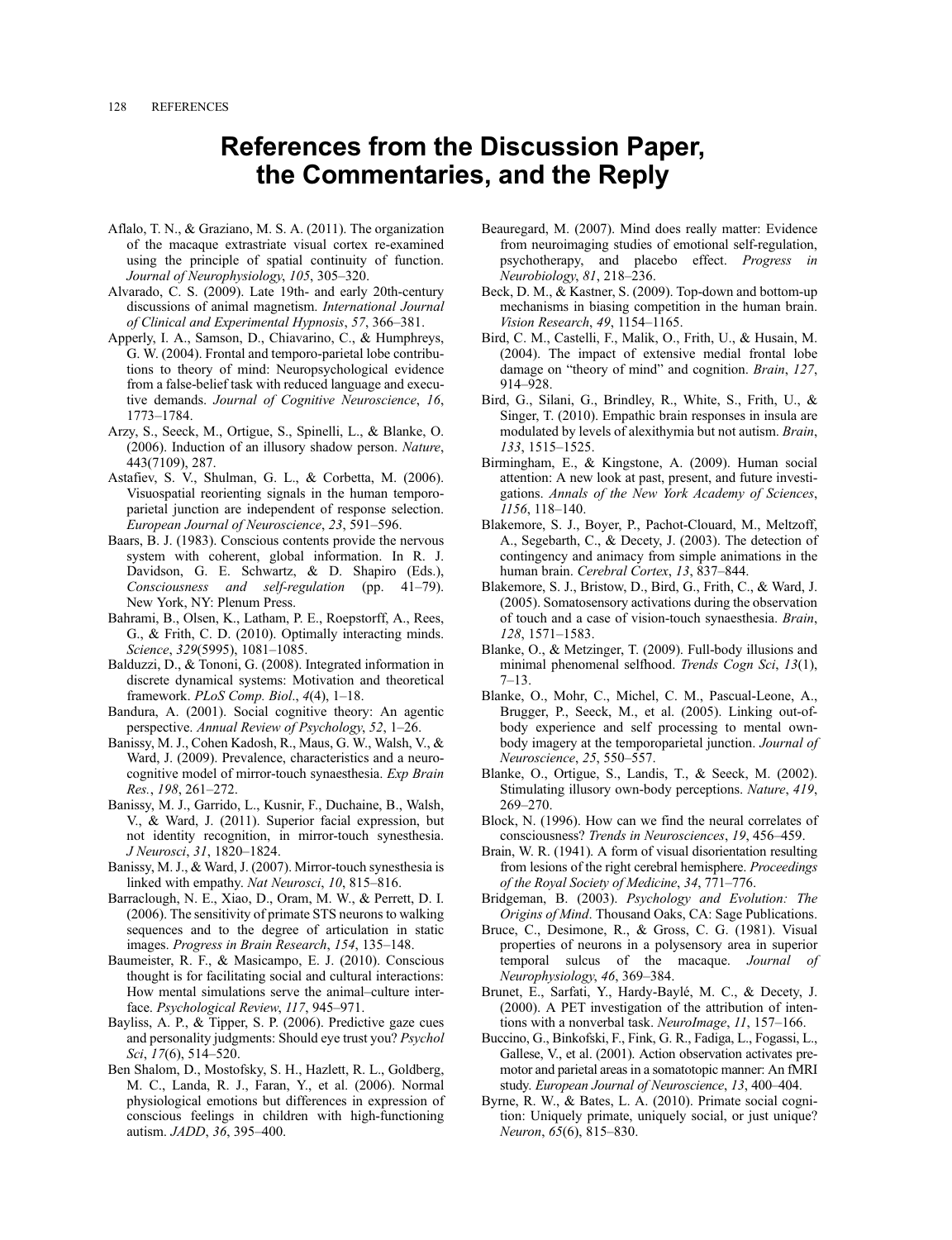- Calder, A. J., Lawrence, A. D., Keane, J., Scott, S. K., Owen, A. M., Christoffels, I., et al. (2002). Reading the mind from eye gaze. Neuropsychologia, 40, 1129–1138.
- Carruthers, P. (2009). How we know our own minds: The relationship between mindreading and metacognition. Behavioral and Brain Sciences, 32, 121–182.
- Chalmers, D. (1995). Facing up to the problem of consciousness. Journal of Consciousness Studies, 2, 200–219.
- Chalmers, D. (1996). The Conscious Mind: In Search of a Fundamental Theory. Oxford University Press.
- Ciaramidaro, A., Adenzato, M., Enrici, I., Erk, S., Pia, L., Bara, B. G., et al. (2007). The intentional network: How the brain reads varieties of intentions. Neuropsychologia, 45, 3105–3113.
- Coover, J. E. (1913). The feeling of being stared at. American Journal of Psychology, 24, 570–575.
- Corbetta, M., Kincade, J. M., Ollinger, J. M., McAvoy, M. P., & Shulman, G. L. (2000). Voluntary orienting is dissociated from target detection in human posterior parietal cortex. Nature Neuroscience, 3, 292–297.
- Cottrell, J. E., & Winer, G. A. (1994). Development in the understanding of perception: The decline of extramission perception beliefs. Developmental Psychology, 30, 218–228.
- Craig, B. (2004). Human feelings: Why are some more aware than others? Trends Cogn Sci., 8, 239–241.
- Creutzfeldt, O. (1987). Inevitable deadlocks of the brainmind discussion. In B. Gulayas (Ed.), The brain–mind problem: Philosophical and neurophysiological approaches (pp. 3–27). Leuven: Leuven University Press.
- Crick, F. (1995). The Astonishing Hypothesis: The Scientific Search For The Soul (Scribner reprint edition, 1995).
- Crick, F., & Koch, C. (1990). Toward a neurobiological theory of consciousness. Seminars in the Neurosciences, 2, 263–275.
- Critchley, M. (1953). The parietal lobes. London, UK: Hafner Press.
- Critchley, H. D., Wiens, S., Rotshtein, P., Ohman, A., & Dolan, R. J. (2004). Neural systems supporting introceptive awareness. Nat Neurosci., 7, 189–195.
- Damasio, A. R. (1990). Synchronous activation in multiple cortical regions: A mechanism for recall. Seminars in Neuroscience, 2, 287–296.
- Dehaene, S., Changeux, J. P., Naccache, L., Sackur, J., & Sergent, C. (2006). Conscious, preconscious, and subliminal processing: A testable taxonomy. Trends in Cognitive Sciences, 10, 204–211.
- de Lafuente, V., & Romo, R. (2005). Neuronal correlates of subjective sensory experience. Nature Neuroscience, 8, 1698–1703.
- Del Cul, A., Dehaene, S., Reyes, P., Bravo, E., & Slachevsky, A. (2009). Causal role of prefrontal cortex in the threshold for access to consciousness. Brain, 132(Pt 9), 2531–2540.
- Descartes, R. (1984 [1641]). Meditations on first philosophy. In The philosophical writings of René Descartes (Vol. 2, pp. 1–62, Trans. J. Cottingham, R. Stoothoff, & D. Murdoch). Cambridge, UK: Cambridge University Press.
- Desimone, R., Albright, T. D., Gross, C. G., & Bruce, C. (1984). Stimulus-selective properties of inferior temporal neurons in the macaque. Journal of Neuroscience, 4, 2051–2062.
- Desimone, R., & Duncan, J. (1995). Neural mechanisms of selective visual attention. Annual Review of Neuroscience, 18, 193–222.
- Dennet, D. C. (1992). Consciousness Explained. Back Bay Books.
- di Pellegrino, G., Fadiga, L., Fogassi, L., Gallese, V., & Rizzolatti, G. (1992). Understanding motor events: A neurophysiological study. Experimental Brain Research, 91, 176–180.
- Dosch, M., Loenneker, T., Bucher, K., Martin, E., & Klaver, P. (2010). Learning to appreciate others: Neural development of cognitive perspective taking. Neuroimage, 50(2), 837–846.
- Ehrsson, H. H. (2007). The experimental induction of out-ofbody experiences. Science, 317, 1048.
- Engel, A. K., König, P., Gray, C. M., & Singer, W. (1990). Stimulus-dependent neuronal oscillations in cat visual cortex: Inter-columnar interaction as determined by cross-correlation analysis. European Journal of Neuroscience, 2, 588–606.
- Engel, A. K., & Singer, W. (2001). Temporal binding and the neural correlates of sensory awareness. Trends in Cognitive Sciences, 5, 16–25.
- Ferber, S., & Karnath, H. O. (2001). How to assess spatial neglect-line bisection or cancellation tasks. Journal of Clinical and Experimental Neuropsycholology, 23, 599–607.
- Filimon, F., Nelson, J. D., Hagler, D. J., & Sereno, M. I. (2007). Human cortical representations for reaching: Mirror neurons for execution, observation, and imagery. NeuroImage, 37, 1315–1328.
- Fleming, S. M., Weil, R. S., Nagy, Z., Dolan, R. J., & Rees, G. (2010). Relating introspective accuracy to individual differences in brain structure. Science, 329(5998), 1541–1543.
- Fletcher, P. C., Happé, F., Frith, U., Baker, S. C., Dolan, R. J., Frackowiak, R. S., et al. (1995). Other minds in the brain: A functional imaging study of "theory of mind" in story comprehension. Cognition, 57, 109–128.
- Friesen, C. K., & Kingstone, A. (1998). The eyes have it! Reflexive orienting is triggered by nonpredictive gaze. Psychonomic Bulletin and Review, 5, 490–495.
- Frischen, A., Bayliss, A. P., & Tipper, S. P. (2007). Gaze cueing of attention: Visual attention, social cognition, and individual differences. Psychological Bulletin, 133, 694–724.
- Frith, C. (1995). Consciousness is for other people. Behavioral and Brain Sciences, 18, 682–683.
- Frith, C. (2002). Attention to action and awareness of other minds. Consciousness and Cognition, 11, 481–487.
- Frith, C. D. (2008). The social functions of consciousness. In L. Weiskrantz, & M. Davies (Eds.), *Frontiers of Consciousness* (pp. 225–244). Oxford: Oxford 225–244). Oxford: Oxford University Press.
- Frith, U. (2004). Confusions and controversies about Asperger syndrome. JCCP, 45, 672–686.
- Frith, U., & Frith, C. D. (2003). Development and neurophysiology of mentalizing. Philosophical Transactions of the Royal Society of London. Series B, Biological Sciences, 358, 459–473.
- Gallagher, H. L., & Frith, C. D. (2003). Functional imaging of Theory of Mind. Trends in Cognitive Sciences, 7, 51–96.
- Gallagher, H. L., Happé, F., Brunswick, N., Fletcher, P. C., Frith, U., & Frith, C. D. (2000). Reading the mind in cartoons and stories: An fMRI study of "theory of mind" in verbal and nonverbal tasks. Neuropsychologia, 38, 11–21.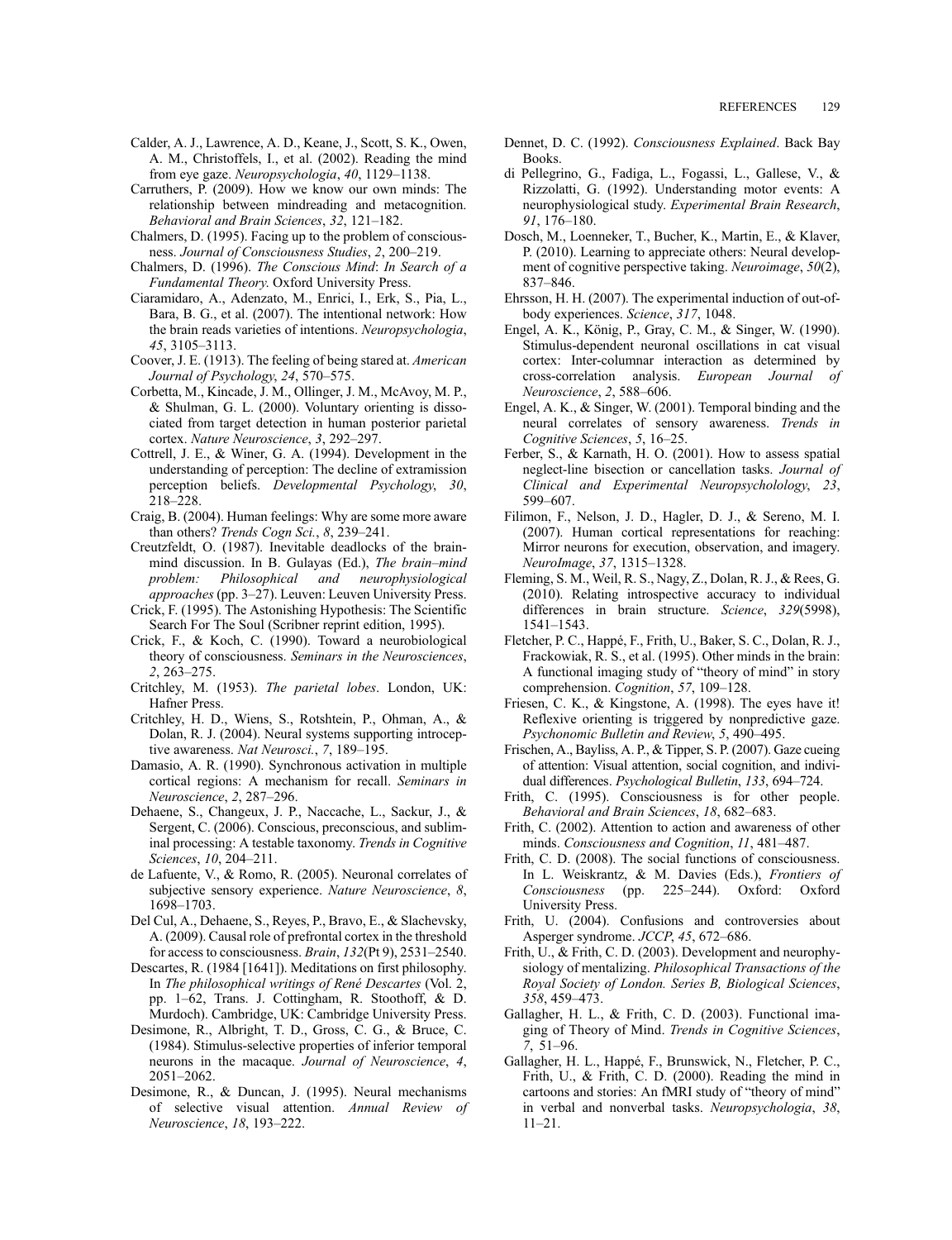130 REFERENCES

- Gallese, V., Fadiga, L., Fogassi, L., & Rizzolatti, G. (1996). Action recognition in the premotor cortex. Brain, 119, 593–609.
- Galvin, S. J., Podd, J. V., Drga, V., & Whitmore, J. (2003). Type 2 tasks in the theory of signal detectability: Discrimination between correct and incorrect decisions. Psychon Bull Rev, 10(4), 843–876.
- Gazzaniga, M. S. (1970). The bisected brain. New York, USA: Appleton-Century-Crofts.
- Goel, V., Grafman, J., Sadato, N., & Hallett, M. (1995). Modeling other minds. Neuroreport, 6, 1741–1746.
- Gold, J. I., & Shadlen, M. N. (2007). The neural basis of decision making. Annual Review of Neuroscience, 30, 535–574.
- Graziano, M. S. A. (2010). God, soul, mind, brain: A neuroscientist's reflections on the spirit world. Teaticket, MA: Leapfrog Press.
- Graziano, M. S. A., & Aflalo, T. N. (2007). Rethinking cortical organization: Moving away from discrete areas arranged in hierarchies. Neuroscientist, 13, 138–147.
- Graziano, M. S. A., & Botvinick, M. M. (2002). How the brain represents the body: Insights from neurophysiology and psychology. In W. Prinz & B. Hommel (Eds.), Attention and performance: Vol. XIX. Common mechanisms in perception and action (pp. 136–157). Oxford University Press, Oxford, UK.
- Graziano, M. S. A., & Sabine, K. (2011). Human consciousness and its relationship to social neuroscience: A novel hypothesis. Cognitive Neuroscience.
- Gross, C. G. (1999). The fire that comes from the eye. Neuroscientist, 5, 58–64.
- Gross C. G., Bender, D. B., & Rocha-Miranda, C. E. (1969). Visual receptive fields of neurons in inferotemporal cortex of the monkey. Science, 166, 1303–1306.
- Gross, C. G., & Graziano, M. S. A. (1995). Multiple representations of space in the brain. Neuroscientist, 1, 43–50.
- Grossberg, S. (1999). The link between brain learning, attention, and consciousness. Consciousness and Cognition, 8, 1–44.
- Grossman, E., Donnelly, M., Price, R., Pickens, D., Morgan, V., Neighbor, G., et al. (2000). Brain areas involved in perception of biological motion. Journal of Cognitive Neuroscience, 12, 711–720.
- Halligan, P. W., Fink, G. R., Marshall, J. C., & Vallar, G. (2003). Spatial cognition: Evidence from visual neglect. Trends in Cognitive Sciences, 7, 125–133.
- Halligan, P. W., & Marshall, J. C. (1992). Left visuo-spatial neglect: A meaningless entity? Cortex, 28, 525–535.
- Heilman, K. M., & Valenstein, E. (1972a). Frontal lobe neglect in man. Neurology, 22, 660–664.
- Heilman, K. M., & Valenstein, E. (1972b). Mechanism underlying hemispatial neglect. Annals of Neurology, 5, 166–170.
- Hernandez, A., Nacher, V., Luna, R., Zainos, A., Lemus, L., Alvarez, M., et al. (2010). Decoding a perceptual decision process across cortex. Neuron, 66, 300–314.
- Heyes, C. (2010). Where do mirror neurons come from? Neuroscience & Biobehavioral Reviews, 34, 575–583.
- Hill, E., Berthoz, S., & Frith, U. (2004). Cognitive processing of own emotions in individuals with autistic spectrum disorders and in their relatives. JADD, 34, 229–235.
- Hoffman, E. A., & Haxby, J. V. (2000). Distinct representations of eye gaze and identity in the distributed human

neural system for face perception. Nature Neuroscience, 3, 80–84.

- Humphrey, N. K. (1976). The social function of intellect. In P. P. G. Bateson, & R. A. Hinde (Eds.), Growing Points in Ethology (pp. 303–317). London: Cambridge University Press.
- Humphrey, N. (1983). Consciousness regained: Chapters in the development of mind. Oxford, UK: Oxford University Press.
- Iacoboni, M. (in press). The ontological priority of representations: The case of mirror neurons and language. Language and Dialogue.
- Iacoboni, M., Molnar-Szakacs, I., Gallese, V., Buccino, G., Mazziotta, J. C., & Rizzolatti, G. (2005). Grasping the intentions of others with one's own mirror neuron system. PLoS Biol, 3, e79.
- Insel, T. R. (2010). The challenge of translation in social neuroscience: A review of oxytocin, vasopressin, and affiliative behavior. Neuron, 65(6), 768–779.
- Ionta, S., Heydrich, L., Lenggenhager, B., Mouthon, M., Fornari, E., et al. (2011). Multisensory mechanisms in temporo-parietal cortex support self-location and first-person perspective. Neuron, 70(2), 363–374.
- Itti, L., & Koch, C. (2001). Computational modeling of visual attention. Nature Neuroscience Reviews, 2, 194–204.
- Jackson, G. M, Swainson, R., Mort, D., Husain, M., & Jackson, S. R. (2009). Attention, competition, and the parietal lobes: Insights from Balint's syndrome. Psychol. Research, 73(2), 263–270.
- Jellema, T., & Perrett, D. I. (2003). Cells in monkey STS responsive to articulated body motions and consequent static posture: A case of implied motion? Neuropsychologia, 41, 1728–1737.
- Jellema, T., & Perrett, D. I. (2006). Neural representations of perceived bodily actions using a categorical frame of reference. Neuropsychologia, 44, 1535–1546.
- Jiang, Y., Costello, P., Fang, F., Huang, M., & He, S. (2006). A gender- and sexual orientation-dependent spatial attentional effect of invisible images. Proceedings of the National Academy of Sciences of the United States of America, 103, 17048–17052.
- Kaas, J. (2002). Convergences in the modular and areal organization of the forebrain of mammals: Implications for the reconstruction of forebrain evolution. Brain Behav Evol, 59(5–6), 262–272.
- Kant, I. (1966 [1781]). Critik der reinen Vernunft. Trans. F. M. Muller. New York, NY: Anchor Books.
- Kanwisher, N., McDermott, J., & Chun, M. M. (1997). The fusiform face area: A module in human extrastriate cortex specialized for face perception. Journal of Neuroscience, 17, 4302–4311.
- Karnath, H. O., Ferber, S., & Himmelbach, M. (2001). Spatial awareness is a function of the temporal not the posterior parietal lobe. Nature, 411, 950–953.
- Kentridge, R. W., Heywood, C. A., & Weiskrantz, L. (2004). Spatial attention speeds discrimination without awareness in blindsight. Neuropsychologia, 42, 831–835.
- Keysers, C., Kaas, J. H., & Gazzola, V. (2010). Somato sensation in social perception. Nat Rev Neurosci., 11, 417–428.
- Kilner, J. M., Friston, K. J., & Frith, C. D. (2007). Predictive coding: An account of the mirror neuron system. Cognitive Processes, 8, 159–566.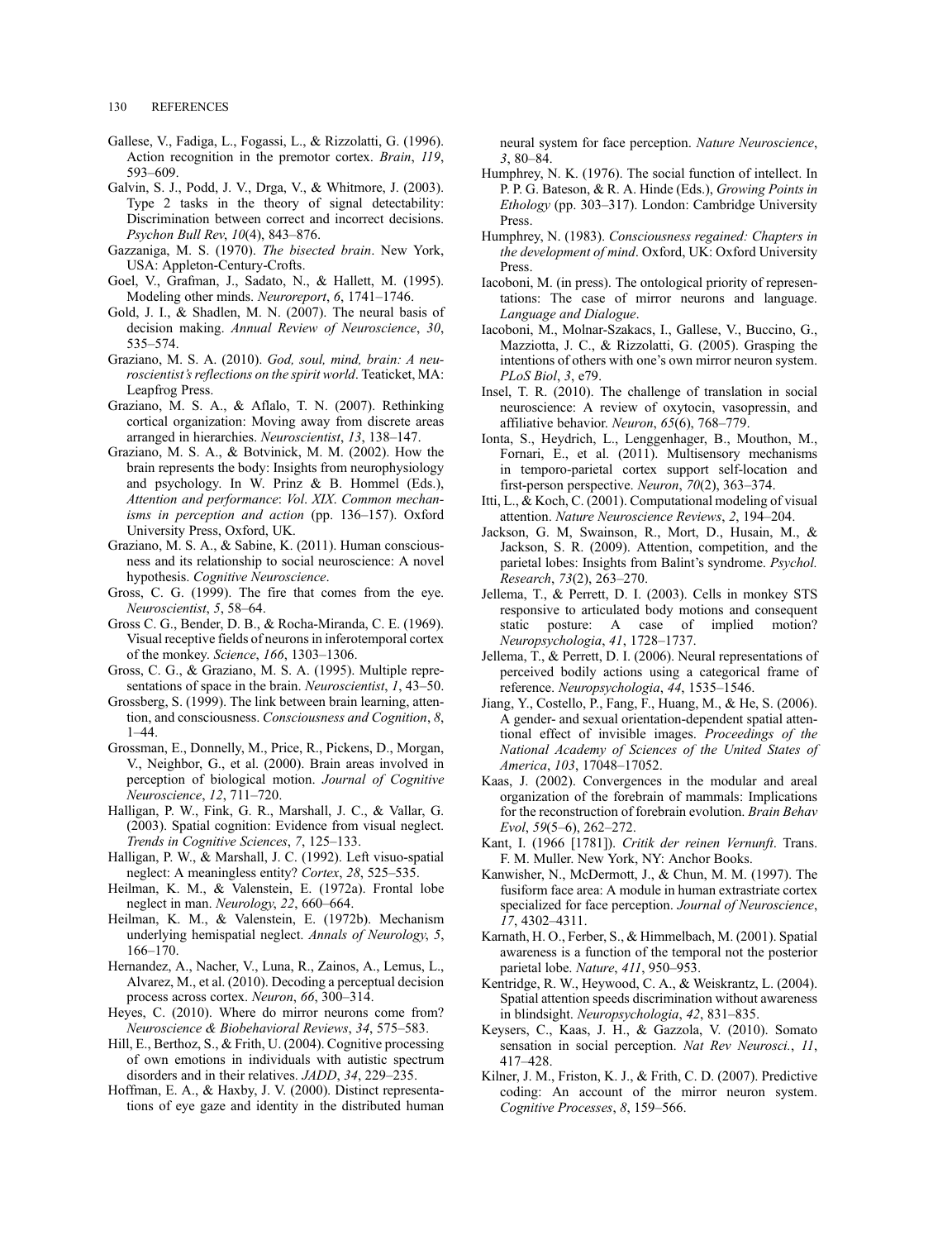- Kinsbourne, M. (1970). A model for the mechanism of unilateral neglect of space. Transactions of the American Neurological Association, 95, 143–146.
- Kinsbourne, M. (1977). Hemi-neglect and hemisphere rivalry. Advances in Neurology, 18, 41–49.
- Kobayashi, H., & Kohshima, S. (1997). Unique morphology of the human eye. Nature, 387(6635), 767–768.
- Koch, C., & Crick, F. C. (2001). On the zombie within. Nature, 411, 893.
- Koch, C., & Tsuchiya, N. (2007). Attention and consciousness: Two distinct brain processes. Trends in Cognitive Sciences, 11, 16–22.
- Kockler, H., Scheef, L., Tepest, R., David, N., Bewernick, B. H., Newen, A., et al. (2010). Visuospatial perspective taking in a dynamic environment: perceiving moving objects from a first-person-perspective induces a disposition to act. Conscious Cogn, 19(3), 690–701.
- Kriegel, U. (2009). Subjective Consciousness: A Self-Representational Theory. Oxford University Press.
- Lamm, C, Decety, J., & Singer, T. (2010). Meta-analytic evidence for common and distinct neural networks associated with directly experienced pain and empathy, Neuroimage, 54(3), 2492–2502.
- Lamm, C., & Singer, T. (2010). The role of the anterior insula cortex in social emotions. Brain Struct Funct., 214, 579–591.
- Lamme, V. A. (2004). Separate neural definitions of visual consciousness and visual attention: A case for phenomenal awareness. Neural Networks, 17, 861–872.
- Lamme, V. A. (2006). Towards a true neural stance on consciousness. Trends in Cognitive Sciences, 10, 494–501.
- Lau, H. C. (2008). Are we studying consciousness yet? In L. Weiskrantz & M. Davies (Eds.), *Frontiers of Consciousness* (pp. 245–258). Oxford: Oxford Consciousness (pp. 245–258). Oxford: Oxford University Press.
- Lenggenhager, B., Tadi, T., Metzinger, T., & Blanke, O. (2007). Video ergo sum: Manipulating bodily self-consciousness. Science, 317(5841), 1096–1099.
- Leopold, D. A., & Rhodes, G. (2010). A comparative view of face perception. J Comp Psychol, 124(3), 233–251.
- Liberman, A. M., Cooper, F. S., Shankweiler, D. P., & Studdert-Kennedy, M. (1967). Perception of the speech code. Psychological Review, 74, 431–461.
- Llinas, R., & Ribary, U. (1994). Perception as an oneiric-like state modulated by the senses. In C. Koch & J. Davis (Eds.), Large-scale neural theories of the brain (pp. 111–124). Cambridge, MA: MIT Press.
- Logan, G. D., & Crump, M. J. C. (2009). The left hand doesn't know what the right hand is doing: The disruptive effects of attention to the hands in skilled typewriting. Psychol. Sci., 20, 1296–1300.
- Magnée, M. J., de Gelder, B., van Engeland, H., & Kemner, C. F. (2007). Facial electromyographic responses to emotional information from faces and voices in individuals with pervasive developmental disorder. JCCP, 48, 1122–1130.
- Mason, M. F. et al. (2007). Wandering minds: The default network and stimulus-independent thought. Science, 315, 393–395.
- Mazefsky, C. A., Kao, J., & Oswald, D. P. (2011). Preliminary evidence suggesting caution in the use of psychiatric selfreport measures with adolescents with high-functioning autism spectrum disorders. RAD, 5, 164–174.
- Meister, I. G., Wienemann, M., Buelte, D., Grünewald, C., Sparing, R., Dambeck, N., et al. (2006). Hemiextinction induced by transcranial magnetic stimulation over the right temporo-parietal junction. Neuroscience, 142, 119–123.
- Merikle, P. M., Joordens, S., & Stolz, J. A. (1995). Measuring the relative magnitude of unconscious influences. Consciousness and Cognition, 4, 422.
- Mesulam, M. M. (1981). A cortical network for directed attention and unilateral neglect. Annals of Neurology, 10, 309–325.
- Mesulam, M. M. (1999). Spatial attention and neglect: Parietal, frontal and cingulate contributions to the mental representation and attentional targeting of salient extrapersonal events. Philosophical Transactions of the Royal Society of London. Series B, Biological Sciences, 354, 1325–1346.
- Mitchell, J. P. (2009). Social psychology as a natural kind. Trends in Cognitive Sciences, 13(6), 246–251.
- Mitchell, L. P. (2008). Activity in the right temporo-parietal junction is not selective for theory-of-mind. Cerebral Cortex, 18, 262–271.
- Mort, D. J., Malhotra, P., Mannan, S. K., Rorden, C., Pambakian, A., Kennard, C., et al. (2003). The anatomy of visual neglect. Brain, 126, 1986–1997.
- Naccache, L., Blandin, E., & Dehaene, S. (2002). Unconscious masked priming depends on temporal attention. Psychological Science, 13, 416–424.
- Nagel, T. (1974). What is it like to be a bat? The philosophical review, 83(4), 435–450.
- Newman, J., & Baars, B. J. (1993). A neural attentional model for access to consciousness: A global workspace perspective. Concepts in Neuroscience, 4, 255–290.
- Nisbett, R. E., & Wilson, T. D. (1977). Telling more than we can know: Verbal reports on mental processes. Psychological Review, 84, 231–259.
- Nummenmaa, L., & Calder, A. J. (2008). Neural mechanisms of social attention. Trends in Cognitive Sciences, 13, 135–143.
- Ochsner, K. N., Knierim, K., Ludlow, D. H., Hanelin, J., Ramachandran, T., Glover, G., et al. (2004). Reflecting upon feelings: An fMRI study of neural systems supporting the attribution of emotion to self and other. Journal of Cognitive Neuroscience, 16, 1746–1772.
- Pasquali, A., Timmermans, B., & Cleeremans, A. (2010). Know thyself: Metacognitive networks and measures of consciousness. Cognition, 117, 182–190.
- Passingham, R. E., Bengtsson, S. L., & Lau, H. C. (2010). Medial frontal cortex: From self-generated action to reflection on one's own performance. Trends in Cognitive Sciences, 14, 16–21.
- Pelphrey, K. A., Morris, J. P., & McCarthy, G. (2004). Grasping the intentions of others: The perceived intentionality of an action influences activity in the superior temporal sulcus during social perception. Journal of Cognitive Neuroscience, 16, 1706–1716.
- Pelphrey, K. A., Morris, J. P., Michelich, C. R., Allison, T., & McCarthy, G. (2005). Functional anatomy of biological motion perception in posterior temporal cortex: An fMRI study of eye, mouth and hand movements. Cerebral Cortex, 15, 1866–1876.
- Perrett, D. I., Smith, P. A., Potter, D. D., Mistlin, A. J., Head, A. S., Milner, A. D., et al. (1985). Visual cells in the temporal cortex sensitive to face view and gaze direction.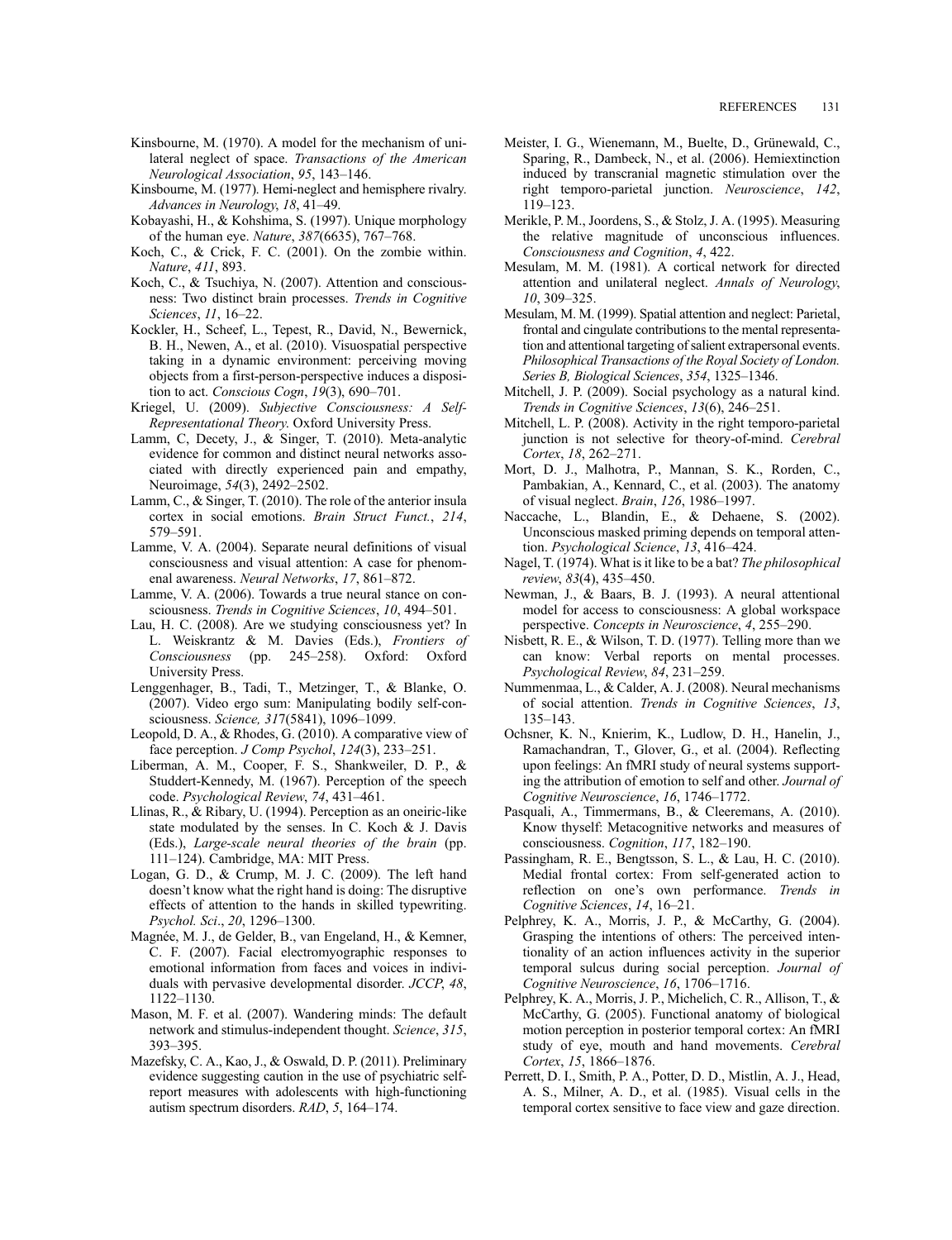#### 132 REFERENCES

Philosophical Transactions of the Royal Society of London. Series B, Biological Sciences, 223, 293–317.

- Picciuto, V. (2011). Addressing higher-order misrepresentation with quotational thought. Journal of Consciousness Studies, 18(3–4).
- Premack, D., & Woodruff, G. (1978). Does the chimpanzee have a theory of mind? Behavioral and Brain Sciences, 1, 515–526.
- Ptak, R., & Schnider, A. (2010). The dorsal attention network mediates orienting toward behaviorally relevant stimuli in spatial neglect. Journal of Neuroscience, 30, 12557–12565.
- Puce, A., Allison, T., Bentin, S., Gore, J. C., & McCarthy, G. (1998). Temporal cortex activation in humans viewing eye and mouth movements. Journal of Neuroscience, 18, 2188–2199.
- Qureshi, A. W., Apperly, I. A., & Samson, D. (2010). Executive function is necessary for perspective selection, not Level-1 visual perspective calculation: Evidence from a dual-task study of adults. Cognition, 117(2), 230–236.
- Rafal, R. D. (1997). "Balint syndrome." In Feinberg, T. E., & Farah, M. J. (Eds.), Behavioral Neurology and Neuropsychology (pp. 337–356). New York: McGraw-Hill.
- Raichle, M. E. (2010). Two views of brain function. Trends in Cognitive Sciences, 14(4), 180–190.
- Raichle, M. E., Macleod, A. M., Snyder, A. Z., Powers, W. J., Gusnard, D. A., & Shulman, G. L. (2001). A default mode of brain function. PNAS 2001, 98(2), 676–682.
- Rilling, J. K., Dagenais, J. E., Goldsmith, D. R., Glenn, A. L., & Pagnoni, G. (2008). Social cognitive neural networks during in group and out group interactions. Neuroimage, 41(4), 1447–1461.
- Rizzolatti, G., Fadiga, L., Gallese, V., & Fogassi, L. (1996). Premotor cortex and the recognition of motor actions. Brain Research. Cognitive Brain Research, 3, 131–141.
- Rizzolatti, G., & Sinigaglia, C. (2010). The functional role of the parieto-frontal mirror circuit: Interpretations and misinterpretations. Nature Reviews Neuroscience, 11, 264–274.
- Rochat, P. (1998). Self-perception and action in infancy. Exp Brain Res, 123(l–2), 102–109.
- Rorden, C., Fruhmann Berger, M., & Karnath, H. O. (2006). Disturbed line bisection is associated with posterior brain lesions. Brain Research, 1080, 17–25.
- Rosenthal, D. M. (2000). Consciousness, content, and metacognitive judgments. Consciousness and Cognition, 9, 203–214.
- Samson, D., Apperly, I. A., Braithwaite, J. J., Andrews, B. J., & Bodley Scott, S. E. (2010). Seeing it their way: Evidence for rapid and involuntary computation of what other people see. Journal of Experimental Psychology. Human Perception and Performance, 36, 1255–1266.
- Samson, D., Apperly, I. A., Chiavarino, C., & Humphreys, G. W. (2004). Left temporoparietal junction is necessary for representing someone else's belief. Nature Neuroscience, 7, 499–500.
- Saxe, R., & Kanwisher, N. (2003). People thinking about thinking people: fMRI investigations of theory of mind. NeuroImage, 19, 1835–1842.
- Saxe, R., Moran, J. M., Scholz, J., & Gabrieli, J. (2006). Overlapping and non-overlapping brain regions for theory of mind and self reflection in individual subjects. Social Cognitive and Affective Neuroscience, 1, 229–234.
- Saxe, R., & Wexler, A. (2005). Making sense of another mind: The role of the right temporo-parietal junction. Neuropsychologia, 43, 1391–1399.
- Scholz, J., Triantafyllou, C., Whitfield-Gabrieli, S., Brown, E. N., & Saxe, R. (2009). Distinct regions of right temporo-parietal junction are selective for theory of mind and exogenous attention. PLoS One, 4, e4869.
- Schooler, J. W. (2002). Re-representing consciousness: Dissociations between experience and meta-consciousness. Trends in Cognitive Sciences, 6(8), 339–344.
- Searle, J. R. (2007). Dualism revisited. Journal of Physiology, Paris, 101, 169–178.
- Shannon, C. E., & Weaver, W. (1949). The Mathematical Theory of Communication. Urbana, IL: University of Illinois Press.
- Shultz, S., & Dunbar, R. (2010). Encephalization is not a universal macroevolutionary phenomenon in mammals but is associated with sociality. Proceedings of the National Academy of Sciences, USA, 107(50), 21920–21924.
- Shulman, G. L., Pope, D. L., Astafiev, S. V., McAvoy, M. P., Snyder, A. Z., & Corbetta, M. (2010). Right hemisphere dominance during spatial selective attention and target detection occurs outside the dorsal frontoparietal network. Journal of Neuroscience, 30, 3640–3651.
- Silani, G., Bird, G., Brindley, R., Singer, T., Frith, C., & Frith, U. (2008). Levels of emotional awareness and autism: An fMRI study. Social Neuroscience, 3, 97–112.
- Smallwood, J. (2010). Why the global availability of mind wandering necessitates resource competition: Reply to McVay and Kane. Psychological Bulletin, 36(2), 202–207.
- Smith, S. M., Fox, P. T., Glahn, D. C., Mackay, C. E., Fillipini, N., Watkins, K. E., Toro, R., Laird, A. R., & Bekman, C. F. (2010). Correspondence of the brain's functional architecture during activation and rest. PNAS 2009, 106(31), 13040–13045.
- Spreng, R. N., & Grady, C. L. (2010). Patterns of brain activity supporting autobiographical memory, prospection and theory of mind, and their relationship to the default mode network. Journal of Cognitive Neuroscience, 22(6), 1112–1123.
- Straube, T., & Miltner, W. (2011). Attention to aversive emotion and specific activation of the right insula and right somatosensory cortex. NeuroImage, 54, 2534–2538.
- Sugrue, L. P., Corrado, G. S., & Newsome, W. T. (2005). Choosing the greater of two goods: Neural currencies for valuation and decision making. Nature Reviews Neuroscience, 6, 363–375.
- Szczepanski, S. M., Konen, C. S., & Kastner, S. (2010). Mechanisms of spatial attention control in frontal and parietal cortex. Journal of Neuroscience, 30, 148–160.
- Tate, A. J., Fischer, H., Leigh, A. E., & Kendrick, K. M. (2006). Behavioural and neurophysiological evidence for face identity and face emotion processing in animals. Philos Trans R Soc Lond B Biol Sci, 361(1476), 2155–2172.
- Thiagarajan, T. C., Lebedev, M. A., Nicolelis, M. A., & Plenz, D. (2010). Coherence potentials: Loss-less, all-ornone network events in the cortex. Plos Biol, 8(1), e1000278. doi:10.1371/journal.pbio.1000278.
- Thompson, J. C., Hardee, J. E., Panayiotou, A., Crewther, D., & Puce, A. (2007). Common and distinct brain activation to viewing dynamic sequences of face and hand movements. NeuroImage, 37, 966–973.
- Titchner, E. B. (1898). The feeling of being stared at. Science, 8, 895–897.